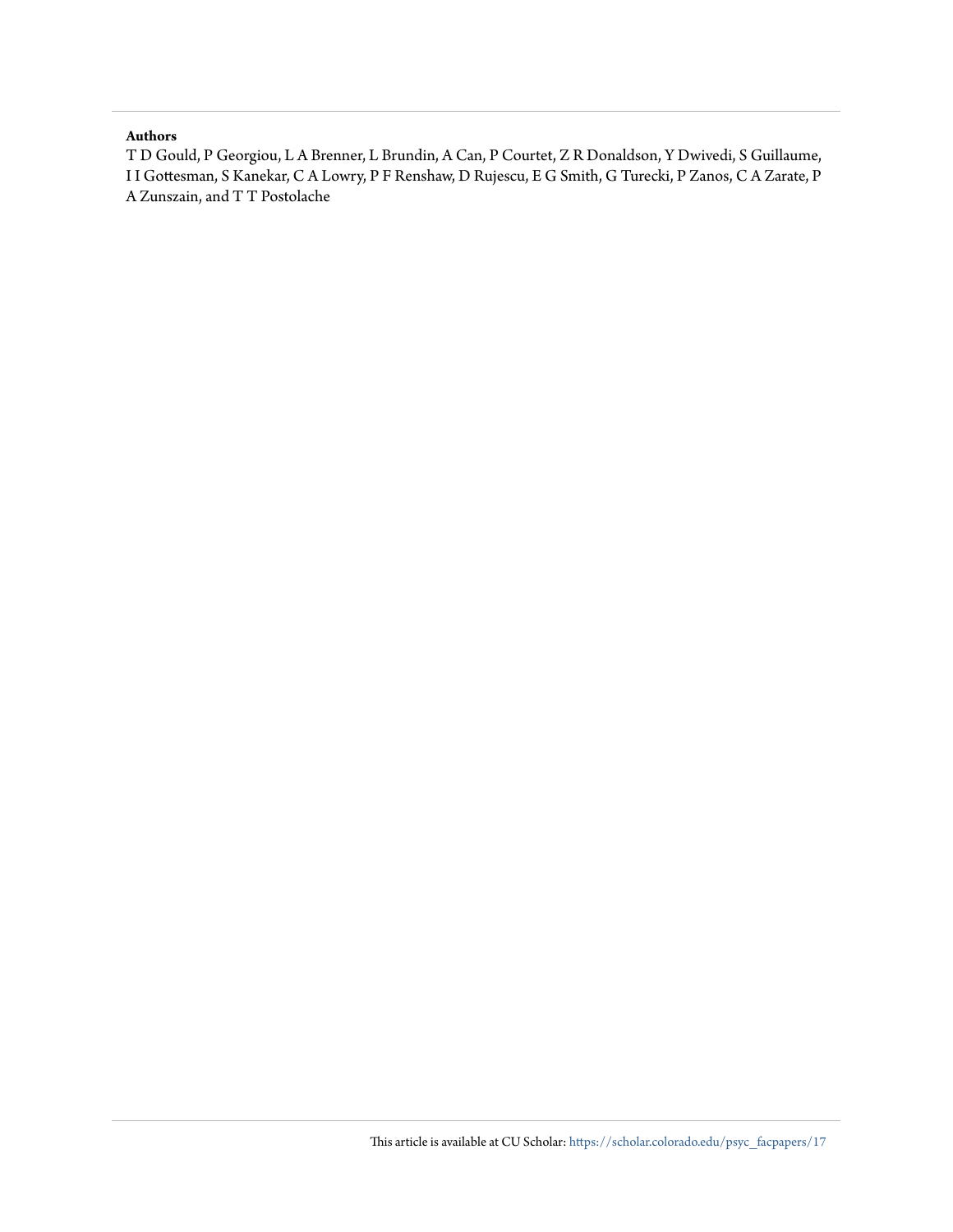[www.nature.com/tp](http://www.nature.com/tp)

# REVIEW Animal models to improve our understanding and treatment of suicidal behavior

TD Gould<sup>1,2,3</sup>, P Georgiou<sup>1</sup>, LA Brenner<sup>4,5,6,7</sup>, L Brundin<sup>8</sup>, A Can<sup>1,9</sup>, P Courtet<sup>10,11</sup>, ZR Donaldson<sup>12,13,14</sup>, Y Dwivedi<sup>15</sup>, S Guillaume<sup>10,11</sup>, II Gottesman<sup>16,17</sup>, S Kanekar<sup>18</sup>, CA Lowry<sup>5,6,19,20</sup>, PF Renshaw<sup>5,18</sup>, D Rujescu<sup>21</sup>, EG Smith<sup>22</sup>, G Turecki<sup>23</sup>, P Zanos<sup>1</sup>, CA Zarate Jr<sup>24</sup>, PA Zunszain<sup>25</sup> and TT Postolache<sup>1,5,6,26</sup>

Worldwide, suicide is a leading cause of death. Although a sizable proportion of deaths by suicide may be preventable, it is well documented that despite major governmental and international investments in research, education and clinical practice suicide rates have not diminished and are even increasing among several at-risk populations. Although nonhuman animals do not engage in suicidal behavior amenable to translational studies, we argue that animal model systems are necessary to investigate candidate endophenotypes of suicidal behavior and the neurobiology underlying these endophenotypes. Animal models are similarly a critical resource to help delineate treatment targets and pharmacological means to improve our ability to manage the risk of suicide. In particular, certain pathophysiological pathways to suicidal behavior, including stress and hypothalamic–pituitary–adrenal axis dysfunction, neurotransmitter system abnormalities, endocrine and neuroimmune changes, aggression, impulsivity and decision-making deficits, as well as the role of critical interactions between genetic and epigenetic factors, development and environmental risk factors can be modeled in laboratory animals. We broadly describe human biological findings, as well as protective effects of medications such as lithium, clozapine, and ketamine associated with modifying risk of engaging in suicidal behavior that are readily translatable to animal models. Endophenotypes of suicidal behavior, studied in animal models, are further useful for moving observed associations with harmful environmental factors (for example, childhood adversity, mechanical trauma aeroallergens, pathogens, inflammation triggers) from association to causation, and developing preventative strategies. Further study in animals will contribute to a more informed, comprehensive, accelerated and ultimately impactful suicide research portfolio.

Translational Psychiatry (2017) 7, e1092; doi[:10.1038/tp.2017.50](http://dx.doi.org/10.1038/tp.2017.50); published online 11 April 2017

## **INTRODUCTION**

Suicide is the tenth leading cause of death in the United States, and the fifteenth worldwide, making it more lethal than common diseases like hypertension, liver disease or Parkinson's disease.<sup>1</sup> For example, it has recently been documented that from 1999 to 2014, the suicide rate in the United States increased by 24%, with the greatest increase occurring more recently, after  $2006$ <sup>2</sup> Although many deaths by suicide are likely preventable, suicide rates have been particularly resilient to multilevel interventions. In 2012, the rate of suicide among those serving in the United States uniformed services surpassed that of combat deaths in war zones.<sup>3,4</sup> Clearly, suicide prevention efforts demand increased attention. A major challenge is the broad conceptual gap between biological research in suicidal behavior and the current clinical practice of managing suicide risk.

Thus far, multiple research efforts in suicide prevention have been dedicated to psychological and socioeconomic factors leading to suicide, including better control of availability of lethal means. In addition, there is also evidence suggesting that some medications - lithium and clozapine - reduce the risk of suicidal behavior.<sup>5</sup> Clinical risk (triggers) and protective (deterrents) factors have been extensively covered and summarized elsewhere.<sup>6-10</sup>

<sup>1</sup>Department of Psychiatry, University of Maryland School of Medicine, Baltimore, MD, USA; <sup>2</sup>Department of Pharmacology, University of Maryland School of Medicine, Baltimore, MD, USA; <sup>3</sup>Department of Anatomy and Neurobiology, University of Maryland School of Medicine, Baltimore, MD, USA; <sup>4</sup>Department of Psychiatry, University of Colorado Anschutz Medical Campus, Aurora, CO, USA; <sup>5</sup>Rocky Mountain Mental Illness Research Education and Clinical Center, Denver, CO, USA; <sup>6</sup>Military and Veteran Microbiome Consortium for Research and Education, U.S. Department of Veterans Affairs, Washington, DC, USA; <sup>7</sup>Department of Physical Medicine and Rehabilitation, University of Colorado Anschutz Medical Campus, Aurora, CO, USA; <sup>8</sup>Center for Neurodegenerative Science, Van Andel Research Institute, Grand Rapids, MI, USA; <sup>9</sup>Department of Psychology, Notre Dame of Maryland University, Baltimore, MD, USA; <sup>10</sup>Department of Emergency Psychiatry and Post Acute Care, CHU Montpellier, Montpellier, France; <sup>11</sup>Université Montpellier, Inserm U1061, Montpellier, France; <sup>12</sup>Department of Molecular, Cellular, and Developmental Biology, University of Colorado Boulder, Boulder, CO, USA; <sup>13</sup>Department of Psychology, University of Colorado, Boulder, Boulder, CO, USA; <sup>14</sup>Department of Neuroscience, University of Colorado Boulder, Boulder, CO, USA; <sup>15</sup>Department of Psychiatry and Behavioral Neurobiology, University of Alabama at Birmingham, Birmingham, AL, USA; <sup>16</sup>Department of Psychology, University of Minnesota, Minneapolis, MN, USA; <sup>17</sup>Department of Psychiatry, University of Minnesota Medical School, Minneapolis, MN, USA; <sup>18</sup>Department of Psychiatry, University of Utah, Salt Lake City, UT, USA; <sup>19</sup>Department of Integrative Physiology and Center for Neuroscience, University of Colorado Boulder, Boulder, CO, USA; <sup>20</sup>Department of Physical Medicine and Rehabilitation and Center for Neuroscience, University of Colorado Anschutz Medical Campus, Aurora, CO, USA; <sup>21</sup>Department of Psychiatry, University of Halle-Wittenberg, Halle, Germany; <sup>22</sup>Edith Nourse Rogers Memorial Veterans Hospital, Bedford, MA, USA; <sup>23</sup>Department of Psychiatry, McGill University, Montreal, QC, Canada; <sup>24</sup>Experimental Therapeutics and Pathophysiology Branch, Intramural Research Program, National Institute of Mental Health, National Institutes of Health, Bethesda, MD, USA; <sup>25</sup>Department of Psychological Medicine, Institute of Psychiatry, Psychology and Neuroscience, King's College London, London, UK and <sup>26</sup>VISN 5 Mental Illness Research Education and Clinical Center, Baltimore MD, USA. Correspondence: Dr TD Gould or Dr TT Postolache, Department of Psychiatry, University of Maryland School of Medicine, Room MSTF 936 West Baltimore Street, Baltimore, MD 21201, USA.

E-mail: [gouldlab@me.com](mailto:gouldlab@me.com) or [teopostolache@gmail.com](mailto:teopostolache@gmail.com)

Received 13 August 2016; revised 16 January 2017; accepted 1 February 2017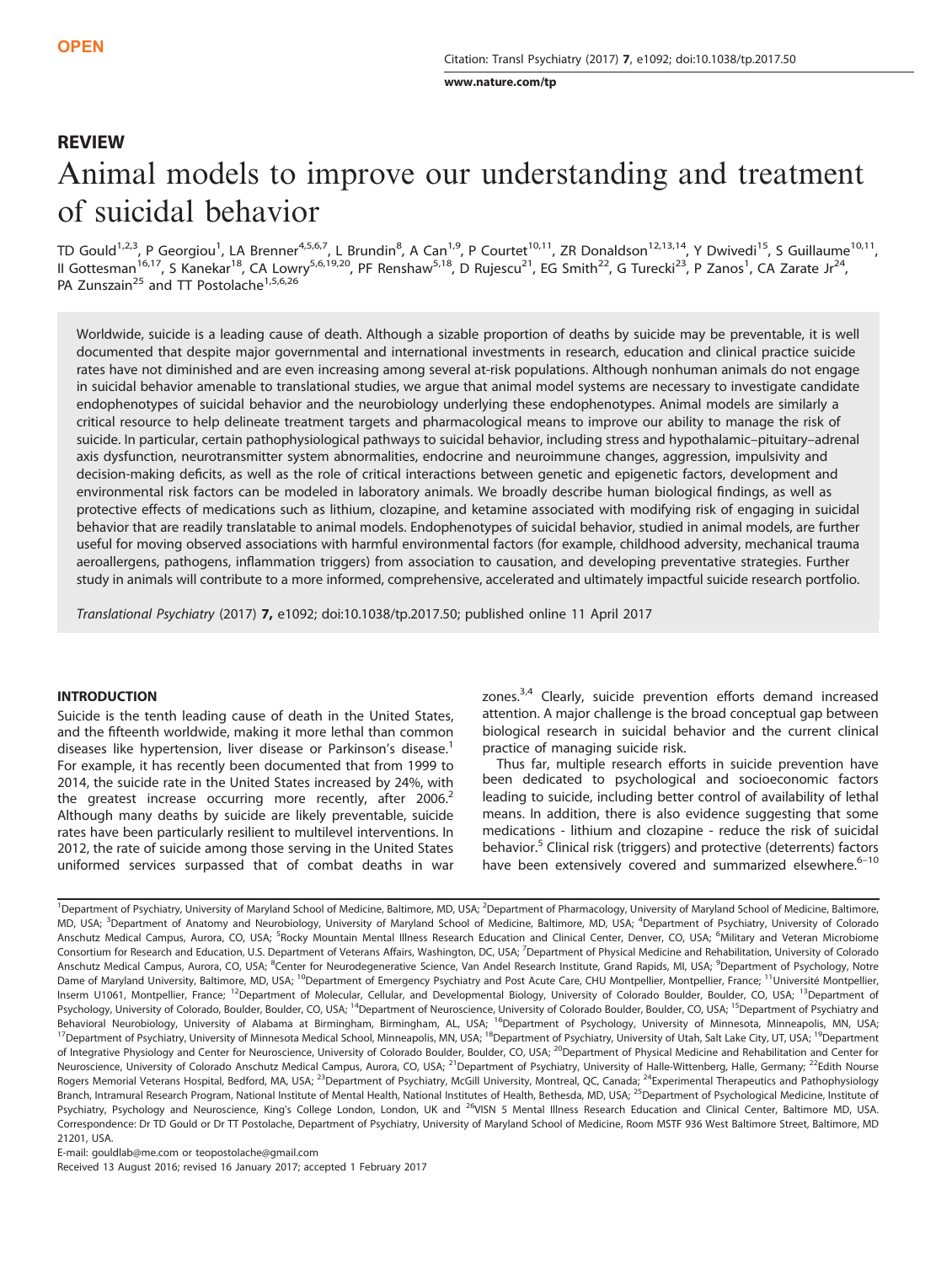There are also extensive efforts directed at understanding the dysregulation of human brain functions<sup>11</sup> and behavioral repertoire associated with 'suicidal behavior', which refers to a heterogeneous outcome of suicide attempts and suicide completions.<sup>12</sup>

Support for the study of suicidal behavior as a scientific entity is multifold.<sup>13</sup> Although it is well known that the nature of a suicidal act (suicide attempt or completed suicide) may be influenced by gender, age, availability of a lethal mean, and specific suicidal dimensions like suicidal intent and medical lethality, these behaviors seem to have more in common and are often distinguished from another component of the suicidal process, suicidal ideation. The clinical profiles of suicide attempters and completers significantly overlap.<sup>14</sup> In addition, a previous suicide attempt is among the strongest predictors of future suicide.<sup>15</sup> In contrast, suicidal ideation, ('suicidality') often a major reason for hospitalization, is a significantly weaker predictor of suicide than **attempts** 

Epidemiological genetics studies indicate that suicide attempts and completed suicides may share a common genetic basis.<sup>16</sup> Furthermore, in contrast to suicidal behavior, there is limited support that suicidal thoughts run in families, or that they are predictive of suicide attempts or completions within families.<sup>17</sup> Finally, suicide attempts and suicide completions share many neurobiological correlates<sup>18,19</sup> and are thus commonly studied together. A historic turning point in suicidology resulted from the demonstration that psychobiological abnormalities are associated with vulnerability to suicidal behavior, independent of cooccurring psychiatric disorders.<sup>18</sup>

Even though suicidal behavior is the ultimate negative psychiatric outcome, the study of suicide can be difficult and experimental procedures among vulnerable populations can be ethically challenging. Although research at these levels of understanding is needed, current suicide rates suggest that additional approaches should also be strongly considered. Despite conceptual attempts to draw parallels between self-killing behavior in nonhuman animals and suicidal behavior in humans, our position is that suicide as it exists in humans is the outcome of a unique cognitive process. It involves insight, planning, and intent that is unlikely to be present in nonhuman animals, and in particular rodent model systems that are a focus of this review. $20-22$ Although we do not eliminate the possibility that nonhuman animals may engage in self-killing acts, such behavior is not the focus of this review. We argue that the increased use of animal model approaches with translational validity to study suicide neurobiology would allow the testing of hypotheses, as well as novel drug discovery leading to improved treatments for the prevention of suicide. Hypotheses tested first in animals and then in humans could point toward new treatments allowing a faster and more precise identification of potential molecular pathways and treatment targets, the avoidance of obstacles in human studies of suicide-related ethical concerns, as well as the issues with obtaining adequate sample sizes. Conversely, confirmation in animals of epidemiological and clinical observations in humans with suicidal behavior sublimated to simpler endophenotypes in thoroughly controlled experiments increases our capability to move associations closer toward causation, often unattainable in humans considering the degree of potential confounding, uncertain direction of causality, and interactions of multiple intertwined contributory factors. The authors on this review include both clinical and preclinical researchers, who have a shared interest in advancing the use of preclinical animal model approaches for the study of suicidal behavior.

## ANIMAL MODELS AND SUICIDE

Terms such as 'animal model' or 'model animals' or 'animal assay' and 'suicide' are not typically used in the same sentence. Although there are obvious limitations in assessing suicidal intent in animals, such as reproducing conceptualization, motivation, conscious planning, and the ultimate action of killing oneself.<sup>22</sup> many components implicated in the neurobiology of suicidal behaviors, and the neurobiology of circuits delineated as relevant to ideation in humans, may be studied in animal models. Indeed, most animal 'models' are only intended to recapitulate some aspects of human diseases, or components of neurobiology implicated in human psychiatric disorders, rather than the disorder itself. This approach limits 'anthropomorphizing' by keeping the focus on neurobiological and pharmacological quantitative aspects that can be translated from humans to animal studies, which commonly use rodents. For example, in animal models of other uniquely human psychiatric conditions such as schizophrenia or depression, experimental animals cannot be labeled as psychotic or depressed. However, approaches that involve the use of model systems are still invaluable in understanding distinct component processes relevant to the disorder, are extensively used in the development of treatment approaches, and are applied toward identifying genetic and environmental influences for such conditions.<sup>23</sup>

A critically important aspect of developing an animal model approach to the study of suicidal behavior is to be realistic regarding what a particular model is measuring. The credibility of specific animal models as they pertain to human mental conditions are commonly evaluated as to whether they demonstrate face, construct, and predictive validity. $24.25$  Face validity refers to phenotypes that contain similarities to humans who have the condition. Construct validity refers to processes that result in human pathology and are recapitulated with the model. Predictive validity relates to the capacity of a model to make predictions about the human condition. A model with predictive validity is sensitive to pharmacological and non-pharmacological interventions that effectively modify the condition in humans. We do not propose the development of animal models of suicidal behavior with face validity. However, predictive- or construct-based approaches can be formulated in the study of suicidal behavior, generally using suicide risk factors, and specifically candidate endophenotypes (quantifiable measures of neurobiological function) associated with suicide. Using this strategy, it becomes possible to translate clinical findings related to complex human behavior to animals and vice versa (Figure 1).<sup>26</sup> We note that it is humans, not nonhuman animals, who manifest suicidal behavior. Basic studies in model animals can be used to understand fundamental mechanisms that underlie biological phenomena, but the biology underlying pathological dysregulation requires validation in humans.<sup>27</sup>

An example for such an endophenotype approach can be taken from schizophrenia research. Endophenotypes of schizophrenia, such as deficits in prepulse inhibition and impaired working memory performance, have been successfully translated to rodents to assist in understanding the neurobiology underlying the disorder, assessing the function of risk alleles, and developing novel therapeutic approaches.<sup>28–30</sup> Such an approach could be used to more extensively study processes and behavior associated with suicide, whereby endophenotypes such as neurobiological, endocrine, neuroanatomical, and cognitive measures associated with suicidal behavior could be translatable to model animals (Figure 1).31–<sup>35</sup>

Suicide risk factors, such as stress and hypothalamic–pituitary– adrenal (HPA) axis dysfunction, hormonal and neurotransmitter system abnormalities, and endophenotypes including aggression, impulsivity, and decision-making deficits, can be modeled in laboratory animals. Animal models also present opportunities to study interactions between development and environment on critical neuronal circuits using manipulations not possible in humans. It is logistically and ethically more acceptable to investigate animal models than to perform human

 $\overline{2}$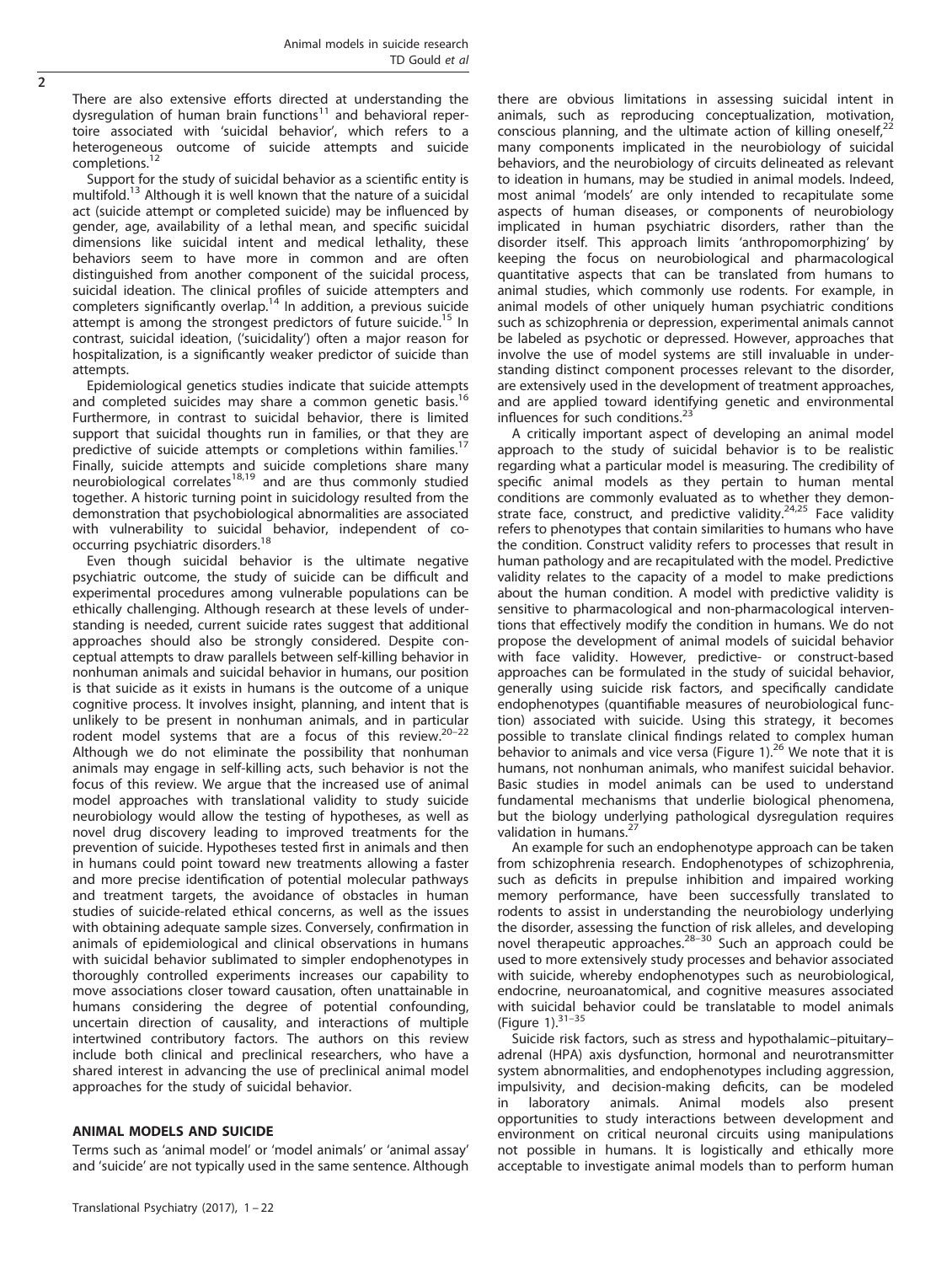

Figure 1. Heuristic model displaying candidate genes, endophenotypes and environmental risk factors implicated in suicidal behavior that may lend themselves to further study in animal model systems. The upper portion of the figure indicates the dynamic interplay among genetic, epigenetic and environmental factors that produce cumulative liability to complex behaviors such as suicide.<sup>451</sup> Although attempted (non-successful) suicide does not always predate suicide as suggested on the reaction surface, it is a significant risk factor.15 None of the sections of this figure are meant to be definitive: gene loci, genes, candidate endophenotypes and links among these factors remain to be discovered, as well as factors that have not been fully evaluated. Environment, protective and harmful, includes a substantial number of sociological events unmentioned here because of our focus on the genetic and neurobiological correlates that may be modeled in nonhuman animals. Similarly, specific gene loci and genes were not included because of the current limitations in knowledge. TBI, traumatic brain injury.

experimentation. For instance, moderators and modulators that have been associated with suicidal behavior can be investigated in relationship to endophenotypes in animal models without the risk to human life. Here, we briefly review some of these human biological findings. What is presented is not meant to be all inclusive, but rather to provide salient examples of approaches using rodent models that can be used to advance research designed to improve our understanding of the neurobiology and treatment of suicidal behavior.

## MOLECULAR AND HORMONAL PATHWAYS

We briefly present certain molecular pathways implicated in suicidal behavior that have been and can be studied readily in animal models.

#### **Genetics**

The genetic risk of suicidal behavior is supported by family, twin, and adoption studies indicating that the tendency to commit suicidal acts has a genetic contribution that is independent of the heritability of psychopathology.<sup>36</sup> One of the largest epidemiological studies, conducted by Mittendorfer-Rutz et  $al_n^{37}$  including 14 440 suicide attempters and 144 440 healthy controls, showed that the risk for suicide attempts increased when either parent died by suicide. Of course, early familial exposure to psychopathology and a suicidal attempt can have a detrimental effect on the family members, especially on those in a stage of emotional cognitive development such as young children and adolescents, and such effect would be unrelated to the genetic component. Addressing this issue, twin studies strongly suggested genetic contributions to liability for suicidal behavior with a heritability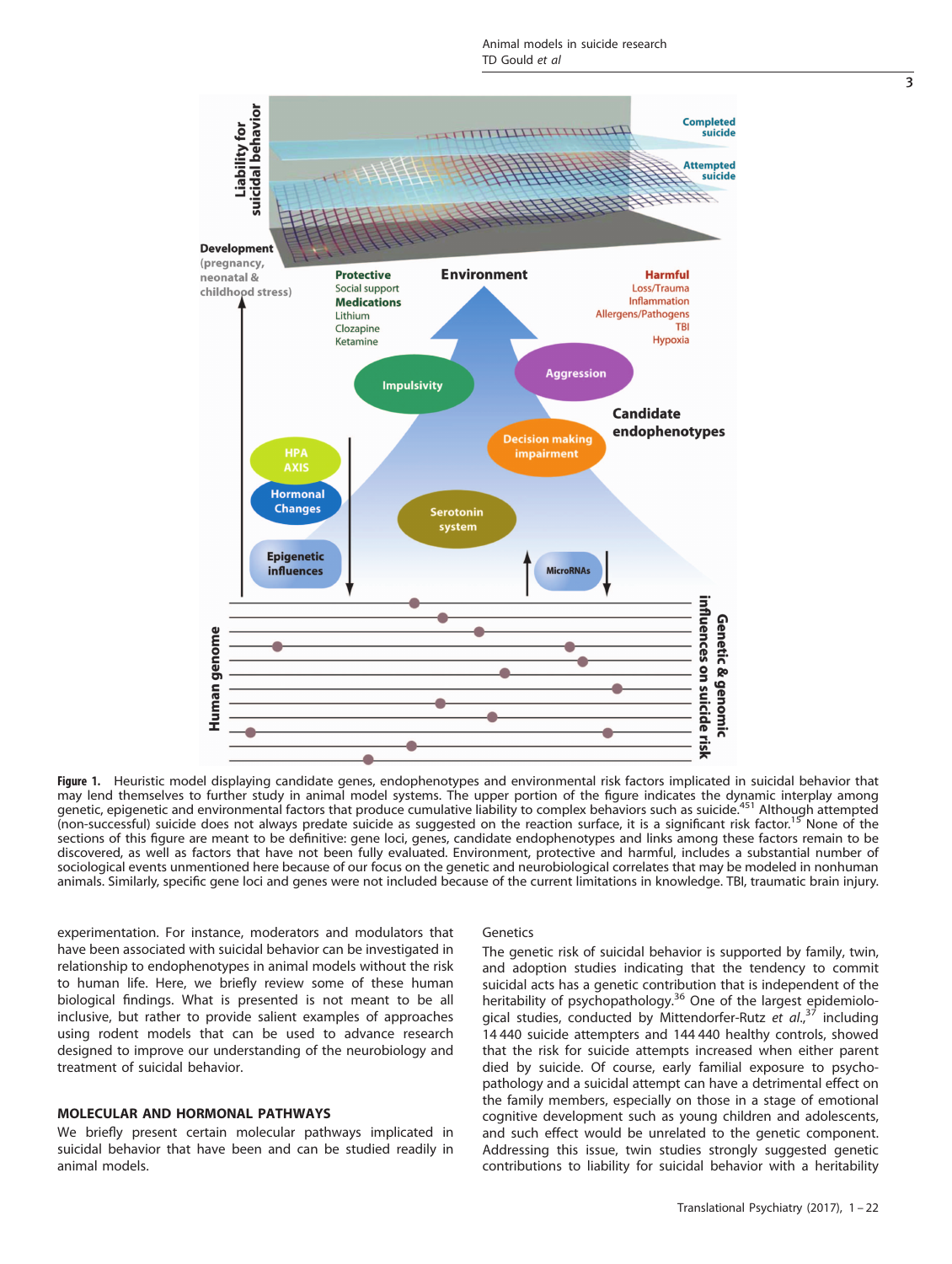between 45 and 55%.<sup>38</sup> Concordance for suicidal behavior was significantly more frequent among monozygotic (24.1%) than dizygotic twin pairs (2.3%). However, we cannot entirely discount that monozygotic twins experience an intricate unique psychological and emotional symbiosis throughout life, resulting in an increased potential of contagion of suicidal behavior that is not present in dizygotic twins. Adoption studies have also supported<br>the role of genetic risks.<sup>39–41</sup> For instance, suicide and indicators of severe psychiatric disorders in the biological parents were found to be similarly related to suicide in non-adopted and adopted children.<sup>42</sup>

There have been many single gene association studies undertaken. Many of these have focused on genes involved in serotonergic neurotransmission as this is crucial for the regulation of impulsive and aggressive behavior, which highly correlates with suicidal behavior.<sup>18</sup> Recent years have brought an increase in genome-wide association studies, where greater than one million single-nucleotide polymorphisms can be studied. The first exome or whole-genome sequencing studies are underway. The full results of these studies are eagerly anticipated, and are expected to provide important new leads to study the neurobiology of suicidal behavior.

## Epigenetics

There is increasing evidence that environmental cues affect behavior through modifying gene expression; this includes epigenetic processes, which are lasting modifications of gene expression that do not change the coding sequence of the gene. Epigenetic modifications include mechanisms such as DNA methylation, histone modifications, as well as the effects of noncoding RNAs, which have emerged as the key molecular mechanisms that mediate brain plasticity in response to environmental changes.<sup>43</sup>

Maladaptive coping to the environment is a contributing factor to suicidal behavior in different age groups.44,45 Cohort studies have provided data supporting predictive associations between abuse during early childhood, and psychopathology in adulthood, including increased anxiety, impulsivity, aggression, and increased risk of suicide or suicidal behavior.46,47 Early-life adversity, including severe neglect, psychological, physical, or sexual abuse during childhood, has been consistently identified as a factor contributing to depression, substance abuse, and suicidality.<sup>48-57</sup> Several studies have reported an association of childhood abuse with earlier age of onset of psychopathology, a more severe course of illness, and poorer patient outcomes, including up to a 12-fold higher risk of engaging in suicidal behavior.<sup>55,58-64</sup> Evidence points to specific genes, especially those involved in the response to stress, as being epigenetically modified in response to early-life adversity.<sup>65–71</sup> In addition, there is a growing literature implicating differential regulation of genes coding for neurotrophic, astrocytic, and neuroinflammatory proteins by epigenetic mechanisms in suicidal behavior.<sup>72-74</sup> Epigenetic changes could therefore be the key mediators of the long-term effects of early-life adversity on behavior, psychopathology, and suicide risk.

Epigenetic modifications are possibly heritable, which may explain in part the familial aggregation of suicidal behavior, as well as of endophenotypes associated with such behavior. Further work exploring the inherited components of epigenetic regulation of suicide-related genes may explain the inherited vulnerability to mental illness and suicidal behavior in families with heavy loading of psychiatric conditions.<sup>17,75</sup>

## **MicroRNAs**

MicroRNAs (miRNAs), a class of noncoding RNAs, have recently gained prominent attention for their role in neural plasticity and higher brain functioning.<sup>76–79</sup> These miRNAs bind to short

Translational Psychiatry (2017), 1 – 22

sequences located predominantly within the 3′-untranslated region of messenger RNAs (mRNAs), and interfere with translation or stability of mRNAs with the potential to modulate disease phenotypes.<sup>80</sup> Several miRNAs have been shown to regulate genes that are crucial in the neurobiology of suicidal behavior. For example, early childhood stress is significantly associated with upregulation of miR-16 and subsequent downregulation of the brain-derived neurotrophic factor (BDNF) gene in hippocampus.<sup>81</sup> A strong miRNA-target interaction between miR-135 and the sodium-dependent serotonin (5-hydroxytryptamine; 5-HT) transporter and 5-HT receptor-1A transcripts has also been reported.<sup>82</sup> Intriguingly, miR-135a levels are upregulated after the administration of antidepressants.<sup>82</sup> Moreover, a decrease in 5-HT<sub>1A</sub> receptors was observed in postmortem brain samples from depressed suicides compared with healthy controls.<sup>83</sup> Interestingly, Jensen et  $al^{84}$  reported that the expression of 5-HT<sub>1B</sub> receptors, involved in aggressive behavior in humans, a critical endophenotype of suicide, is repressed by miR-96, which depends on the A-element of the 5-HT<sub>1B</sub> receptor mRNA. Individuals who were homozygous for the ancestral A-allele had more conduct disorder behaviors than individuals with the G-allele.<sup>84</sup> Another study found an association of a functional polymorphism in miR-124-1, which targets genes such as BDNF and DRDF, and aggressiveness, which could explain the effect of this miRNA on aggressive behavior.<sup>85</sup> Recently, a gene-based association study showed potential involvement of DICER1 in suicide pathogenesis.<sup>86</sup> DICER1 has a critical role in miRNA biosynthesis. Regulatory roles of miRNAs in polyamine gene expression in the prefrontal cortex of depressed suicide individuals have also been demonstrated.<sup>87</sup> More recently, differential expression of miRNAs in the prefrontal cortex of patients with bipolar disorder, depression, and schizophrenia was identified; however, when suicides were separated from individuals who died from other causes, a subset of miRNAs were distinctly dysregulated in suicide subjects independent of psychiatric diagnosis.<sup>88</sup> This raises an interesting possibility that there are miRNAs that may be involved in the regulation of brain circuits underlying behaviors associated with suicide across diagnostic boundaries.

Dwivedi and colleagues examined miRNA expression in the frontal cortex of rats that developed hopeless behavior (learned helplessness (LH)), a risk factor for suicidal behavior in humans, and those who did not develop such a behavior (non-learned helplessness (NLH)), even though they received similar shock paradigms.89,90 They found that NLH rats showed a robust adaptive miRNA response to shocks, whereas LH rats showed a markedly blunted miRNA response. In addition, a large core coexpression module was identified, consisting of miRNAs that are strongly correlated with each other across individuals of the LH group but not with the NLH or the tested control group. The presence of such a module implies that the normal homeostatic miRNA response to shock is not merely absent or blunted in LH rats; rather, gene expression networks are actively reorganized in LH rats, which may give rise to a distinctive persistent phenotype. It will be critical, in the future, to identify the role of miRNA in regulating gene expression following stressful life events and modulation of circuits essential for the development and maintenance of endophenotypes associated with suicidal behavior.

## Serotonin system

Evidence suggests that the underlying neurobiology of suicidal behavior involves abnormalities in the 5-HT system, with findings supporting a downregulation of 5-HT function.18,83,91–<sup>94</sup> For example, cerebrospinal fluid (CSF) 5-hydroxyindoleacetic acid (5-HIAA, the major metabolite of 5-HT) has been shown to be lower among individuals who attempt and die by suicide than in controls, independent of other psychiatric diagnoses such as

4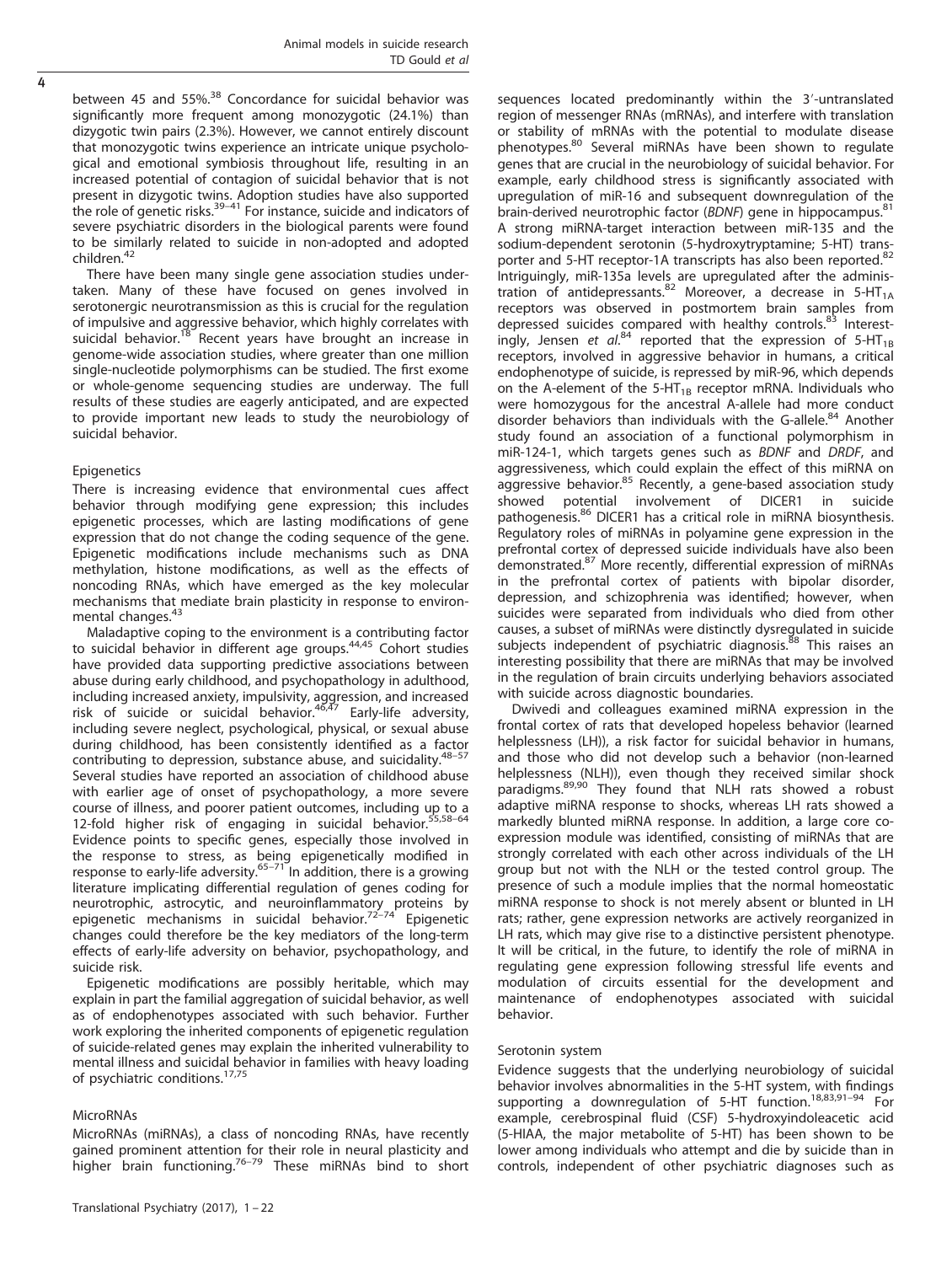depression and schizophrenia.<sup>95-97</sup> Low CSF 5-HIAA also predicts future suicide attempts and suicide.95–<sup>97</sup> Irrespective of a psychiatric diagnosis, low CSF 5-HIAA levels are associated with aggression.<sup>95,98</sup> An association has also been identified between low CSF 5-HIAA levels and impulsivity, as identified by the performance on a human delayed reward discounting task.<sup>99-101</sup> Similarly, dysregulation of the 5-HT system, in particular decreased 5-HT neurotransmission, has been associated with aggression and<br>impulsivity in humans.<sup>102</sup> Likewise, a number of preclinical studies in rodents implicate altered 5-HT neurotransmission with aggression. Similar to human 5-HIAA findings, both 5-HT and 5-HIAA levels, as well as 5-HT turnover, are negatively correlated with levels of aggression in rodents.103,104 Administration of the tryptophan hydroxylase inhibitor para-chlorophenylalanine has been reported to increase aggression in both mice and rats.<sup>105,106</sup> Pharmacological studies have implicated 5-HT in control of impulsivity in the contexts of decreased latency to attack,<sup>106,107</sup> the five-choice serial reaction time test, and other tests of motor impulsivity,<sup>108</sup> and some, but not all studies, indicate 5-HTinduced changes in tests of cognitive impulsivity.<sup>108-112</sup> Serotonergic modulation of impulsive aggression implicated in suicide vulnerability can be studied in animal model systems in a straightforward manner within a context relevant to suicidal behavior.

The 5-HT system is hallmarked by 14 receptors with overlapping pharmacological properties. As such, genetic manipulation techniques have proven invaluable for determining which receptor populations modulate aggression and impulsivity. For instance, the Htr1b null mice exhibit increased aggression and impulsivity.<sup>113,114</sup> Using conditional knockout/knockdown approaches, which selectively delete specific genes in a tissue or brain region of scientific interest, $115$  recent work indicates that distinct neural circuits influence these phenotypes. The forebrain  $5-HT_{1B}$ heteroreceptors determine adult aggressive behavior during development, while adult expression of a different population of 5-HT<sub>1B</sub> heteroreceptors modulates impulsive behavior.<sup>116</sup> Such a dissociation of the neural circuits underlying these two suiciderelevant endophenotypes may have important implications for prevention strategies and pharmacotherapies targeting the 5-HT $_{1B}$ receptor system.<sup>116</sup>

Animal models may also help to clarify the findings regarding gene associations in the 5-HT system, and suicide-related endophenotypes. Associations have been studied for various serotonergic genes, including tryptophan hydroxylase genes: TPH1; TPH2, encoding the rate-limiting enzyme in the biosynthesis of 5-HT, 5-HT transporter gene: specifically, the 5-HT transporterlinked polymorphic region in SLC6A4, 5-HT receptor genes: HTR1A, HTR2A, HTR1B, HTR2C and monoamine oxidase A and B genes: MAOA, MAOB. In general, the results are inconsistent, making it difficult to draw reliable conclusions. Likewise, 5-HT receptor meta-analyses provide a heterogeneous picture, but in some cases, animal research can help clarify the putative role of a particular polymorphism.<sup>117</sup> For instance, a HTR2B premature stop codon identified in the Finnish population is associated with severe impulsivity. Similarly, Htr2b knockout mice exhibit increased impulsivity and enhanced locomotor activity.<sup>118</sup> Likewise, much work has been done in vitro to elucidate the putative functional mechanism underlying a common single-nucleotide polymorphism, rs6295, in the promoter of the HTR1A gene, which has been inconsistently associated with increased suicide risk.119,120 These studies suggest that the G-allele of rs6295 may increase 5-HT $_{1A}$  autoreceptor expression in serotonergic neurons. Mouse models with selectively altered  $5-HT<sub>1A</sub>$  autoreceptor levels have demonstrated a role for these receptors in modulating stress-coping behaviors.<sup>121,122</sup> Although these studies do not demonstrate a direct, functional role for rs6295, they support the idea that naturally occurring variation in  $5-HT_{1A}$  receptor levels within the human population, such as those potentially attributable to rs6295, may be behaviorally relevant.

# Tryptophan degradation and the kynurenine pathway

The essential amino acid tryptophan is processed by the enzyme tryptophan hydroxylase to form serotonin. However, the largest part of tryptophan is broken down by the kynurenine pathway to form the kynurenine metabolites and the end product nicotinamide adenosine dinucleotide. A plausible mechanism that has been suggested to contribute to depressive symptoms is a relative deficiency in serotonin, caused by an increased amount of tryptophan shunted through the kynurenine pathway, instead of being utilized for serotonin production.<sup>123</sup> Although experimental tryptophan depletion, as the result of experimental intake of a specific diet enriched in certain amino acids and depleted of tryptophan, can acutely suspend therapeutic control of depressive symptoms and induce dysphoria, anhedonia, and hopelessness, it has not been confirmed that such a deficiency state can occur as part of any clinical condition or that it modulates suicidal ideation or behavior.

It is now considered that dysregulated production of several neuroactive compounds through the kynurenine pathway can affect emotion and behavior. Inflammatory cytokines are potent inducers of this enzymatic pathway. Although it is important to point out that also, under non-inflammatory conditions, this pathway is active and breaking down over 90% of dietary tryptophan. Dietary and metabolic factors, such as glucose levels and obesity, as well as hormones and inflammation, all contribute to the regulation of the pathway, although the detailed mechanisms still remain to be determined.<sup>124,125</sup>

Kynurenic acid and quinolinic acid (QUIN) are two metabolites produced by this pathway with multiple effects on neuroinflammation and glutamate neurotransmission in particular. QUIN is an N-methyl-D-aspartate (NMDA)-receptor (NMDAR) agonist, activating receptors containing the NR1+NR2A and the NR1+NR2B subunits.<sup>126,127</sup> On the other hand, kynurenic acid blocks several receptors, including the glycine site and the glutamate-<br>recognition site of the NMDAR.<sup>127</sup> Levels of QUIN are almost three times higher in CSF of suicide attempters than in healthy controls, correlating significantly with the levels of interleukin-6  $(IL-6).$ <sup>128</sup> This indicates that the kynurenine pathway is induced in the central nervous system of suicidal patients, presumably by an ongoing process of inflammation, with resultant downstream changes in glutamate neurotransmission. The imbalance of the kynurenine metabolites is evident in patients prone to suicidal behavior and may indicate a potential inherent vulnerability to stress and inflammation.<sup>129</sup> Suicide attempters show elevated plasma kynurenine levels compared with non-suicidal depressive patients, who have levels of kynurenine similar to controls with no<br>history of depression.<sup>130</sup> There is no apparent activation of the kynurenine pathway, at least in the peripheral blood, of depressed patients without current suicidal thoughts.<sup>131</sup> Consistent with these observations, Steiner et al.<sup>132</sup> showed increased expression of QUIN-reactive microglia cells in the brains of depressed patients who died by suicide.

A recent report identified that an enzyme in the kynurenine pathway, the amino-β-carboxymuconate-semialdehyde-decarboxylase (ACMSD), may govern vulnerability to neuroinflammation through limiting the formation of the neurotoxic QUIN with production of the neuroprotective picolinic acid.<sup>133</sup> Suicide attempters had trait-like decreased picolinic acid and picolinic acid/QUIN ratios in both blood and the CSF, suggesting a reduced activity of ACMSD. Furthermore, increased QUIN in the central nervous system was associated with a genetic variant in the ACMSD gene (C allele of the ACMSD single nucleotide polymorphism rs2121337; more prevalent in attempters than in controls). In conclusion, the ultimate fate of inflammation may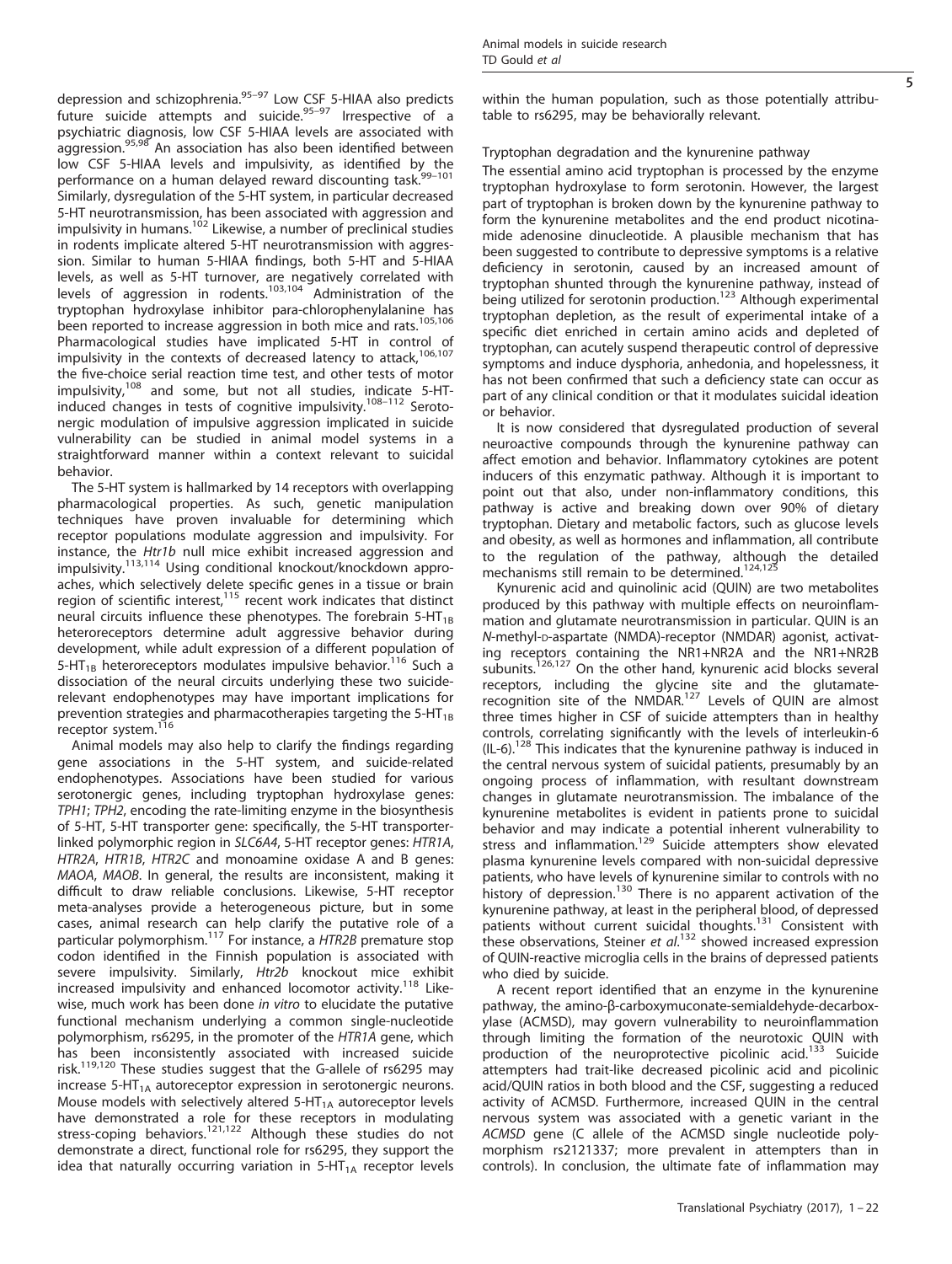Animal models in suicide research TD Gould et al

depend on the ultimate neuroprotective versus excitotoxic outcome dictated by the (genetically determined) level of activity of downstream enzymes on the kynurenine pathway, such as ACMSD. In some individuals, the ACMSD activity may be high enough to neutralize, and even reverse, excitotoxic consequences of inflammation. In contrast, certain individuals, such as some among those who attempt suicide, may have limited ACMSD activity, with a cascading excitotoxic outcome in inflammation via the kynurenine pathway. This may explain some of the inconsistent findings across individual patients. ACMSD activity could be modeled in genetically modified rodents to evaluate its effects on endophenotypes of suicidal behavior, and screen for potential beneficial reduction of endophenotypic measures with ACMSD-targeting medications.

## Inflammation

Accumulating evidence indicates that inflammatory mediators are increased both in the central nervous system and in the periphery of patients with a history of suicidal behavior. Tonelli et al.<sup>134</sup> found that mRNA transcription for the cytokines IL-4 and IL-13 was increased in the orbitofrontal cortex (OFC) of individuals who died by suicide. A second postmortem study published in the same year found pronounced microgliosis in the brains of patients who died from suicide.<sup>135</sup> Recently, increased levels of IL-1β, IL-6 and tumor necrosis factor (TNF) at both the mRNA and protein levels were observed in the anterior prefrontal cortex of teenage suicide victims.<sup>136</sup> Supporting the findings of increased inflammation in the central nervous system of suicidal patients, the cytokine IL-6 is significantly increased in the CSF of patients who attempt suicide compared with healthy controls.<sup>137</sup>

Suicidal behavior is also accompanied by changes in peripheral cytokine levels. An early study (1993) revealed that levels of soluble IL-2 receptor (IL-2R) are elevated in blood samples from suicide attempters.<sup>138</sup> The plasma levels of cytokines IL-6 and TNF are increased, and those of IL-2 are decreased, in suicide attempters compared with both non-suicidal depressed patients and healthy controls.<sup>139</sup> A composite inflammatory index, consisting of the sum of z-scores for C-reactive protein, IL-6, IL-10, and TNF, is associated with the occurrence of suicidal ideation, independent of both the severity of depression and whether the patients recently attempted suicide.<sup>140</sup> Meta-analyses on this topic concluded that there are indeed aberrant cytokine levels in blood, CSF, and postmortem brain samples of patients who died by suicide.141–<sup>143</sup> Blood levels of IL-1β and IL-6 appear to be most robustly associated with suicidal behavior $143$  among many markers of inflammation. In support of these meta-analyses, a recent gene-expression study showed that biological mechanisms related to stress, inflammation, and apoptosis may underlie, at least partly, suicidality and suicidal behavior.<sup>144</sup> As a consequence, it has been suggested that suicide-risk assessment in the clinics might be improved by measuring peripheral inflammatory markers. Related biomarkers that have been associated with suicidality are blood levels of S100 calcium-binding protein B  $(5100B)$  and C-reactive protein. Falcone et  $al.^{145}$  reported that serum levels of S100B, a marker of inflammation in the central nervous system, were related to the intensity of suicidal ideation in teenagers with depression and psychosis.

The causal relationship between inflammation and depressiveand depressive-like symptoms has been confirmed in multiple animal models,<sup>146-151</sup> as well as in studies of healthy human volunteers who received injections of endotoxin, lipopolysaccharide, to induce inflammation.<sup>152,153</sup> Moreover, up to half of cancer and hepatitis C patients who receive interferon-α or IL-2 treatments develop depression and suicidality.154–<sup>158</sup> Mechanistically, inflammation can affect the brain in several ways to modulate emotion and behavior. Specific cytokines are able to bind to specific neuronal receptors and thereby regulate neurotransmission. Endophenotypes associated with suicidal behavior, such as aggression, have been exacerbated (at least partially) by the effects of individual cytokines. For instance, IL-1β injected into the medial hypothalamus or dorsal periaqueductal gray acts on IL-1 type I receptors (IL-1RI) and  $5-HT<sub>2</sub>$  receptors to potentiate aggression in a feline model.<sup>146,149,159</sup> An alternative pathway was uncovered by injecting IL-2 into the midbrain periaqueductal gray, which increases aggression through neurokinin NK (1) receptors.<sup>147</sup> Moreover, TNF also appears to induce aggression. Mice lacking the TNF receptor do not exhibit aggressive behavior in the resident-intruder test.<sup>150</sup> Individual cytokines might have very specific effects in the brain, and much still remains to be explored. In addition, as mentioned in earlier sections, inflammatory factors are modulators of the activity of enzymes in the kynurenine pathway producing neuroactive metabolites with effects on glutamate receptors. Finally, inflammation in the brain changes the turnover and metabolism of monoamines, including dopamine and 5-HT, and can thus have profound effects on several neurotransmitter systems. Importantly, several anti-inflammatory and kynurenine pathwaytargeting medications are available and are of high interest for experimental testing in animals and then in patients with suicidal depression, based on the above observations. These medications may include anti-inflammatory agents, minocycline (through decreased microglia activation), glycogen synthase kinase-3 inhibitors (expected to reduce production of proinflammatory cytokines and aggressive behaviors), and infliximab (a monoclonal antibody against TNF).<sup>160</sup> Although many are already United States FDA approved for other indications, these medications should first undergo a battery of testing in animals establishing their potential for improving depressive-like symptoms, aggression, impulsivity, and decision-making, to select the most suitable drugs for subsequent clinical trials in psychiatric patients.

## HPA axis

Dysregulation of HPA axis activity, as measured by the dexamethasone suppression test, has been associated with higher risk<br>of suicide in patients with major depression.<sup>161,162</sup> Specifically, there is a reduction in the physiological responses downregulating cortisol levels following administration of the exogenous glucocorticoid dexamethasone. Evidence shows that, in humans who have experienced early-life adversity, responses to stress are altered<sup>163,164</sup> with increased corticotropin-releasing hormone levels.165,166

Studies conducted in rodents and nonhuman primates have also shown that experiences in early-life have a long-term impact<br>on the HPA axis.<sup>167–170</sup> Numerous studies conducted using a rat model of maternal care have demonstrated that the level of attention and care given to rat pups by dams is positively correlated with the hippocampal expression of glucocorticoid receptor (GR), which is a negative regulator of corticotropinreleasing hormone expression in the hypothalamus and is downstream of glucocorticoid-linked responses to stress.<sup>170-172</sup> Importantly, attenuation of the response to stressful stimuli in this model is linked to epigenetic modifications of the GR gene where increased maternal licking/grooming is associated with decreased methylation of the GR promoter exon  $1<sub>7</sub>$  and increased expression of GR in the hippocampus.<sup>170</sup> This finding has been partly<br>of GR in the hippocampus.<sup>170</sup> This finding has been partly reproduced in other models of early-life stress in rodents.<sup>4</sup> Reports of changes in GR methylation in rats having had less favorable early-life experiences led to investigations of such potential mechanisms in human tissues.

Studies conducted on postmortem brain samples from individuals who had died by suicide showed that those who had a history of childhood abuse exhibited altered DNA methylation patterns on the GR gene in the hippocampus.<sup>65,70</sup> Evidence of

 $\overline{6}$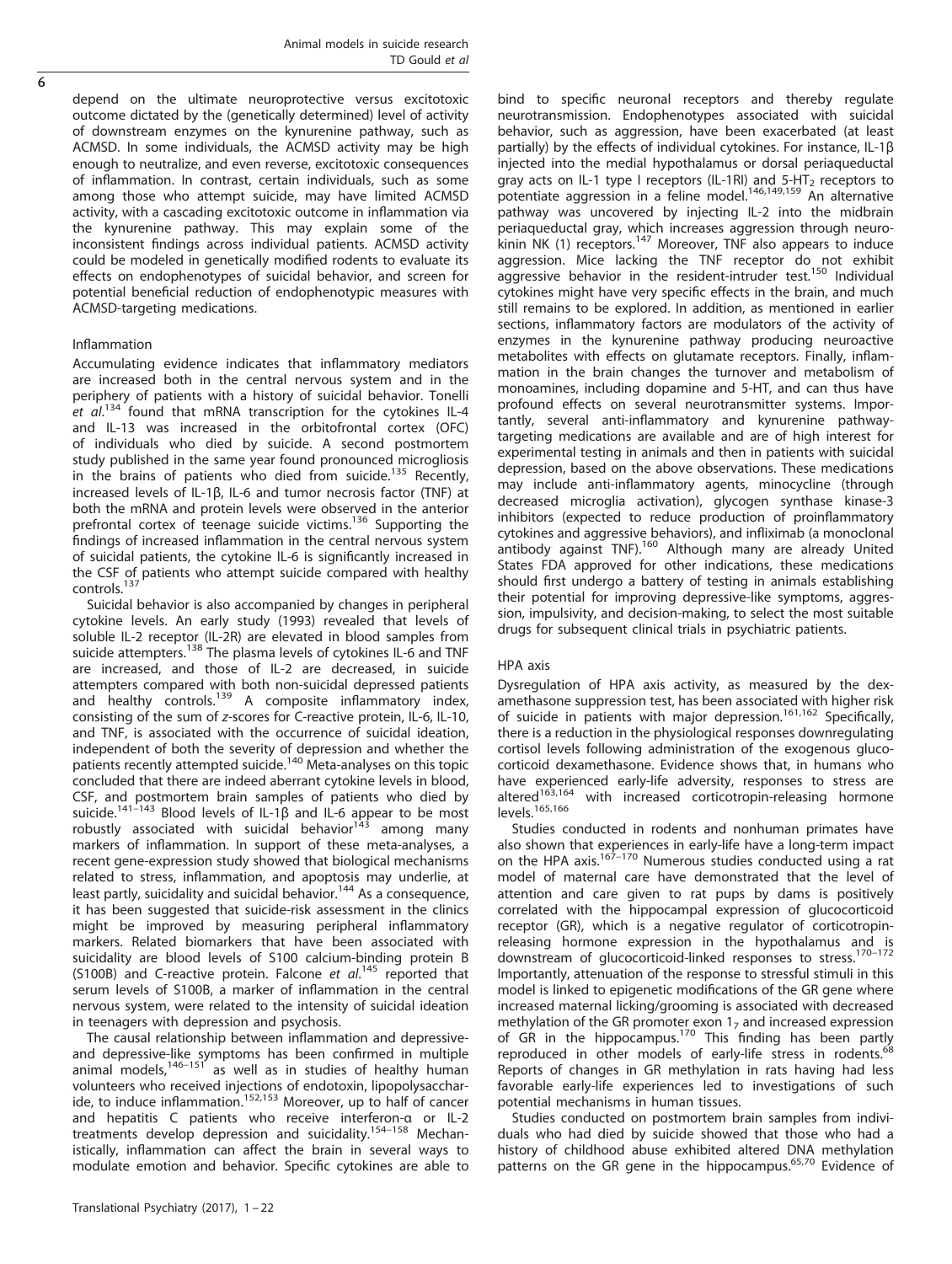such epigenetic dysregulation of the HPA axis provides an indication of ways in which early-life adversity may heighten the risk of suicide. The production and regulation of cortisol through this pathway is a crucial component of the organism's response to environmental cues. Dysregulation of cortisol can cause maladaptive coping behaviors; additionally, disruption of HPA activity is associated with suicide risk.<sup>161</sup> Overall, early-life stress may result in dysregulation of the HPA axis and stress-coping behaviors, which in turn may increase the vulnerability to suicide.

## Gonadal hormones

Suicidal behavior has marked gender differences, including higher rates of attempts in females and higher rates of death by suicide in males in most countries, with China being a notable exception.<sup>173,174</sup> Consistent with this, evidence suggests a role of gonadal hormones in suicidal behavior. Decreased testosterone levels have been correlated with increased propensity for depression<sup>175–177</sup> and suicide attempts,<sup>178–181</sup> whereas increased testosterone has been associated with increased aggression in men.<sup>182</sup> Moreover, it has been shown that women are more likely to attempt suicide when estrogen and progesterone levels are low. Suicide attempts made under these conditions have greater severity.<sup>183</sup> Furthermore, perimenopausal women have higher suicidal ideation rates compared with women in pre- or postmenopause stages or compared with men, independent of mood disorders.<sup>184</sup> In contrast to women, increased progesterone levels in adolescent men have been associated with increased suicidal thoughts and behavior.<sup>185</sup> Although clinical studies have been designed to unravel the exact role of the menstrual cycle and female hormones in relation to suicidal behavior, results have been controversial with some studies reporting no relationship.186,187 However, other studies report a higher risk of suicide during the premenstrual phase,<sup>188-190</sup> menstruation,<sup>190-193</sup> or during the first and fourth weeks of the menstrual cycle.<sup>194</sup> However, the majority of these studies based their assessment of menstrual cycle phases on interview methods, rather than an objective measurement. Moreover, postmortem studies investigating the role of menstrual cycle phase by assessing endometrial histology cannot avoid bias, as some suicides have been reported as non-suicidal fatalities.<sup>195</sup> Therefore, animal models of suicide will be helpful to study the exact role of gonadal hormones in suicidal behavior, or endophenotypes associated with such behaviors.

Rodent models have been used over the years in an effort to thoroughly understand the hormonal influences on suiciderelated endophenotypes, including impulsivity, anhedonia, and aggression. For instance, administration of progesterone, or both estrogen and progesterone, decreases impulsive behavior in ovariectomized rats.<sup>196</sup> Moreover, in male rats, gonadectomy decreased impulsive action in the five-choice serial reaction time task compared with intact rats, suggesting that low testosterone levels might be associated with decreased impulsivity.<sup>197</sup> In contrast, ovariectomy increased impulsive action in females in the same task.<sup>197</sup> In addition, testosterone, dihydrotestosterone, estradiol, and progesterone administration have been shown to manifest antidepressant effects in rodents, as assessed by the forced-swim test.198–<sup>200</sup> Consistently, testosterone or estradiol replacement prevented anhedonia phenotypes in gonadectomized male rats.<sup>201</sup> On the other hand, increased testosterone levels are positively correlated with increased aggression in male<br>rodents<sup>202,203</sup> and administration of medroxyprogesterone, a form of progesterone, increases male–male aggression and decreases male–female aggression in monkeys.<sup>204</sup> Interestingly, the gene encoding for estrogen receptor alpha ( $ER<sub>a</sub>$ ) is required for high levels of aggression in male mice,<sup>205</sup> whereas mice lacking the estrogen receptor beta (*ER<sub>β</sub>*) gene are characterized by a<br>hyperaggressive phenotype,<sup>206</sup> further demonstrating a role of

7

gonadal hormones in endophenotypes associated with suicidal behavior. Overall, the findings from both clinical and preclinical studies suggest that circulating levels of gonadal hormones may affect suicide-related endophenotypes and the vulnerability to suicide.

The effects of gonadal hormones on suicide-related endophenotypes may be integrated with those of 5-HT dysregulation, discussed above, as testosterone increases 5-HT transporter mRNA<br>expression and binding in rats and humans.<sup>207,208</sup> In addition, testosterone increases the neuronal firing rates of serotonergic neurons in the dorsal raphe nucleus in rats.209 Furthermore, the effects of testosterone on 5-HT transporter mRNA, binding, and serotonergic neuronal firing are thought to be dependent on aromatization of testosterone to 17β-estradiol.<sup>208,209</sup>

# PERSONALITY AND COGNITIVE TRAITS

# **Aggression**

A widely replicated association between suicidal behavior and quantitative behavioral measures is with indicators of aggression, also clinically observed as 'impulsive aggression' (see the following refs 210,211). These measures satisfy criteria for endophenotypes being heritable, associated with suicidal behavior, state independent, and co-segregated with suicidal behavior in families. In particular, retrospective studies suggest that suicide attempts are linked with aggression.<sup>212–215</sup> These associations also seem to hold for death by suicide. For example, Brent et  $al$ ,  $^{216}$  using the psychological autopsy method, reported that adolescents who died by suicide have higher levels of lifetime aggression than the healthy controls. These associations are independent of psychopathology.<sup>217</sup> Prospective studies confirmed an association between higher levels of aggression and suicidal behavior.<sup>218</sup> Moreover, the familial transmission of suicidal behavior appears to be mediated by transmission of impulsive aggression.<sup>211,219</sup> Family studies provide additional support for the association of aggression and suicide. For example, first-degree relatives of individuals with suicide attempts or ideation have a significantly higher history or levels of aggression.<sup>219–222</sup> Consistently, higher ratings of aggression are documented in families with a higher incidence of suicide attempts.<sup>17</sup> However, the impact of witnessing aggression or abuse or being a victim of aggression or abuse cannot be disregarded. The use of animal model approaches presents opportunities to study the role of suicide risk factors in mediating aggression and impulsivity.

## Impulsivity

Impulsivity is another personality trait that has been strongly associated with suicidal behavior, and meets specific endophenotype criteria. Several retrospective studies have shown that suicide attempters and completers score higher on measures of impulsivity than controls.<sup>212,214,223–226</sup> Retrospective studies assessing suicide attempters have found that quantitative laboratory measures indicate higher levels of impulsivity.227,228 In addition to retrospective studies examining impulsivity and suicidal behavior, several prospective studies have been carried out that look at baseline traits in relation to future suicidal behavior. For example, a study by Caspi et al.<sup>229</sup> found that a group of toddlers that had initially been labeled as impulsive showed a higher subsequent frequency of suicidal behavior later in life. These data indicate that impulsivity is likely to be a stable trait over time and that this characteristic at a young age predisposes to suicidal behavior later in life. A separate study followed patients with mood disorders for 2 years. Subjects who attempted suicide during the follow-up had higher scores on a self-report of impulsivity at the beginning of the study.<sup>218</sup> In terms of genetic epidemiology, among suicidal probands, those who had siblings who also attempted suicide showed the highest levels of impulsivity (as well as impulsive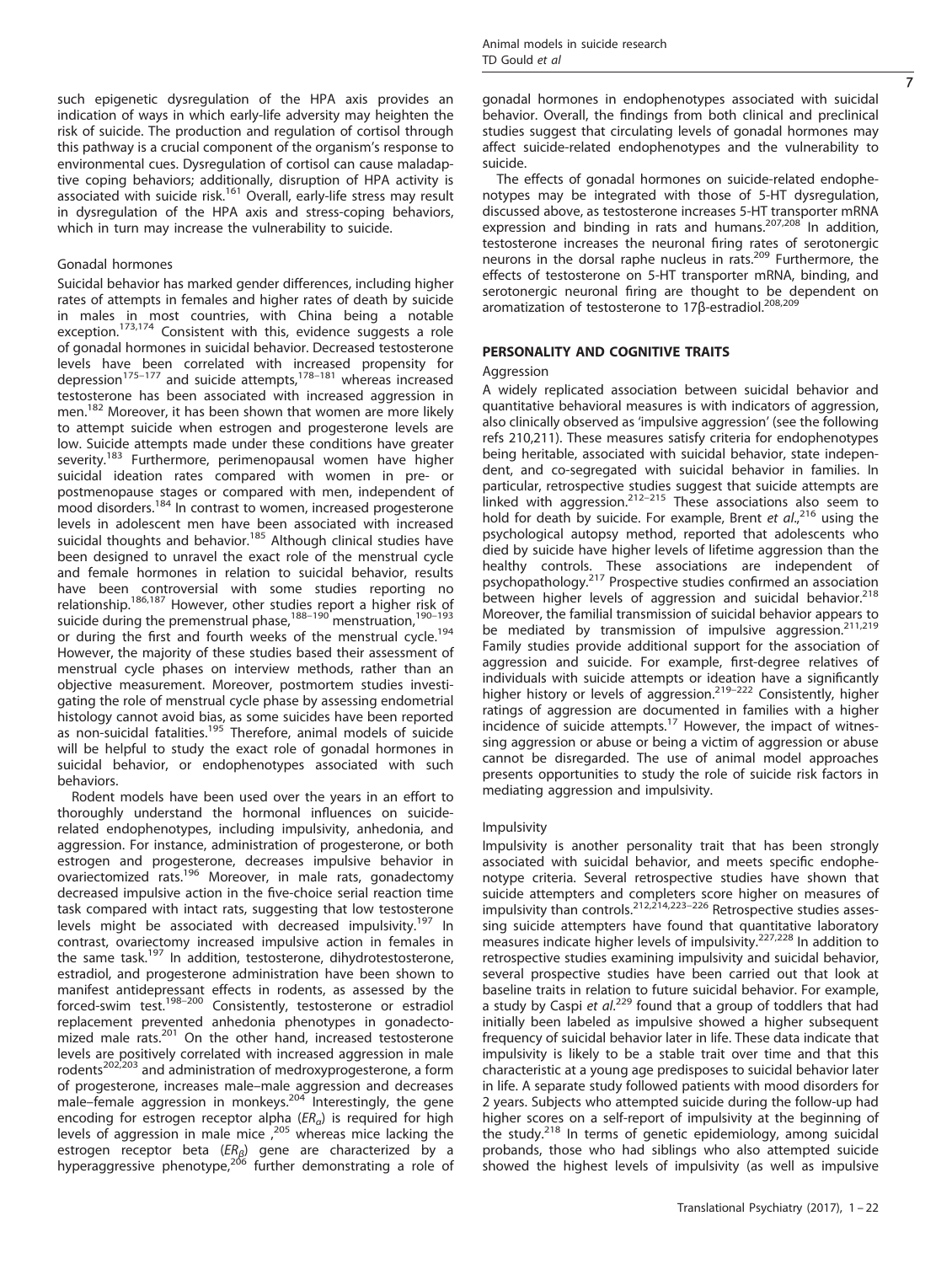aggression).<sup>230</sup> These data indicate that suicidal behavior and impulsivity may load together in families, thus further strengthening the impulsivity–suicidal behavior relationship.<sup>219,222</sup> What remains unknown is the relative contribution of kinship versus household exposure to environmental effects. Although almost impossible to tease apart in clinical samples, except in very special circumstances (for example, studying suicidal behavior in Old Order Amish), efficiently investigating 'nature' versus 'nurture' in relationship to impulsive aggression strongly supports a need for the use of animal models.

Although impulsivity is not a unitary construct, but rather a collection of behaviors that likely have separate neurobiological substrates, common definitions of impulsivity often include the themes of decreased inhibitory control, inability to delay reward, and impaired decision-making due to lack of consideration of possible outcomes. There are rodent behavioral tasks capable of measuring these behaviors, which include delay discounting (cognitive impulsivity) and the five-choice serial reaction time task (motor impulsivity). $<sup>2</sup>$ </sup>

## Impaired decision-making

Impaired decision-making has repeatedly been identified as a trait of those with a history of depression and suicidal behavior in comparison to patients with histories of depression and no suicidal behavior, or healthy controls.<sup>232–235</sup> Importantly, this finding in euthymic patients, independent of comorbid psychiatric disorders, suggests that impaired decision-making represents a potential endophenotype of suicide vulnerability. It has been hypothesized that poor decision-making would influence the choice of immediately rewarding outcomes (for example, cessation of psychological pain) through long-term maladaptive solutions (suicidal act), when experiencing distressing events. Decreased activation of the lateral OFC during risky versus safe choices was associated with poorer decision-making in suicide attempters, $233$  suggesting that the decreased ability of these patients to correctly learn to recognize long-term risk in uncertain situations may represent key processes in the vulner-<br>ability to suicidal behavior.<sup>236</sup> This bolsters the neuroanatomical hypothesis proposed by the results of postmortem and imaging studies,<sup>164,237</sup> suggesting that impaired serotonergic input to the prefrontal cortex may modulate the vulnerability to suicidal<br>behavior.<sup>18</sup>

One method of identifying and measuring decision-making deficits in humans is using the Iowa Gambling Task (IGT) that simulates real life decision-making, and is subserved by the OFC. $^{238-241}$  At a behavioral level, it is necessary to deconstruct this task into component parts, that is, cognitive, motivational, and response processes, to identify which components of the IGT show impairment associated with suicidal behavior, as performed previously with other disorders.<sup>242</sup> Decisions that involve uncertainty, options with multiple features, and changes over time place particularly high demands on cognitive control.<sup>243</sup> However, poor decision-making and impaired cognitive control were not strongly inter-correlated but, rather, poor decision-making and cognitive control impairments appeared to independently, yet synergistically, contribute to suicidal behavior.<sup>244</sup> Thus, the two processes may be supported by two independent pathways, the first cognitive control/frontoparietal pathway involves an inability to find and implement alternative solutions in a crisis. The second 'value/paralimbic' pathway, involves a low threshold for suicidal acts, and a disregard of consequences and deterrents.<sup>245</sup>

Decision-making deficits are a potential endophenotype of suicidal behavior $^{31,246}$  since several genetic variants previously related to suicidal behavior<sup>247</sup> and interacting with early maltreatment $248$  modulate the learning process necessary for choosing the advantageous options in the task. It is hypothesized that genetic variations alter efficiency of the neurotransmission in key brain regions involved in the learning process necessary for advantageous decision-making in uncertain conditions, and consequently increase the risk of suicidal behavior.

As decision-making is a complex process, further translational studies are needed to explore network and connectivity characteristics of identified variations in neural substrates as well as the molecular underpinnings of these variations. Modeling decision-making in animal models has strong potential to address these questions. Indeed, rodent versions of the IGT (r-IGT) exhibit good face and construct validities.<sup>249,250</sup> 5-HT transporter levels modulate long-term decision-making in this task in the rat (as shown in humans). $251$  r-IGT impairment is associated with a decrease in 5-HIAA levels in the OFC in a rat chronic pain model.<sup>252</sup> The links observed in such models between 5-HT metabolism, OFC function, and decision-making are of relevance, as individual deficiencies in these three parameters have been implicated in suicide vulnerability. Reviewing studies based on the r-IGT, van den Bos et  $al.^{253}$  recently proposed that two different prefrontal-striatal networks were involved in task-progression in the r-IGT: an emotional/limbic system involved in assessing and anticipating the value of different options in the early stages of the task (learning task contingencies), and a cognitive control system involved in instrumental goal-directed behavior in later stages (behavior directed toward long-term options, reinforcement/punishment). Thus, animal models have the advantage to define complex neurocognitive and anatomical processes involved in decision-making and to examine developmental and environmental influences on decision-making.<sup>254</sup>

In addition to studies of neurobiology, the r-IGT could become a useful tool to study the biological basis of the decision-making performance-altering effects of pharmacological treatments. For instance, rats' ability to perform in the r-IGT is sensitive to drugs that modulate 5-HT and dopamine levels. $255$ 

There are growing interests in using noninvasive modulation techniques to clarify the neurobiology of suicidal behavior. The stimulation of the prefrontal cortex (ventromedial or dorsolateral) using repetitive transcranial magnetic stimulation, as well as transcranial direct current stimulation, in healthy volunteers induce changes in decision-making, $256$  generates emotional signals,<sup>257-260</sup> and modulates healthy subjects' ability to detect emotional cues.<sup>261,262</sup> Before these treatment modalities can be applied as a therapeutic tool for decision-making deficits in general, and suicidal behavior specifically, there is a clear need for a better understanding of their mode of action through the combined use of interventional clinical research and animal models. Models of transcranial direct current stimulation and repetitive transcranial magnetic stimulation in small animals have been adapted and tested in a wide range of behavioral paradigms<sup>263,264</sup> as they provide a powerful tool to identify the mechanisms by which transcranial direct current stimulation and repetitive transcranial magnetic stimulation modulate neural networks and the optimal parameters of stimulation, which could lead to more effective clinical interventions.

## ENVIRONMENTAL RISK FACTORS

#### Allergens and allergy

Data from large epidemiological studies have confirmed previously reported associations between asthma and suicide, and have identified, for the first time, significant links between allergic rhinitis and suicide after accounting for history of asthma.<sup>265</sup> Considering that the massive peak of atmospheric pollen during spring overlaps with highly replicated seasonal peaks of suicide, investigators have hypothesized that inflammatory signals induced by pollen in the airways of sensitive subjects can induce suicidal behavior.<sup>266</sup>

 $\overline{8}$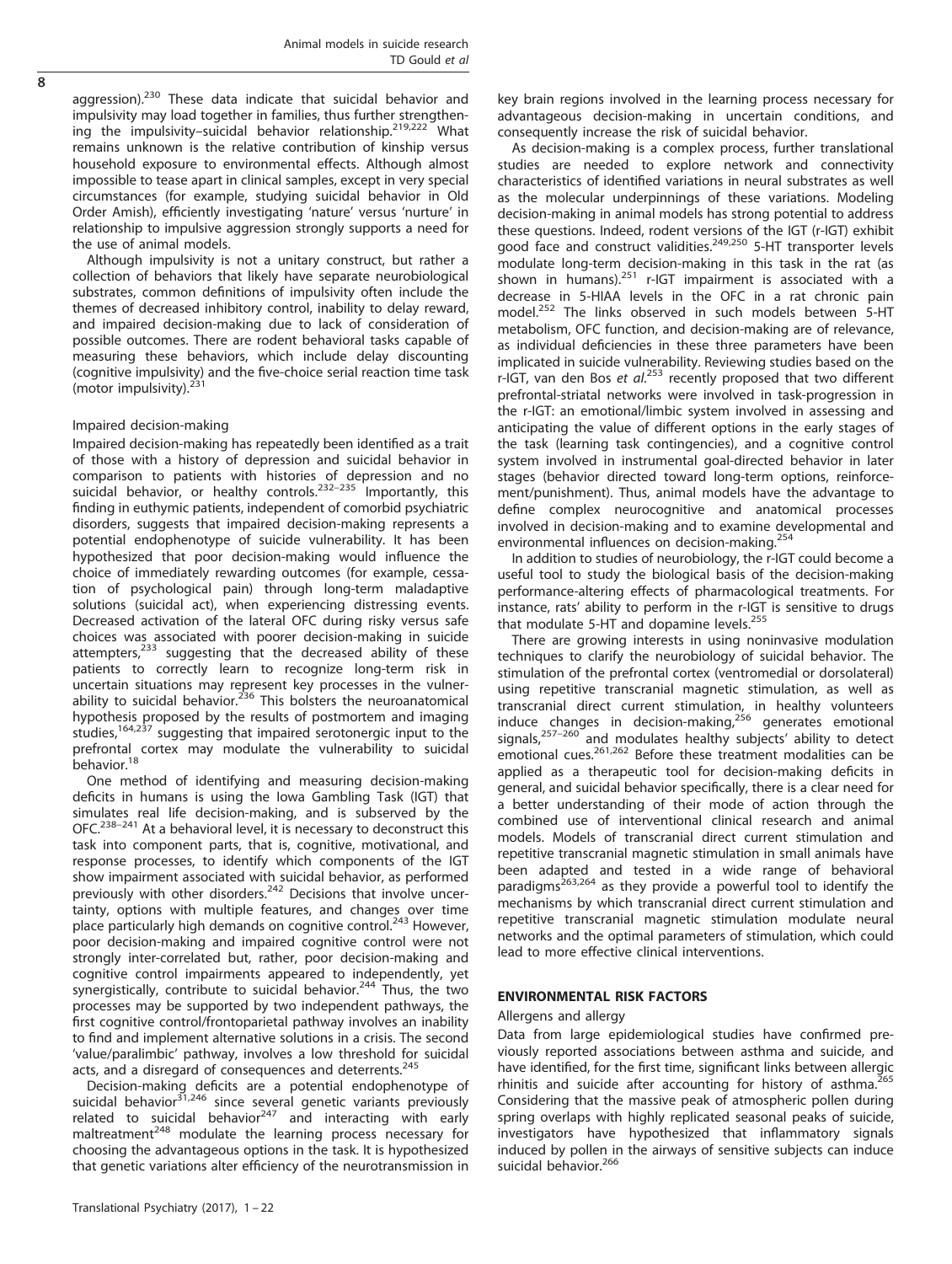In the first study on high aeroallergen exposure and suicide, a significant association between relative rates of suicide in women and tree-pollen levels were identified among those living in the continental United States.<sup>267</sup> Although this finding was not replicated by the same group in a subsequent study in the United States,<sup>268</sup> the underlying hypothesis was later confirmed in a large population study in Denmark.<sup>269</sup> Furthermore, increased gene expression for allergy-related cytokines (such as IL-4 and IL-13) was found in regions of the prefrontal cortex previously implicated in suicide, specifically in the OFC.<sup>134</sup> Very similar cytokine signals were identified in the prefrontal cortex of rodents sensitized and exposed to allergens.<sup>270</sup> These rodents manifested increased anxiety behavior<sup>270</sup> and alterations in social interactions,<sup>270</sup> both considered risk-elevating factors for suicidal behavior.271,272 A recent systematic review confirms an association between allergic disease and suicidal behavior, in particular with suicide mortality.<sup>273</sup> Although evidence related to non-fatal suicidal behavior was considered not as strong as for fatalities, a recent study replicated the relationship between tree-pollen counts and fatal suicidal behavior in women, and additionally reported a positive relationship between grass pollen and attempted suicide for both genders.<sup>274</sup> It is possible that the released mediators of allergic inflammation, rather than just symptoms of allergy, may increase risk of suicidal behavior, as in a pharmacoecological study, intranasal corticosteroids (known to reduce multiple mediators of inflammation) have been associated with lower suicide rates.<sup>275</sup> In contrast, new generation antihistamines that primarily act via blockade of histamine and do not reduce the production of many other mediators of allergy, despite a similar level of improvement in allergy symptoms as intranasal corticosteroids, were associated with slightly elevated suicide rates.<sup>275</sup> This could be the consequence of antihistamines not opposing mediators that reach the brain to the same degree, or possibly, a result of a direct pharmacological effect. This comparative paradigm could be used further in testing these alternative interventions for endophenotypes of suicide in animal models.

## Microbial pathogens

Pathogens are targets for and triggers of immune activation. As a consequence, they can activate pathways leading to alterations of emotion and behavior as described above (see 'Inflammation' section). However, neurotropic pathogens might also have specific effects on neurons, or other cell types, in the brain.

A recent large Danish population study estimated that hospitalization for infection predicts subsequent suicide attempt with a population-attributable risk of infection accounting for 10.1% of suicide.<sup>276</sup> Although this study identified nonspecific associations with various pathogens, suggesting perhaps a common denominator such as an immune mediation, other specific associations have also been identified. For instance, influenza B (not A) seropositivity has been associated with history of suicide attempts.<sup>277</sup> Now replicated by multiple groups, a significant link was reported between Toxoplasma gondii, a highly prevalent<sup>278</sup> latency establishing neurotropic intracellular parasite, and suicidal behavior across diagnostic categories.<sup>277,279–284</sup> Importantly, in several studies, the links between T. gondii infection and suicidal behavior have been robust to adjusting for indicators of mental illness.280,285,286 A recent cohort study identified a statistical trend of an association between T. gondii and subsequent suicide attempt, $287$  consistent with a previous large cohort study in Danish mothers that found a predictive association between T. gondii infection and subsequent suicide attempts.<sup>279</sup> Nevertheless, causality and the direction of causality have not been demonstrated.

The associations between chronic infection with T. gondii and suicide endophenotypes of aggression and impulsivity traits (gender- and age-specific) have been reported in both psychiatrically healthy individuals<sup>283</sup> and psychiatric patients with clinically relevant impulsive aggression, that is, patients with intermittent explosive disorder.<sup>288</sup> In rodents, latent T. gondii infection reduces and even reverses innate fear of cat odor and other stimuli that precede predation.<sup>289</sup> Morphologically, latent infection with T. gondii induces dendritic retraction in the basolateral amygdala (a finding rendering neurophysiological support for reduced fear and anxiety-like behavior previously<br>reported in infected rodents).<sup>290</sup> The reported increased impulsivity in males, particularly younger males with  $T$ . gondii seropositivity, $283$  is paralleled by the recent identification of impulsive choices in rodents who had chronic infection with  $T.$  gondii,<sup>291</sup> a model that allows pharmacological probing of impulsivity attributed to chronic infection with the parasite.

## Hypoxia

Recent in vivo neuroimaging studies found that healthy residents living at moderate altitude (1500 m, Salt Lake City, UT, USA) exhibit significantly higher whole-brain pH, lower inorganic phosphate<sup>292</sup> and lower creatine levels in the anterior forebrain<sup>293</sup> than age- and gender-matched healthy residents at sea level (Belmont, MA, USA or Charleston, SC, USA). Both inorganic phosphate and creatine have important roles in regulating energy metabolism, and low brain levels of these markers in healthy people at altitude signify low mitochondrial function, implying an altitude-related increase in vulnerability to major depressive disorder (MDD), bipolar disorder, and other psychiatric conditions linked to brain hypometabolism.<sup>294</sup>

Chronic exposure to hypoxia via living at a high altitude (hypobaric hypoxia) or with chronic hypoxic diseases, has recently been linked to significantly higher rates of MDD and suicide.<sup>295</sup> Living at a high altitude appears to be an independent risk factor for suicide. In the United States,  $294,296-298$  South Korea,  $298$ Austria,<sup>299</sup> and Spain,<sup>300</sup> although all-cause mortality rates tend to decrease with altitude,<sup>297</sup> MDD rates increase with altitude of residence,<sup>301,302</sup> and suicidal ideation was found to be higher in MDD patients at high altitude versus those at sea level.<sup>303</sup> Similarly, the odds ratios of both MDD and suicidal behavior are increased to  $\geq 100\%$  for people with chronic hypoxic diseases, such as chronic obstructive pulmonary disease,  $304$  asthma, and cardiovascular disease, versus in those with chronic diseases without hypoxia (diabetes, osteoarthritis), or those without a chronic disease.305–<sup>310</sup> Furthermore, these odds ratios increase with the severity of hypoxic disease<sup>311,312</sup> and with the current versus past status of hypoxic disease.<sup>313,314</sup> Chronic hypoxia was therefore proposed to worsen MDD severity and increase rates of treatment-resistant depression.

A novel translational animal model has been recently characterized to explore the etiology of high rates of MDD and treatment-resistant depression rates at altitude.<sup>315</sup> The rats were housed for a week at altitude simulations of sea level, 3000 m or 6000 m or at local conditions of 1500 m (Salt Lake City, UT, USA) and then tested for depression-like behavior in the forced-swim test. Increasing the altitude of housing for a week, by itself, was found to incrementally increase depression-like behavior, $315$  thus providing construct validity for hypoxia-related depression. In rodent models, hypoxia lowers brain 5-HT levels,<sup>316,317</sup> and leads to brain hypometabolism via a deficit in the bioenergetic marker creatine.<sup>318,319</sup> Brain deficits in 5-HT levels and impaired mitochondrial function are also linked to MDD, $320,321$  thus demonstrating face validity for this model.

As mortality by suicide is highly linked to unresolved depression,322 the impact of hypobaric hypoxia on antidepressant efficacy was also examined. Selective serotonin reuptake inhibitors, the most widely prescribed antidepressants, have been shown to lose antidepressant efficacy in other animal models of low brain 5-HT.<sup>323,324</sup> In this model, housing of rats at altitudes of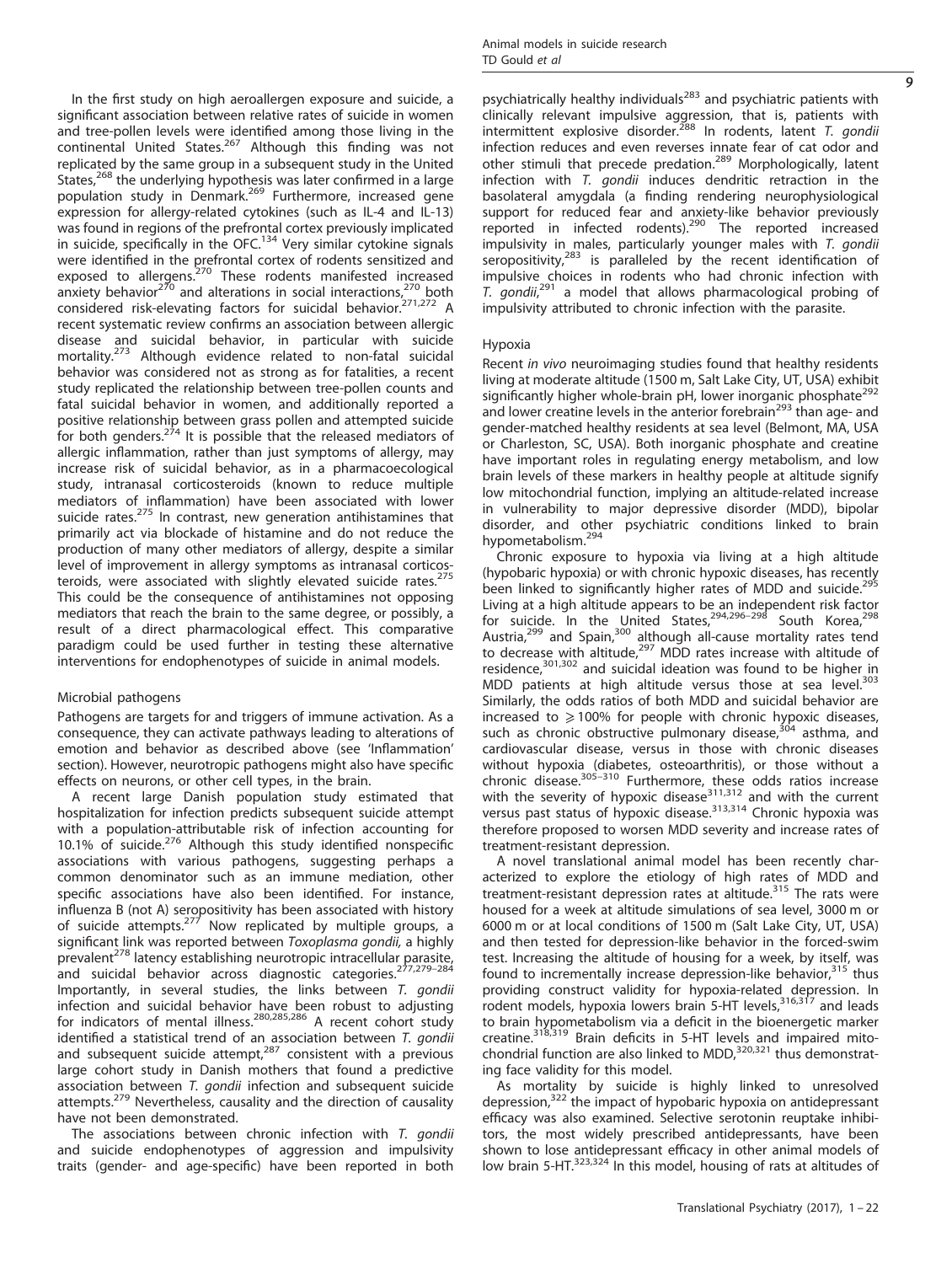1400 m or 3000 feet for a week abolished the anti-immobility effects of the selective serotonin reuptake inhibitors (fluoxetine, paroxetine and escitalopram) in the forced-swim test,<sup>325</sup> but not of the tricyclic antidepressant, desipramine.

Hypoxia has been shown to alter brain neurochemistry and physiology towards expression of several endophenotypes of suicidal behavior mentioned in this review. The cell culture and animal studies show that hypoxia can alter the synthesis and metabolism of neurotransmitters, including 5-HT, dopamine, norepinephrine, γ-aminobutyric acid (GABA), and glutamate.<sup>326</sup> Of particular importance, rat brain 5-HT levels drop with hypoxia,316,317 and low brain 5-HT in humans is linked to greater depression, impulsivity, risky behavior, and aggression, each of which is connected to suicidal behavior (see 'Serotonin system'). Furthermore, hypoxia increases mitochondrial-mediated inflammation,<sup>327</sup> inflammatory cytokines and pro-apoptotic markers in key cortical regions,<sup>328</sup> increases HPA axis stimulation<sup>329</sup> and lowers brain cellular metabolic function.<sup>318,319,330</sup>

Both demographic and human neuroimaging studies suggest that chronic hypoxia may function in myriad ways to alter brain chemistry, physiology and behavior. Studies related to the pathophysiology of chronic hypoxia-related brain dysfunction connected to suicide and specifically of corrective therapeutics are likely to derive a major benefit from the use of animal models, with the potential of rapid translation into clinical studies and better preventative and therapeutic options for suicidal behavior.

# Traumatic brain injury

Those with a history of traumatic brain injury (TBI), including all severity levels, are at significantly increased risk of suicidal ideation, $331,332$  suicide attempts<sup>331,332</sup> and dying by suicide. $333-336$  Simpson and Tate $337$  reported that, in outpatients with TBI, 23% had suicidal ideation within the previous 7 days, independent of time post-injury. The same authors reported that 17.4% of outpatients with TBI had attempted suicide over a mean period of 5 years. Meanwhile, Teasdale and Engberg<sup>334</sup> reported a fourfold higher risk of death by suicide in those with TBI. A recent longitudinal cohort study over a 20-year period revealed that even a diagnosis of concussion results in increased suicide risk, which was estimated to be three times the population norm.<sup>338</sup>

TBI is associated with more extreme scores on measures of personality and cognitive traits associated with suicidality, including an increased sense of hopelessness, aggression, impulsivity, and impaired decision-making. Simpson and Tate<sup>337</sup> reported a high level of hopelessness in those with TBI, with 34.9% scoring at moderate-to-severe levels of hopelessness, while hopelessness was a strong predictor of suicidal ideation. Aggression is a common consequence of TBI, with prevalence estimates of post-TBI aggression ranging from 11 to  $34\%$ ,  $339-341$  which may present as either verbal or physical aggression. TBI results in increased impulsivity,<sup>342–345</sup> in association with impaired decisionmaking and poor judgment.<sup>343</sup> Based on a survey of four dimensions of impulsivity (urgency, lack of premeditation, lack of perseverance, and sensation seeking) in subjects with TBI, TBI resulted in increases in multiple dimensions of impulsivity, including urgency, lack of premeditation, and lack of perseverance.<sup>342</sup> Finally, studies have described impaired decision-making or judgment abilities in those with  $TBI<sub>7</sub><sup>343</sup>$ including impaired decision-making in the IGT,<sup>346</sup> in association with abnormalities in brain circuits implicated in decisionmaking.<sup>347</sup>

Neuroinflammation secondary to TBI is a cardinal feature of TBI and may serve as an endophenotype that can be evaluated in animal models. Mounting evidence indicates that neuroinflammatory processes start immediately after the initial TBI, and persist and worsen with time, contributing to the neurodegenerative process. Both microglia and astrocytes have important roles in inflammatory mediators including leukotrienes, cytokines and chemokines.348,349 Astrocytes become reactive following TBI, which are manifested in: (i) increased proliferation (astrogliosis); (ii) migration towards injured tissues to form a glial scar; (iii) hypertrophy with increased expression of intermediate filaments (for example, glial fibrillary acidic protein); and (iv) the production of inflammatory mediators and growth factors that act via autocrine and paracrine signaling.348,349 Although the initial activation of microglia<sup>350</sup> and astrocytes is critical to wound healing, prolonged activation can lead to a self-perpetuating cycle of damaging events that drive the pathogenic processes underlying neurodegeneration. Evidence suggests that the elevation of markers such as IL-6 and C-reactive protein within the first 24 h post-trauma leads to worse outcomes for TBI.<sup>349,351,352</sup> The increase in cerebral inflammatory response, including microglial and astroglial activation, is prolonged, lasting months or years, and is believed to contribute to the evolving symptomatology and pathology, thereby highlighting inflammation as a potential treatment target long after the acute trauma.349,353,354 For example, certain anti-inflammatory pharmacological interventions including statins, cyclosporine A, and glucocorticoids, have been investigated in animals and are undergoing clinical trials in TBI.<sup>355</sup> Molecular consequences of TBI, such as cytokine activation and elevated levels of kynurenines<sup>356,357</sup> have been recently linked with suicidal behavior (see 'inflammation' section). It is thus plausible that neuroinflammation following TBI, at least in part, biologically mediates the link between TBI and suicidal behavior, and that anti-inflammatory interventions now studied could reduce the excess burden of suicidal behavior in TBI. Hypotheses exploring the links between TBI, inflammation, and suicidal thoughts and behavior, could be studied in animal models of TBI, focusing on endophenotypes of suicidal behavior and

potential immune-mediating mechanisms.

neuroinflammation. Microglia are rapidly activated following TBI, which is manifested in: (i) morphological changes such as hypertrophy and de-ramification of processes; (ii) enhanced migratory and phagocytic activities; and (iii) production of

In summary, in humans, TBI elevates the expression of certain endophenotypes of suicidal behavior, and increases risk of suicidal ideation, suicidal attempts, and suicide. Of interest to the thesis of this review, is whether or not TBI in animal models also increases either the molecular endophenotypes or cognitive and behavioral traits related to suicidal behavior. Neuroinflammation is a welldocumented consequence of TBI in rodents, $358$  and negative behavioral outcomes of TBI, such as increased anxiety-related behaviors, can be prevented or reversed by drugs that inhibit microglial activation.<sup>359,360</sup> Cope et al.<sup>361</sup> found that a controlled impact to the frontal cortex resulted in anhedonia, as measured in the sucrose preference test in rats. Consistently, studies in both<br>mice<sup>362–364</sup> and rats<sup>365,366</sup> have found that TBI also increases measures of behavioral despair as measured in the forced-swim test. Negative findings have also been reported, $367-370$  but TBI paradigms in rodents frequently involve more limited and localized injury, and, based on studies in humans, $347$  behavioral effects would only be anticipated when relevant circuits are impacted by the injury. The tests of motor activity are consistent with increased impulsivity in rodents following TBI (for review, see ref. 371). In line with these findings, TBI in rats impairs impulse control in the five-choice serial reaction time task in association with neuroinflammation. $372$  Based on their findings, the authors concluded that neuroinflammation may represent a treatment target for impulse control impairments following injury. Few studies have evaluated the effects of TBI on aggressive behaviors in rodents (for review, see ref. 371), and this remains an important area for future studies.

 $\overline{10}$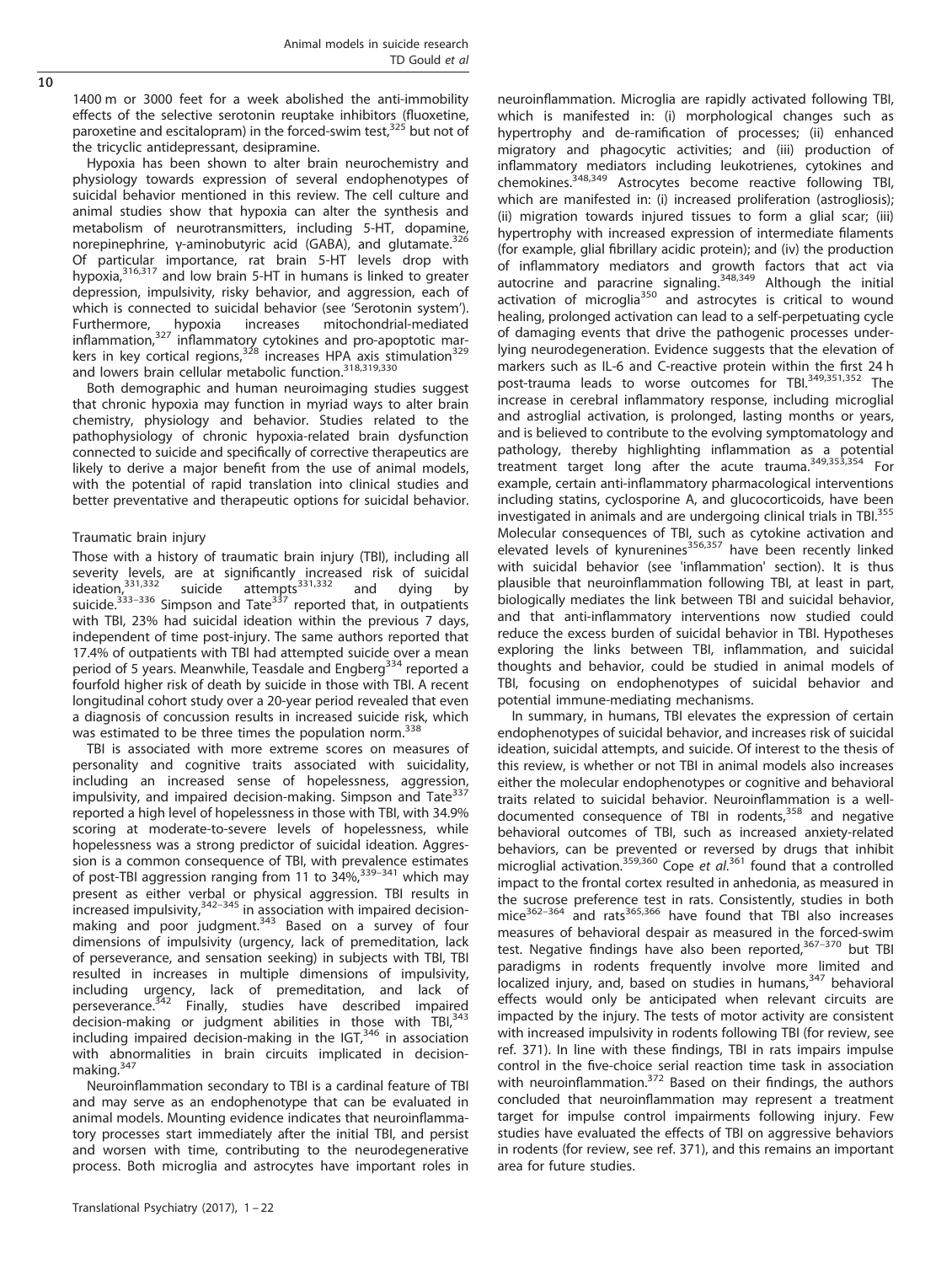## MEDICATIONS THAT MODIFY RISK FOR SUICIDAL BEHAVIOR

Drugs with recognized antisuicidal or pro-suicidal effects may provide insight (and pharmacological predictive value) to the validity of potential animal models of suicidal behavior. Below, we discuss evidence for lithium, clozapine, antidepressants, and ketamine. Though not included, we also note that there is evidence that electroconvulsive therapy may be effective in the reduction of suicidality, and that electroconvulsive shock protocols exist for modeling the procedure in rodents.<sup>373,374</sup>

## Lithium

Lithium remains one of the most valuable treatments for bipolar disorder and evidence indicates that lithium therapy reduces suicide risk.<sup>375–378</sup> Although lithium has not yet earned a United States FDA indication for the reduction of suicidal behavior, most of the randomized<sup>379</sup> and nonrandomized<sup>380,381</sup> studies that have examined lithium's relationship to suicidal behavior are consistent with lithium reducing the risk of suicidal behavior in both bipolar and unipolar depression.

Anticonvulsants are popular clinical alternatives to lithium for the treatment of bipolar disorder. In this context, while controversial, the United States FDA has issued warnings regarding possible pro-suicidal effects of anticonvulsants.<sup>382</sup> Thus, these potential alternative treatments for treating mood disorders do not have the evidence to support a beneficial role in reducing suicide/suicide behavior risks that lithium does, further increasing the need to understand whether, and what, is unique about lithium's impact on the neurobiological underpinnings of suicidal behavior. Furthermore, while lithium has some antidepressant actions, antidepressants such as selective serotonin reuptake inhibitors, at least in some populations,<sup>383</sup> have been associated with an increased risk of attempting suicide in some studies. Other observations suggest that the reduction in suicide and suicidal behavior risks associated with lithium treatment does not appear to result solely from improvement of the underlying mood disorder.384

Furthermore, the association between lithium in the water supply across geographic regions and suicide rates has been<br>studied. Most,<sup>299,385–390</sup> but not all,<sup>391</sup> of these studies associate higher levels of lithium in drinking water with lower rates of suicide. One enigma posed by these data is that the levels of lithium in the drinking supply are calculated to result in daily doses of only approximately 1%, or in some cases, close to 0.1% of typical clinical doses.<sup>392</sup> The results have been inconsistent regarding possible greater effects in either males<sup>385</sup> or females.<sup>386</sup> Lithium's mechanism of action relevant to these findings remains to be elucidated, especially considering that most preclinical studies have been performed with lithium doses that achieve blood levels observed with the treatment of mood disorders.<sup>393</sup> It is also worth considering—and could be experimentally addressed in animal models—that the alternative interpretation of these data is that low lithium levels are a risk factor for suicide, rather than higher lithium levels being a protective factor. Of relevance, continuous exposure to similar concentrations of lithium to those found in drinking water, have been shown to reduce mortality in a C. elegans model.<sup>394</sup> Investigation is needed to explore the possibility that lithium may interact with a unique molecular target to reduce suicide risk, both at levels proven efficacious for the treatment of mood disorders, and at lower doses that may have efficacy for reducing suicidal behaviors.

There are a number of important opportunities for animal models and animal research to advance the understanding of lithium or lithium-like molecules related to their potential for reducing the risk of suicide. Mood stabilizers often affect common molecular targets<sup>395</sup> but they do not all decrease suicide risk; therefore, future research may identify the neurobiological 11

changes that lithium brings about, but which other mood stabilizers do not.<sup>395,396</sup> Lithium may exert its antisuicidal actions by modifying aggressive and impulsive behaviors. This hypothesis is supported by numerous double blind, placebo-controlled studies suggesting an anti-aggressive effect of lithium across<br>various populations.<sup>397–400</sup> The results of randomized, placebocontrolled studies also suggest that lithium decreases human impulsivity. However, the evidence for such an effect is not as strong as for aggression, and concurrent diagnoses of pathological gambling and bipolar disorder in some studies make the<br>interpretation complicated.<sup>398,401,402</sup> Lithium's attenuation of suicide endophenotypes, including aggression and impulsivity, can also be readily modeled in rodent models using behavioral tests.403–<sup>405</sup> Direct comparison with other mood stabilizers, such as valproate, may be beneficial. For example, while valproate can attenuate aggression in some animal tests, it is not as effective as lithium in reducing impulsivity in certain paradigms. $404,406,407$ Uncovering the mechanisms leading to these differences might help to pinpoint the specific antisuicidal actions of lithium. One strategy has been to investigate the molecular actions of lithium at the genetic and neurobiological levels using various inbred and<br>transgenic mouse models.<sup>393,408–410</sup> Nonhuman animal studies allow the consideration of time course and dose–response experiments.<sup>411,412</sup> Data indicating that environmental exposure to lithium (based on concentrations in the water supply) is inversely proportional to suicide rates, at least on a population basis, suggest the utility of determining whether there is an unusual dose response curve for lithium's impact on aggressive behaviors or other models of suicide endophenotypes in nonhuman animals. As potential molecular actions of lithium are identified, it would be useful to examine whether dose–response relationships are evident concerning the impact on these targets, which might explain the apparent effectiveness at particularly low doses as those measured in the water supply. Lithium was recently associated with improved decision-making in bipolar patients.<sup>413</sup> The molecular dissection of the effects of lithium on impulsivity (potentially through modulating 5-HT neurotransmission) may help to identify potential mechanisms underlying the antisuicidal effect of lithium, and provide new molecular targets for medications that reduce the risk of suicide.

Another role for animal models may exist in helping facilitate the search for 'lithium mimetic' drugs with decreased potential for adverse events. The need to address suicidal behavior risk is often acute, while the time frame for experiencing any adverse effects from lithium treatment is often over years to decades. Adverse effects of lithium on end organs such as the kidneys, thyroid, and parathyroid glands typically take years to even begin to manifest. For instance, in some cases, such as renal insufficiency in men under the age of 60 years, individuals receiving one or more lithium prescriptions, and control individuals, have renal function that appears indistinguishable for more than 20 years,<sup>414</sup> yet, the methodology used to examine such long time frames has limitations. An ideal treatment for suicidal behavior should lack any possible concern about gradually accruing end organ damage. This is an opportunity where investigations in animals would help advance the search for a compound that would convey some or all of the benefit of lithium on suicidal behavior (or at least the most appropriate endophenotypes), while not sharing lithium's adverse effects. Last, the possibility of 'rebound' mood episodes or suicidal behavior after lithium discontinuation is a possible limitation to its use as a short-term suicide prevention strategy.<sup>415</sup> Animal models may allow investigation of whether rebound aggressiveness, impulsivity, or other behaviors occur after sudden withdrawal of lithium, but not of other medications. Thus, it can be appreciated that animal research with lithium has great potential to clarify its mechanisms of actions and potentially allow the development of lithium-like, yet safer, medications,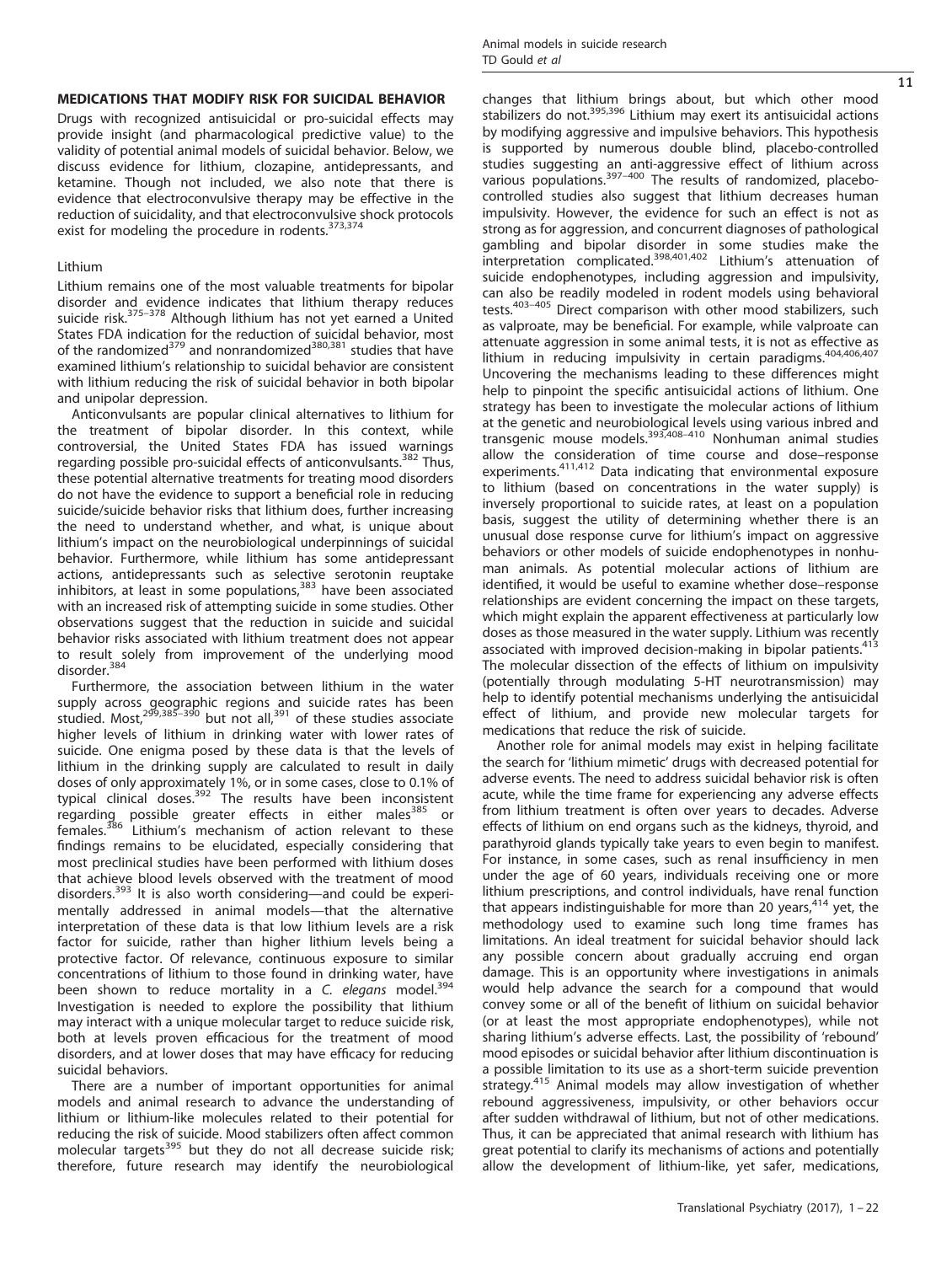$\overline{12}$ 

establish dose response and identify safety-based approaches to mitigate side effects to be further tested clinically in humans.

## Clozapine

Clozapine is the only medication with United States FDA approval for use to reduce suicidal behavior. The indication is specifically for reducing suicidal behavior in patients with schizophrenia. In a large randomized controlled trial (InterSEPT study,  $n = 980$ ), clozapine was associated with a reduction in suicidal behavior and rescue hospitalizations compared with olanzapine, although not suicide deaths (overall, eight suicides were observed).<sup>416</sup> Clozapine has effects on a large number of neurotransmitter receptors, including multiple dopaminergic, serotonergic, muscarinic, adrenergic, and histaminergic receptor subtypes.<sup>417</sup> It is not known why clozapine exerts these antisuicidal behavior effects, or for certain the degree to which they may be related to its impact on treatment of refractory schizophrenia. It is hypothesized that clozapine's nonselectivity for neurotransmitter receptors may underlie its distinct efficacy.<sup>418</sup> Clozapine's distinct reduction in mood symptoms in patients with schizophrenia may be important to its effects of reducing suicidal behaviors.<sup>419</sup> The impact of these or other candidate mechanisms on suicidal behavior has yet to be elucidated. Studies with clozapine could provide valuable clues to the neurobiology of suicide in animal models and may include an assessment of common mechanisms of action between lithium and clozapine. For example, similar to anti-aggression-like effects of lithium, clozapine has also been demonstrated to reduce aggressive behaviors in a chronically<br>stressed mouse model.<sup>420</sup> As is also the case for lithium, research concerning how to prevent some of clozapine's sizable side-effect burden may help make it more desirable for wider use, or identify a clozapine-like molecule that preserves the efficacy but not the toxicity of clozapine.

## Antidepressants

Due to space considerations, we will avoid a detailed discussion of antidepressants. However, antidepressants are the only medication known to have a highly age-dependent effect on suicidal behavior. Randomized trial meta-analyses have suggested that antidepressants are associated with an increased risk of suicidality among patients of the youngest age as noted by the FDA black box warning, $421,422$  and are associated with reduced risk of suicidality among the oldest patients.<sup>421</sup> As such, antidepressants provide an opportunity to probe the age-related changes that occur in the brain paralleling this unusual apparent reversal of the effects of antidepressants on suicidality. Extending research of antidepressants of suicide endophenotypes in developmental (young and old) animal studies could help clarify the neurobiological systems important to suicidal behavior. $3$ 

## Ketamine

Ketamine has been shown to have fast-acting effects to decrease suicidal thoughts.<sup>423-425</sup> Ketamine's fast action makes it a particularly valuable research tool to develop biomarkers of response and to more precisely understand the neurobiology of antidepressant and antisuicidal response.<sup>426,427</sup> Indeed, recent studies are beginning to uncover neural circuitry involved in<br>ketamine's rapid effects to reduce suicidal thoughts.<sup>428</sup> In contrast to lithium and clozapine, for which the only available evidence concerning suicide/suicidal behavior risk relates to patients taking the medication for days, weeks or months, ketamine can rapidly reduce suicidal ideation within a time frame that can be measured in minutes and hours rather than weeks.<sup>424,429-431</sup> Moreover, it has been demonstrated that ketamine might have anti-aggressive properties depending on the experimental model used, $432$  which requires further investigation. Thus, it remains to be confirmed

whether ketamine has similar actions as lithium does on impulsivity and aggression relevant to suicidal behavior. Considering the rapid-acting nature of ketamine on suicidality in general, and suicidal thoughts, in particular, ketamine may be impacting suicidality in a manner distinct from those of lithium or clozapine. The recent finding that ketamine's in vivo conversion to a hydroxynorketamine metabolite is necessary and sufficient for its antidepressant actions, without its side effects, in mice presents an additional opportunity to understand the mechanism whereby ketamine rapidly reduces suicidal thoughts.<sup>433</sup>

## Drugs that may increase risk of suicide

Medications ranging from asthma to acne treatments have received warnings about increased suicidal ideation or behavior. Therefore, screening and/or understanding why these effects are observed using animal models may be useful. For instance, rimonabant, an inverse agonist for the cannabinoid receptor CB1, was initially marketed as an anti-obesity drug.<sup>434</sup> However, after some time of use in clinical practice, it was removed from the market due to concerns about increased suicide risk.<sup>435</sup> Later rodent studies demonstrated that chronic treatment with this drug increased immobility time in the forced-swim test and increased anhedonia as measured by sucrose preference.<sup>436</sup> Rimonabant has also been shown to decrease 5-HT levels in the frontal cortex, and to adversely affect neurogenesis and immune function.<sup>436</sup> Of note, effects of rimonabant on impulsivity measures in animals have been equivocal. Although the drug increased impulsivity in the delay-discounting paradigm, it decreased some impulsive behaviors on the five-choice serial reaction task, which measure different subdomains of impulsivity.<sup>437-439</sup>

Isotretinoin, used to treat severe cases of acne since the 1980s, has been associated with an increase of suicidal behavior in vulnerable individuals.440–<sup>442</sup> Studies in mice showed that chronic treatment with this drug increased immobility time in the forcedswim test and tail suspension test, suggesting increased behaviors or relevance to depression neurobiology.<sup>443</sup> Surprisingly, given the potential pro-suicidal effects of the drug, chronic isotretinoin treatment reduced aggression in the resident-intruder test.<sup>44</sup>

Despite the mixed findings with the two drugs discussed here, pro-suicidal properties of drugs may be partially quantifiable by focusing on particular endophenotypes of suicide in animal models, therefore providing detailed information about molecular pathways related to changes in suicide risk. A systematic study of these drugs and others that may modify risk may explain the conflicting associations of increased suicidal risk suggested in the past for drugs such as montelukast,<sup>445</sup> varenicline<sup>446</sup> and interferon-α.<sup>447</sup>

## **CONCLUSIONS**

In clinical research on suicide, understanding individual vulnerabilities, resiliencies, deterrents, precipitating and perpetuating factors for each patient and the vast variety of personal circumstances leading to their suicidal behavior is a challenging task. The effects of undergoing current and previous drug treatments, and compensatory mechanisms in response to comorbid substance abuse, psychiatric or medical conditions and treatments only further complicate matters. Based on cumulative results, a general model has been proposed postulating that vulnerability to suicidal behavior is mediated in part by an important underlying genetic predisposition interacting with environmental and probable epigenetic factors throughout the lifespan. This combination of risk factors then modifies the function of neuronal circuits involved in behavioral modulation, thus rendering an individual more likely to engage in a suicidal  $act^{18,450}$  (Figure 1). However, the factors that lead to suicide are tremendously complex, multifaceted, and heterogeneous. Using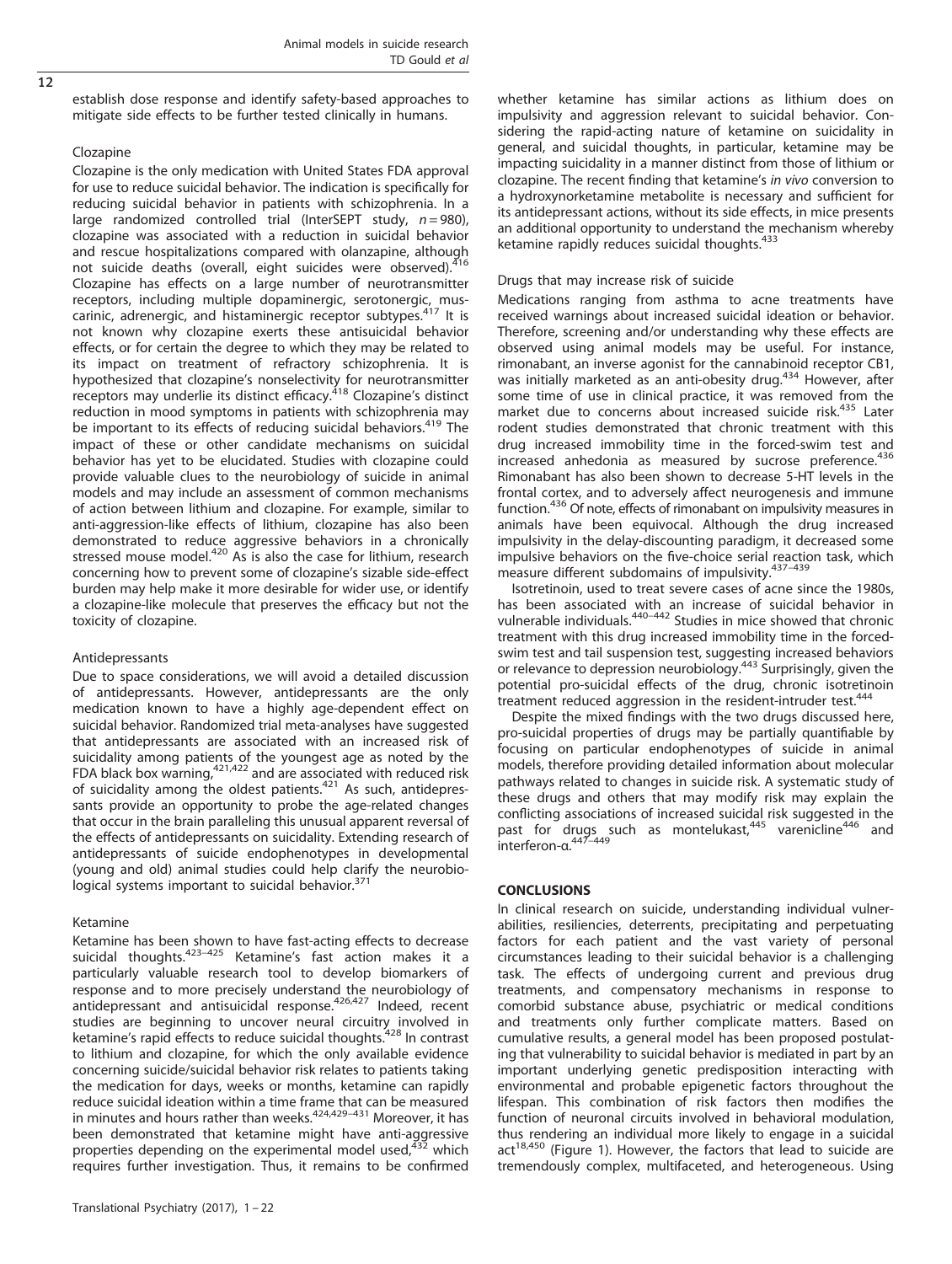animal model approaches that allow us to experimentally study the neurobiology underlying suicide endophenotypes is a promising and much needed layer in suicide research. The planned expanded use of research domain criteria, versus categorical symptom checklist-based diagnosis, presents a further opportunity to support such an endeavor.<sup>452</sup> Although our review is broad, it is by no means comprehensive. We did not include several translatable domains that are associated with increased suicide risk and potential targets for interventions. These include sleep impairment, substance use disorders, and mixed mood states. Furthermore, the review did not include complex interactive models of suicidal behavior, the modeling interactive effects of risk factors, and the domain of helplessness that has human and animal correlates.<sup>453</sup> Although highly valuable for their translational relevance, knowledge is lacking to construct these multivariable models before answering the simpler questions proposed in this review.

Animal models for studying complex behaviors have been very successful in guiding research in humans, which has led to important discoveries of clinical relevance. In addition, animal studies have been crucial in validating observations from human samples, where studies are limited by ethical considerations and where access to brain tissue is restricted to rare postmortem samples. Furthermore, confounding factors, such as comorbidities, different ages, and different life experiences, are unavoidable in human samples. Although informative of changes associated with patient histories, psychiatric illnesses and suicidal behavior, the use of postmortem brain samples precludes the study of molecular changes occurring at the onset of suicidality. The discrete and dynamic changes occurring at the onset of disease may be the point at which clinical intervention would be the most beneficial. A better understanding of such changes, along with technological or diagnostic advances to detect such changes, would allow for faster and more effective treatments.

Considering endophenotypes as potential targets for new treatments, tested first in animal models and then in humans, may enable us to circumvent certain obstacles in human studies of suicidal behavior, represented by ethical concerns, high comorbidity and confounding factors, as well as issues with obtaining adequate sample sizes.<sup>454</sup> Evaluation of new treatments for suicidal ideation and behavior could be based on the involvement of identified cognitive and emotional brain circuits, related to dysfunction of subregions of the cortex and other regions occurring in the pathophysiology of suicidal behavior.

Ultimately, animal models may provide opportunities to directly test the functional role of genetic variants associated with suiciderelated endophenotypes, in particular, impulsivity, aggression, and decision-making impairments. With the advent of CRISPR/Cas9 and other genome-editing technologies, it is now more straightforward to directly model human genetic variants in mice.<sup>455</sup> Such models provide an invaluable opportunity to also investigate gene by environment interactions and identify sensitive developmental periods, two factors that may contribute to the lack of replication of many genetic associations. Such approaches may help clarify the literature regarding genetic variants implicated in suicide<sup>456</sup> and provide insight into the circuit-based mechanisms that contribute to different suicide-implicated endophenotypes.

Overall, research aimed at elucidating the neurobiology of suicidal behavior in animal models that allows uncovering and engaging novel treatment targets and discoveries, and early screening of treatments to prevent and reduce suicidal behavior, could be utilized to a much greater degree in suicide research. This will take time to establish, but, in our view, will ultimately succeed in the longer run—if integrated with efforts at multiple levels, such as macroepidemiological, clinical (in particular interventional), postmortem—to reduce suicide mortality, a public health priority that has proven, so far, resilient to therapeutic interventions and societal investments implemented to date.

# CONFLICT OF INTEREST

The authors declare no conflict of interest.

## ACKNOWLEDGMENTS

We thank Ms. Carleigh Jenne and Drs Claudia Gragnoli, Naila Karim and John Stiller for helpful editorial assistance and comments on the manuscript. The following individuals have acknowledged financial support for their work on the data presented in the manuscript, and/or their writing and editing contribution to the article: Lena Brundin, MH104622; Todd Gould, MH091816; Zoe Donaldson, MH102352 and American Foundation for Suicide Prevention Young Investigator Grant; Carlos Zarate NIMH- NCT02543983 and 15-M-0188; Yogesh Dwivedi MH082802, MH101890, MH100616, and MH107183; Christopher Lowry, Colorado Clinical & Translational Sciences Institute (CCTSI) Center for Neuroscience (CNSTT-15- 145), Alfred P. Sloan Foundation (G-2016-7077), Rocky Mountain MIRECC for Suicide Prevention, and Military and Veteran Microbiome Consortium for Research and Education; Lisa Brenner, The Rocky Mountain MIRECC for Suicide Prevention, and the Military and Veteran Microbiome Consortium for Research and Education; Patricia Zunszain, National Institute for Health Research(NIHR) Biomedical Research Centre at South London, and Maudsley NHS Foundation Trust and King's College London; Shami Kanekar, USTAR, Science Technology and Research Initiative, the Rocky Mountain MIRECC for Suicide Prevention; Perry Renshaw, USTAR, Science Technology and Research Initiative, the Rocky Mountain MIRECC for Suicide Prevention; Teodor Postolache, FDU001418-19 FDA/JIFSAN grant, MHBA-016-15S -01 VA CSR&D Merit Award, Rocky Mountain MIRECC for Suicide Prevention, and the Military and Veteran Microbiome Consortium for Research and Education.

#### **REFERENCES**

- 1 Preventing Suicide: a Global Imperative, World Health Organization, 2014.
- 2 Curtin SC, Warner M, Hedegaard H. Increase in suicide in the United States, 1999–2014. NCHS Data Brief 2016; 241: 1–8.
- 3 U.S. Military's Suicide Rate Surpassed Combat Deaths In 2012. Available from [http://www.npr.org/blogs/thetwo-way/2013/01/14/169364733/u-s-militarys-sui](http://www.npr.org/blogs/thetwo-way/2013/01/14/169364733/u-s-militarys-suicide-rate-surpassed-combat-deaths-in-2012) [cide-rate-surpassed-combat-deaths-in-2012.](http://www.npr.org/blogs/thetwo-way/2013/01/14/169364733/u-s-militarys-suicide-rate-surpassed-combat-deaths-in-2012) Accessed 26 June 2013.
- 4 Department of Defense. Department of Defense Suicide Event Report Calendar Year 2012. Report 2013.
- 5 Zalsman G, Hawton K, Wasserman D, van Heeringen K, Arensman E, Sarchiapone M et al. Suicide prevention strategies revisited: 10-year systematic review. Lancet Psychiatry 2016; 3: 646–659.
- 6 Bolton JM, Gunnell D, Turecki G. Suicide risk assessment and intervention in people with mental illness. BMJ 2015; 351: h4978.
- 7 Babeva K, Hughes JL, Asarnow J. Emergency department screening for suicide and mental health risk. Curr Psychiatry Rep 2016; 18: 100.
- 8 Betz ME, Wintersteen M, Boudreaux ED, Brown G, Capoccia L, Currier G et al. Reducing suicide risk: challenges and opportunities in the emergency department. Ann Emerg Med 2016; 68: 758–765.
- 9 Chan MK, Bhatti H, Meader N, Stockton S, Evans J, O'Connor RC et al. Predicting suicide following self-harm: systematic review of risk factors and risk scales. Br J Psychiatry 2016; 209: 277–283.
- 10 Rimkeviciene J, O'Gorman J, De Leo D. Impulsive suicide attempts: a systematic literature review of definitions, characteristics and risk factors. J Affect Disord 2015; 171: 93–104.
- 11 van Heeringen K, Mann JJ. The neurobiology of suicide. Lancet Psychiatry 2014; 1: 63–72.
- 12 Meyer RE, Salzman C, Youngstrom EA, Clayton PJ, Goodwin FK, Mann JJ et al. Suicidality and risk of suicide--definition, drug safety concerns, and a necessary target for drug development: a consensus statement. J Clin Psychiatry 2010; 71: e1–e21.
- 13 Turecki G, Brent DA. Suicide and suicidal behaviour. Lancet 2016; 387: 1227–1239.
- 14 Linehan MM. Suicidal people. One population or two? Ann N Y Acad Sci 1986; 487: 16–33.
- 15 Cheng AT, Chen TH, Chen CC, Jenkins R. Psychosocial and psychiatric risk factors for suicide. Case-control psychological autopsy study. Br J Psychiatry 2000; 177: 360–365.
- 16 Roy A, Rylander G, Sarchiapone M. Genetics of suicides. Family studies and molecular genetics. Ann N Y Acad Sci 1997; 836: 135–157.
- 17 Brent DA, Bridge J, Johnson BA, Connolly J. Suicidal behavior runs in families. A controlled family study of adolescent suicide victims. Arch Gen Psychiatry 1996; 53: 1145–1152.
- 18 Mann JJ. Neurobiology of suicidal behaviour. Nat Rev Neurosci 2003; 4: 819–828.
- 19 Mann JJ. Psychobiologic predictors of suicide. J Clin Psychiatry 1987; 48: 39-43.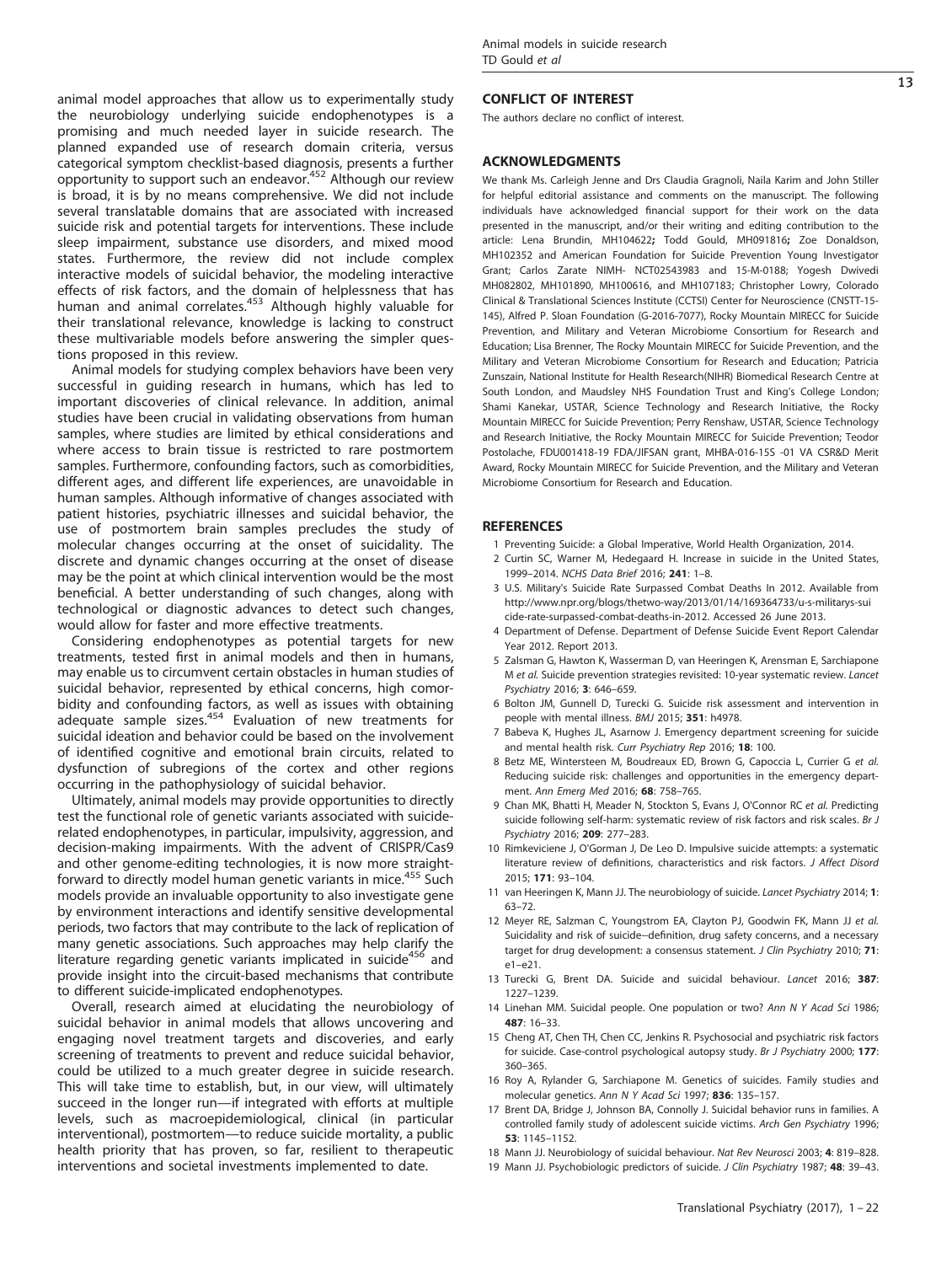- $\overline{14}$
- 20 Joiner TE, Hom MA, Hagan CR, Silva C. Suicide as a derangement of the selfsacrificial aspect of eusociality. Psychol Rev 2015; 123: 235–254.
- 21 Crawley JN, Sutton ME, Pickar D. Animal models of self-destructive behavior and suicide. Psychiatr Clin North Am 1985; 8: 299–310.
- 22 Preti A. Animal model and neurobiology of suicide. Prog Neuropsychopharmacol Biol Psychiatry 2011; 35: 818–830.
- 23 Berton O, Hahn CG, Thase ME. Are we getting closer to valid translational models for major depression? Science 2012; 338: 75–79.
- 24 Willner P. The validity of animal models of depression. Psychopharmacology (Berl) 1984; 83: 1–16.
- 25 Geyer MA, Markou A. The role of preclinical models in the development of psychotropic drugs. In: Davis KL, Charney D, Coyle JT, Nemeroff CB (eds). Psychopharmacology. Lippincott, Williams, & Wilkins: Philadelphia, PA, USA, 2002.
- 26 Gould TD, Gottesman II. Psychiatric endophenotypes and the development of valid animal models. Genes Brain Behav 2006; 5: 113–119.
- 27 Hyman SE. Back to basics: luring industry back into neuroscience. Nat Neurosci 2016; 19: 1383–1384.
- 28 Turetsky BI, Calkins ME, Light GA, Olincy A, Radant AD, Swerdlow NR. Neurophysiological endophenotypes of schizophrenia: the viability of selected candidate measures. Schizophr Bull 2007; 33: 69–94.
- 29 Allen AJ, Griss ME, Folley BS, Hawkins KA, Pearlson GD. Endophenotypes in schizophrenia: a selective review. Schizophr Res 2009; 109: 24–37.
- 30 Gottesman II, Gould TD. The endophenotype concept in psychiatry: etymology and strategic intentions. Am J Psychiatry 2003: 160: 636-645.
- 31 Courtet P, Gottesman II, Jollant F, Gould TD. The neuroscience of suicidal behaviors: what can we expect from endophenotype strategies? Transl Psychiatry 2011; 1: e7.
- 32 Mann JJ, Brent DA, Arango V. The neurobiology and genetics of suicide and attempted suicide: a focus on the serotonergic system. Neuropsychopharmacology 2001; 24: 467–477.
- 33 Baud P. Personality traits as intermediary phenotypes in suicidal behavior: genetic issues. Am J Med Genet C 2005; 133C: 34–42.
- 34 Brezo J, Paris J, Turecki G. Personality traits as correlates of suicidal ideation, suicide attempts, and suicide completions: a systematic review. Acta Psychiat Scand 2006; 113: 180–206.
- 35 Mann JJ, Arango VA, Avenevoli S, Brent DA, Champagne FA, Clayton P et al. Candidate endophenotypes for genetic studies of suicidal behavior. Biol Psychiatry 2009; 65: 556–563.
- 36 Brent DA, Mann JJ. Family genetic studies, suicide, and suicidal behavior. Am J Med Genet C Semin Med Genet 2005; 133C: 13–24.
- 37 Mittendorfer-Rutz E, Rasmussen F, Wasserman D. Familial clustering of suicidal behaviour and psychopathology in young suicide attempters. A register-based nested case control study. Soc Psychiatry Psychiatr Epidemiol 2008; 43: 28–36.
- 38 Statham DJ, Heath AC, Madden PA, Bucholz KK, Bierut L, Dinwiddie SH et al. Suicidal behaviour: an epidemiological and genetic study. Psychol Med 1998; 28: 839–855.
- 39 Kety SS. Biochemistry and mental states. Calif Med 1968; 108: 362–368.
- 40 Schulsinger F. A family study of suicide. In: Schov N, Stromgren G (eds). Origin, Prevention and Treatment of Affective Disorders London. Academic Press: New York, NY, USA, 1979; 277–287.
- 41 Wender PH, Kety SS, Rosenthal D, Schulsinger F, Ortmann J, Lunde I. Psychiatric disorders in the biological and adoptive families of adopted individuals with affective disorders. Arch Gen Psychiatry 1986; 43: 923–929.
- 42 von Borczyskowski A, Lindblad F, Vinnerljung B, Reintjes R, Hjern A. Familial factors and suicide: an adoption study in a Swedish National Cohort. Psychol Med 2011; 41: 749–758.
- 43 Baker-Andresen D, Ratnu VS, Bredy TW. Dynamic DNA methylation: a prime candidate for genomic metaplasticity and behavioral adaptation. Trends Neurosci 2013; 36: 3–13.
- 44 Cukrowicz KC, Ekblad AG, Cheavens JS, Rosenthal MZ, Lynch TR. Coping and thought suppression as predictors of suicidal ideation in depressed older adults with personality disorders. Aging Ment Health 2008; 12: 149–157.
- 45 Gould MS, Velting D, Kleinman M, Lucas C, Thomas JG, Chung M. Teenagers' attitudes about coping strategies and help-seeking behavior for suicidality. J Am Acad Child Adolesc Psychiatry 2004; 43: 1124–1133.
- 46 Fergusson DM, Boden JM, Horwood LJ. Exposure to childhood sexual and physical abuse and adjustment in early adulthood. Child Abuse Negl 2008; 32: 607–619.
- 47 Brezo J, Paris J, Vitaro F, Hebert M, Tremblay RE, Turecki G. Predicting suicide attempts in young adults with histories of childhood abuse. Br J Psychiatry 2008; 193: 134–139.
- 48 Fergusson DM, Horwood LJ, Lynskey MT. Childhood sexual abuse and psychiatric disorder in young adulthood: II. Psychiatric outcomes of childhood sexual abuse. J Am Acad Child Adolesc Psychiatry 1996; 35: 1365–1374.
- 49 Santa Mina EE, Gallop RM. Childhood sexual and physical abuse and adult selfharm and suicidal behaviour: a literature review. Can J Psychiatry 1998: 43: 793–800.
- 50 Agid O, Shapira B, Zislin J, Ritsner M, Hanin B, Murad H et al. Environment and vulnerability to major psychiatric illness: a case control study of early parental loss in major depression, bipolar disorder and schizophrenia. Mol Psychiatry 1999; 4: 163–172.
- 51 Kaplan MJ, Klinetob NA. Childhood emotional trauma and chronic posttraumatic stress disorder in adult outpatients with treatment-resistant depression. J Nerv Ment Dis 2000; 188: 596–601.
- 52 Kendler KS, Bulik CM, Silberg J, Hettema JM, Myers J, Prescott CA. Childhood sexual abuse and adult psychiatric and substance use disorders in women: an epidemiological and cotwin control analysis. Arch Gen Psychiatry 2000; 57: 953–959.
- 53 Kendler KS, Kuhn JW, Prescott CA. Childhood sexual abuse, stressful life events and risk for major depression in women. Psychol Med 2004; 34: 1475–1482.
- 54 Heim C, Nemeroff CB. The role of childhood trauma in the neurobiology of mood and anxiety disorders: preclinical and clinical studies. Biol Psychiatry 2001; 49: 1023–1039.
- 55 Molnar BE, Berkman LF, Buka SL. Psychopathology, childhood sexual abuse and other childhood adversities: relative links to subsequent suicidal behaviour in the US. Psychol Med 2001; 31: 965–977.
- 56 Evans E, Hawton K, Rodham K. Suicidal phenomena and abuse in adolescents: a review of epidemiological studies. Child Abuse Negl 2005; 29: 45–58.
- 57 Leverich GS, Altshuler LL, Frye MA, Suppes T, Keck PE Jr, McElroy SL et al. Factors associated with suicide attempts in 648 patients with bipolar disorder in the Stanley Foundation Bipolar Network. J Clin Psychiatry 2003; 64: 506-515.
- 58 Brown GW, Moran P. Clinical and psychosocial origins of chronic depressive episodes. I: a community survey. Br J Psychiatry 1994; 165: 447-456.
- 59 Bensley LS, Van Eenwyk J, Spieker SJ, Schoder J. Self-reported abuse history and adolescent problem behaviors. I. Antisocial and suicidal behaviors. J Adolesc Health 1999; 24: 163–172.
- 60 Dinwiddie S, Heath AC, Dunne MP, Bucholz KK, Madden PA, Slutske WS et al. Early sexual abuse and lifetime psychopathology: a co-twin-control study. Psychol Med 2000: 30: 41-52.
- 61 Zlotnick C, Mattia J, Zimmerman M. Clinical features of survivors of sexual abuse with major depression. Child Abuse Negl 2001; 25: 357–367.
- 62 Jaffee SR, Moffitt TE, Caspi A, Fombonne E, Poulton R, Martin J. Differences in early childhood risk factors for juvenile-onset and adult-onset depression. Arch Gen Psychiatry 2002; 59: 215–222.
- 63 Gladstone GL, Parker GB, Mitchell PB, Malhi GS, Wilhelm K, Austin MP. Implications of childhood trauma for depressed women: an analysis of pathways from childhood sexual abuse to deliberate self-harm and revictimization. Am J Psychiatry 2004; 161: 1417–1425.
- 64 Tanskanen A, Hintikka J, Honkalampi K, Haatainen K, Koivumaa-Honkanen H, Viinamaki H. Impact of multiple traumatic experiences on the persistence of depressive symptoms--a population-based study. Nord J Psychiatry 2004; 58: 459–464.
- 65 McGowan P, Sasaki A, D'Alessio A, Dymov S, Labonte B, Szyf M et al. Epigenetic regulation of the glucocorticoid receptor in human brain associates with childhood abuse. Nat Neurosci 2009; 12: 342–348.
- 66 Perroud N, Dayer A, Piguet C, Nallet A, Favre S, Malafosse A et al. Childhood maltreatment and methylation of the glucocorticoid receptor gene NR3C1 in bipolar disorder. Br J Psychiatry 2014; 204: 30–35.
- 67 Perroud N, Paoloni-Giacobino A, Prada P, Olie E, Salzmann A, Nicastro R et al. Increased methylation of glucocorticoid receptor gene (NR3C1) in adults with a history of childhood maltreatment: a link with the severity and type of trauma. Transl Psychiatry 2011; 1: e59.
- 68 Turecki G, Meaney MJ. Effects of the social environment and stress on glucocorticoid receptor gene methylation: a systematic review. Biol Psychiatry 2014; 79: 87–96.
- 69 Labonte B, Suderman M, Maussion G, Lopez JP, Navarro-Sanchez L, Yerko V et al. Genome-wide methylation changes in the brains of suicide completers. Am J Psychiatry 2013; 170: 511–520.
- 70 Labonte B, Yerko V, Gross J, Mechawar N, Meaney MJ, Szyf M et al. Differential glucocorticoid receptor exon 1(B), 1(C), and 1(H) expression and methylation in suicide completers with a history of childhood abuse. Biol Psychiatry 2012; 72: 41–48.
- 71 Labonte B, Suderman M, Maussion G, Navaro L, Yerko V, Mahar I et al. Genomewide epigenetic regulation by early-life trauma. Arch Gen Psychiatry 2012; 69: 722–731.
- 72 Ernst C, Deleva V, Deng X, Sequeira A, Pomarenski A, Klempan T et al. Alternative splicing, methylation state, and expression profile of tropomyosin-related kinase B in the frontal cortex of suicide completers. Arch Gen Psychiatry 2009; 66: 22–32.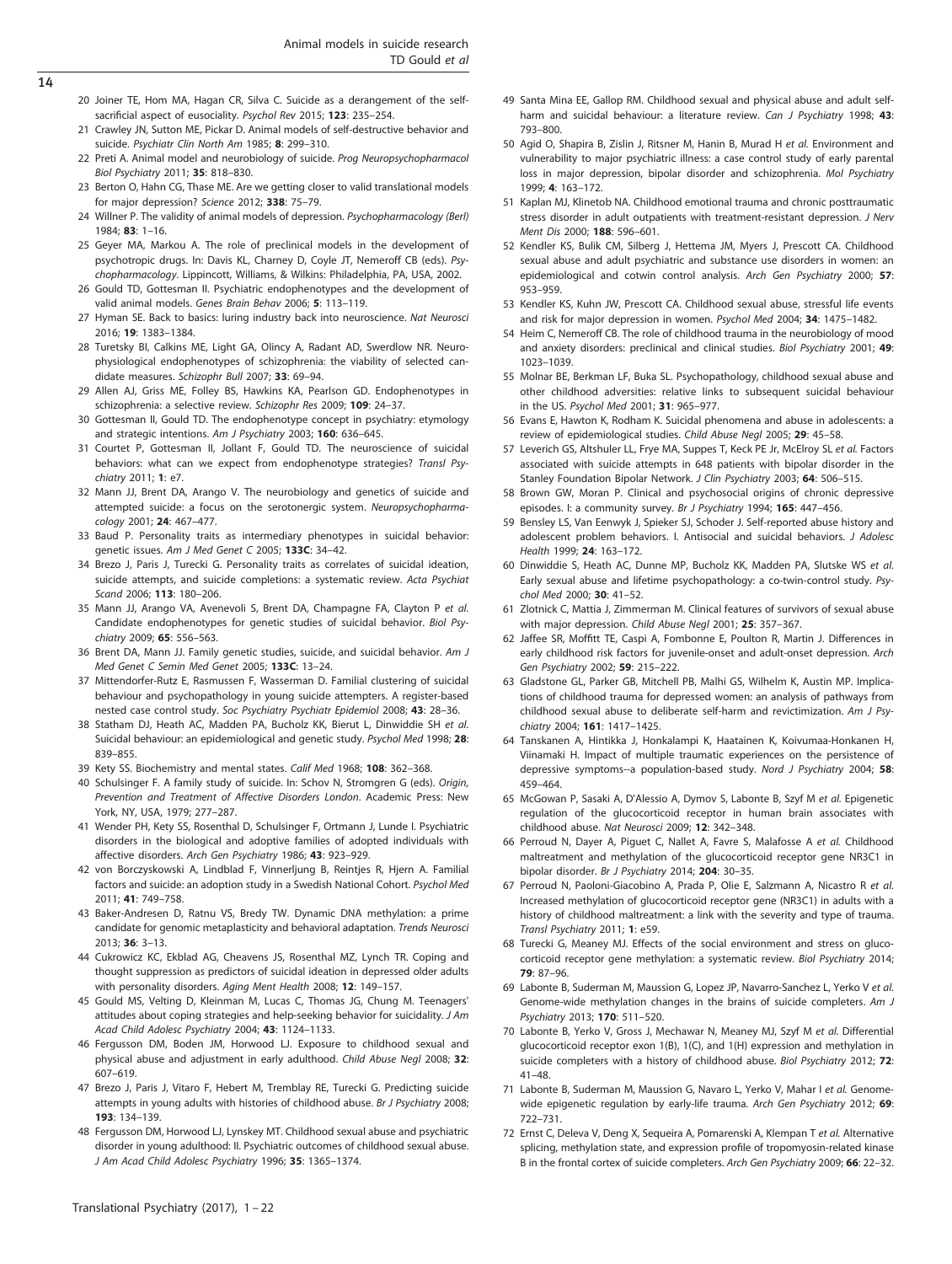- 73 Chen ES, Ernst C, Turecki G. The epigenetic effects of antidepressant treatment on human prefrontal cortex BDNF expression. Int J Neuropsychopharmacol 2011; 14: 427–429.
- 74 Nagy C, Suderman M, Yang J, Szyf M, Mechawar N, Ernst C et al. Astrocytic abnormalities and global DNA methylation patterns in depression and suicide. Mol Psychiatry 2015; 20: 320–328.
- 75 Egeland JA, Sussex JN. Suicide and family loading for affective disorders. JAMA 1985; 254: 915–918.
- 76 Kocerha J, Dwivedi Y, Brennand KJ. Noncoding RNAs and neurobehavioral mechanisms in psychiatric disease. Mol Psychiatry 2015; 20: 677–684.
- 77 Alural B, Genc S, Haggarty SJ. Diagnostic and therapeutic potential of microRNAs in neuropsychiatric disorders: past, present, and future. Prog Neuropsychopharmacol Biol Psychiatry 2017; 73: 87–103.
- 78 Geaghan M, Cairns MJ. MicroRNA and posttranscriptional dysregulation in psychiatry. Biol Psychiatry 2015; 78: 231–239.
- 79 Dwivedi Y. Pathogenetic and therapeutic applications of microRNAs in major depressive disorder. Prog Neuropsychopharmacol Biol Psychiatry 2016; 64: 341–348.
- 80 Lages E, Ipas H, Guttin A, Nesr H, Berger F, Issartel JP. MicroRNAs: molecular features and role in cancer. Front Biosci 2012; 17: 2508–2540.
- 81 Bai M, Zhu X, Zhang Y, Zhang S, Zhang L, Xue L et al. Abnormal hippocampal BDNF and miR-16 expression is associated with depression-like behaviors induced by stress during early life. PLoS ONE 2012; 7: e46921.
- 82 Issler O, Haramati S, Paul ED, Maeno H, Navon I, Zwang R et al. MicroRNA 135 is essential for chronic stress resiliency, antidepressant efficacy, and intact serotonergic activity. Neuron 2014; 83: 344–360.
- 83 Arango V, Underwood MD, Boldrini M, Tamir H, Kassir SA, Hsiung S et al. Serotonin 1A receptors, serotonin transporter binding and serotonin transporter mRNA expression in the brainstem of depressed suicide victims. Neuropsychopharmacology 2001; 25: 892–903.
- 84 Jensen KP, Covault J, Conner TS, Tennen H, Kranzler HR, Furneaux HM. A common polymorphism in serotonin receptor 1B mRNA moderates regulation by miR-96 and associates with aggressive human behaviors. Mol Psychiatry 2009; 14: 381–389.
- 85 Gonzalez-Giraldo Y, Camargo A, Lopez-Leon S, Adan A, Forero DA. A functional SNP in MIR124-1, a brain expressed miRNA gene, is associated with aggressiveness in a Colombian sample. Eur Psychiatry 2015; 30: 499–503.
- 86 Pulay AJ, Rethelyi JM. Multimarker analysis suggests the involvement of BDNF signaling and microRNA biosynthesis in suicidal behavior. Am J Med Genet B Neuropsychiatr Genet 2016; 171: 763–776.
- 87 Lopez JP, Fiori LM, Gross JA, Labonte B, Yerko V, Mechawar N et al. Regulatory role of miRNAs in polyamine gene expression in the prefrontal cortex of depressed suicide completers. Int J Neuropsychopharmacol 2014; 17: 23–32.
- 88 Smalheiser NR, Lugli G, Zhang H, Rizavi H, Cook EH, Dwivedi Y. Expression of microRNAs and other small RNAs in prefrontal cortex in schizophrenia, bipolar disorder and depressed subjects. PLoS ONE 2014; 9: e86469.
- 89 Smalheiser NR, Lugli G, Rizavi HS, Zhang H, Torvik VI, Pandey GN et al. MicroRNA expression in rat brain exposed to repeated inescapable shock: differential alterations in learned helplessness vs. non-learned helplessness. Int J Neuropsychopharmacol 2011; 14: 1315–1325.
- 90 Smalheiser NR, Zhang H, Dwivedi Y. Enoxacin elevates microRNA levels in rat frontal cortex and prevents learned helplessness. Front Psychiatry 2014; 5: 6.
- 91 Mann JJ. Role of the serotonergic system in the pathogenesis of major depression and suicidal behavior. Neuropsychopharmacology 1999; 21: 99S–105S.
- 92 Stockmeier CA, Shapiro LA, Dilley GE, Kolli TN, Friedman L, Rajkowska G. Increase in serotonin-1A autoreceptors in the midbrain of suicide victims with major depression-postmortem evidence for decreased serotonin activity. J Neurosci 1998; 18: 7394–7401.
- 93 Oquendo MA, Russo SA, Underwood MD, Kassir SA, Ellis SP, Mann JJ et al. Higher postmortem prefrontal 5-HT2A receptor binding correlates with lifetime aggression in suicide. Biol Psychiatry 2006; 59: 235–243.
- 94 Oquendo MA, Placidi GP, Malone KM, Campbell C, Keilp J, Brodsky B et al. Positron emission tomography of regional brain metabolic responses to a serotonergic challenge and lethality of suicide attempts in major depression. Arch Gen Psychiatry 2003; 60: 14–22.
- 95 Brown GL, Ebert MH, Goyer PF, Jimerson DC, Klein WJ, Bunney WE et al. Aggression, suicide, and serotonin: relationships to CSF amine metabolites. Am J Psychiatry 1982; 139: 741–746.
- 96 Cooper SJ, Kelly CB, King DJ. 5-Hydroxyindoleacetic acid in cerebrospinal fluid and prediction of suicidal behaviour in schizophrenia. Lancet 1992; 340: 940–941.
- 97 Mann JJ, Malone KM, Psych MR, Sweeney JA, Brown RP, Linnoila M et al. Attempted suicide characteristics and cerebrospinal fluid amine metabolites in depressed inpatients. Neuropsychopharmacology 1996; 15: 576–586.
- 98 Stanley B, Molcho A, Stanley M, Winchel R, Gameroff MJ, Parsons B et al. Association of aggressive behavior with altered serotonergic function in patients who are not suicidal. Am J Psychiatry 2000; 157: 609–614.
- 99 Linnoila M, Virkkunen M, Scheinin M, Nuutila A, Rimon R, Goodwin FK. Low cerebrospinal fluid 5-hydroxyindoleacetic acid concentration differentiates impulsive from nonimpulsive violent behavior. Life Sci 1983; 33: 2609–2614.
- 100 Cremniter D, Jamain S, Kollenbach K, Alvarez JC, Lecrubier Y, Gilton A et al. CSF 5-HIAA levels are lower in impulsive as compared to nonimpulsive violent suicide attempters and control subjects. Biol Psychiatry 1999; 45: 1572–1579.
- 101 Schweighofer N, Bertin M, Shishida K, Okamoto Y, Tanaka SC, Yamawaki S et al. Low-serotonin levels increase delayed reward discounting in humans. J Neurosci 2008; 28: 4528–4532.
- 102 Lesch KP, Impulsivity Merschdorf U. aggression, and serotonin: a molecular psychobiological perspective. Behav Sci Law 2000; 18: 581–604.
- 103 Valzelli L, Bernasconi S. Aggressiveness by isolation and brain serotonin turnover changes in different strains of mice. Neuropsychobiology 1979; 5: 129–135.
- 104 van Erp AM, Miczek KA. Aggressive behavior, increased accumbal dopamine, and decreased cortical serotonin in rats. J Neurosci 2000; 20: 9320–9325.
- 105 Vergnes M, Depaulis A, Boehrer A. Parachlorophenylalanine-induced serotonin depletion increases offensive but not defensive aggression in male rats. Physiol Behav 1986; 36: 653–658.
- 106 Chiavegatto S, Dawson VL, Mamounas LA, Koliatsos VE, Dawson TM, Nelson RJ. Brain serotonin dysfunction accounts for aggression in male mice lacking neuronal nitric oxide synthase. Proc Natl Acad Sci USA 2001; 98: 1277–1281.
- 107 Sanchez C, Arnt J, Hyttel J, Moltzen EK. The role of serotonergic mechanisms in inhibition of isolation-induced aggression in male mice. Psychopharmacology (Berl) 1993; 110: 53–59.
- 108 Winstanley CA, Dalley JW, Theobald DE, Robbins TW. Fractionating impulsivity: contrasting effects of central 5-HT depletion on different measures of impulsive behavior. Neuropsychopharmacology 2004; 29: 1331–1343.
- 109 Wogar MA, Bradshaw CM, Szabadi E. Effect of lesions of the ascending 5-hydroxytryptaminergic pathways on choice between delayed reinforcers. Psychopharmacology (Berl) 1993; 111: 239–243.
- 110 Mobini S, Chiang TJ, Ho MY, Bradshaw CM, Szabadi E. Effects of central 5-hydroxytryptamine depletion on sensitivity to delayed and probabilistic reinforcement. Psychopharmacology (Berl) 2000; 152: 390–397.
- 111 Bizot J, Le Bihan C, Puech AJ, Hamon M, Thiebot M. Serotonin and tolerance to delay of reward in rats. Psychopharmacology (Berl) 1999; 146: 400-412.
- 112 Denk F, Walton ME, Jennings KA, Sharp T, Rushworth MF, Bannerman DM. Differential involvement of serotonin and dopamine systems in cost-benefit decisions about delay or effort. Psychopharmacology (Berl) 2005; 179: 587-596.
- 113 Saudou F, Amara DA, Dierich A, LeMeur M, Ramboz S, Segu L et al. Enhanced aggressive behavior in mice lacking 5-HT(1B) receptor. Science 1994; 265: 1875–1878.
- 114 Pattij T, Broersen LM, Peter S, Olivier B. Impulsive-like behavior in differentialreinforcement-of-low-rate 36 s responding in mice depends on training history. Neurosci Lett 2004; 354: 169–171.
- 115 Bouabe H, Okkenhaug K. Gene targeting in mice: a review. Methods Mol Biol 2013; 1064: 315–336.
- 116 Nautiyal KM, Tanaka KF, Barr MM, Tritschler L, Le Dantec Y, David DJ et al. Distinct circuits underlie the effects of 5-HT1B receptors on aggression and impulsivity. Neuron 2015; 86: 813–826.
- 117 Angles MR, Ocana DB, Medellin BC, Tovilla-Zarate C. No association between the HTR1A gene and suicidal behavior: a meta-analysis. Rev Bras Psiquiatr 2012; 34: 38–42.
- 118 Bevilacqua L, Doly S, Kaprio J, Yuan Q, Tikkanen R, Paunio T et al. A populationspecific HTR2B stop codon predisposes to severe impulsivity. Nature 2010; 468: 1061–1066.
- 119 Albert PR. Transcriptional regulation of the 5-HT1A receptor: implications for mental illness. Philos Trans R Soc Lond B Biol Sci 2012; 367: 2402–2415.
- 120 Donaldson ZR, le Francois B, Santos TL, Almli LM, Boldrini M, Champagne FA et al. The functional serotonin 1a receptor promoter polymorphism, rs6295, is associated with psychiatric illness and differences in transcription. Transl Psychiatry 2016; 6: e746.
- 121 Donaldson ZR, Piel DA, Santos TL, Richardson-Jones J, Leonardo ED, Beck SG et al. Developmental effects of serotonin 1A autoreceptors on anxiety and social behavior. Neuropsychopharmacology 2014; 39: 291–302.
- 122 Richardson-Jones JW, Craige CP, Guiard BP, Stephen A, Metzger KL, Kung HF et al. 5-HT1A autoreceptor levels determine vulnerability to stress and response to antidepressants. Neuron 2010: 65: 40-52.
- 123 Maes M, Leonard BE, Myint AM, Kubera M, Verkerk R. The new '5-HT' hypothesis of depression: cell-mediated immune activation induces indoleamine 2,3-dioxygenase, which leads to lower plasma tryptophan and an increased synthesis of detrimental tryptophan catabolites (TRYCATs), both of which contribute to the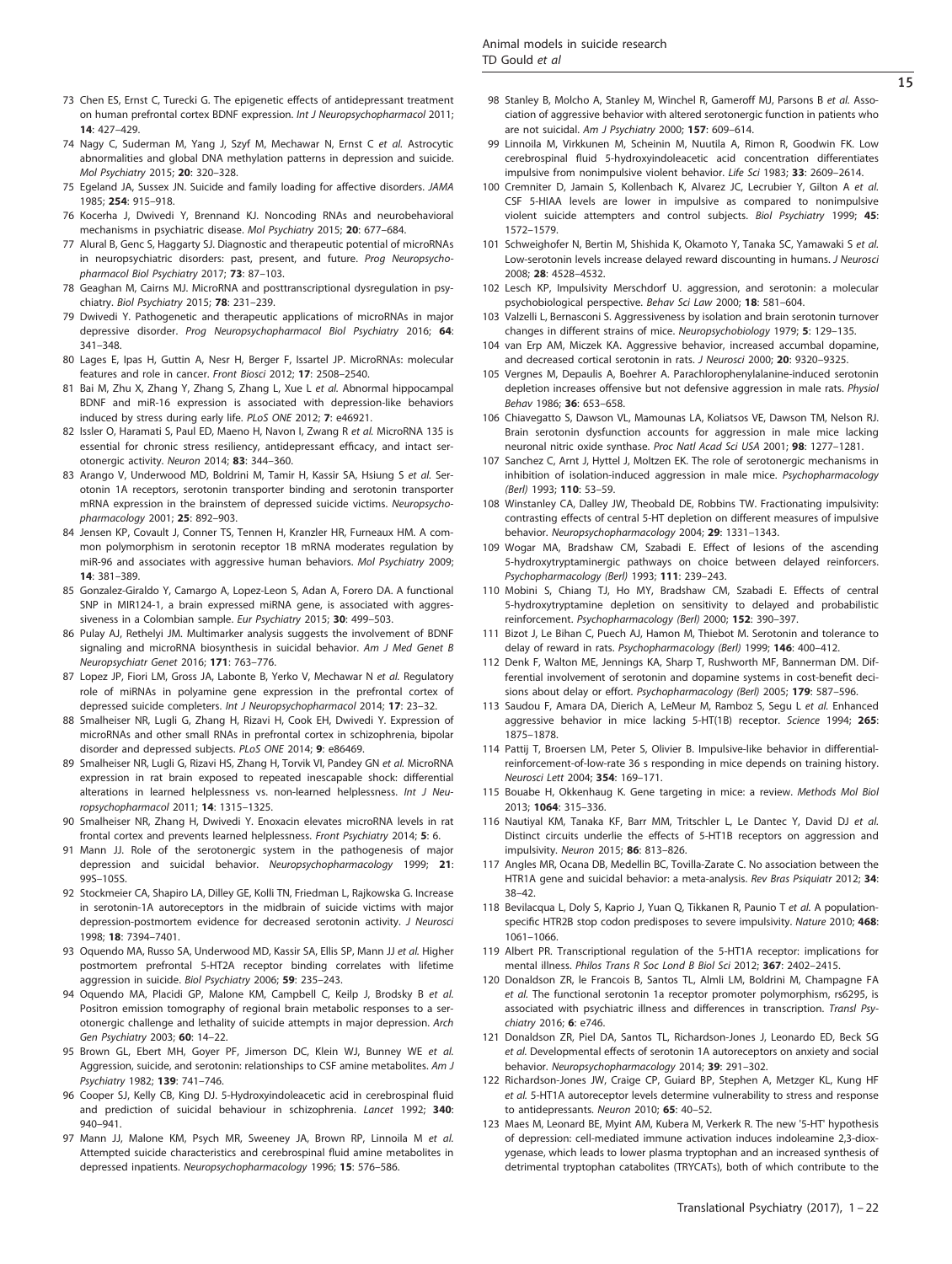onset of depression. Prog Neuropsychopharmacol Biol Psychiatry 2011; 35: 702–721.

- 124 Sasaki N, Egashira Y, Sanada H. Production of L-tryptophan-derived catabolites in hepatocytes from streptozotocin-induced diabetic rats. Eur J Nutr 2009: 48: 145–153.
- 125 Ott M, Litzenburger UM, Rauschenbach KJ, Bunse L, Ochs K, Sahm F et al. Suppression of TDO-mediated tryptophan catabolism in glioblastoma cells by a steroid-responsive FKBP52-dependent pathway. Glia 2015; 63: 78–90.
- 126 de Carvalho LP, Bochet P, Rossier J. The endogenous agonist quinolinic acid and the non endogenous homoquinolinic acid discriminate between NMDAR2 receptor subunits. Neurochem Int 1996; 28: 445–452.
- 127 Stone TW. Neuropharmacology of quinolinic and kynurenic acids. Pharmacol Rev 1993; 45: 309–379.
- 128 Erhardt S, Lim CK, Linderholm KR, Janelidze S, Lindqvist D, Samuelsson M et al. Connecting inflammation with glutamate agonism in suicidality. Neuropsychopharmacology 2013; 38: 743–752.
- 129 Bay-Richter C, Linderholm KR, Lim CK, Samuelsson M, Träskman-Bendz L, Guillemin GJ et al. A role for inflammatory metabolites as modulators of the glutamate N-methyl-d-aspartate receptor in depression and suicidality. Brain Behav Immun 2015; 43: 110–117.
- 130 Sublette ME, Galfalvy HC, Fuchs D, Lapidus M, Grunebaum MF, Oquendo MA et al. Plasma kynurenine levels are elevated in suicide attempters with major depressive disorder. Brain Behav Immun 2011; 25: 1272–1278.
- 131 Dahl J, Andreassen OA, Verkerk R, Malt UF, Sandvik L, Brundin L et al. Ongoing episode of major depressive disorder is not associated with elevated plasma levels of kynurenine pathway markers. Psychoneuroendocrinology 2015; 56: 12–22.
- 132 Steiner J, Walter M, Gos T, Guillemin GJ, Bernstein H-G, Sarnyai Z et al. Severe depression is associated with increased microglial quinolinic acid in subregions of the anterior cingulate gyrus: evidence for an immune-modulated glutamatergic neurotransmission. J Neuroinflammation 2011; 8: 1-9.
- 133 Brundin L, Sellgren CM, Lim CK, Grit J, Palsson E, Landen M et al. An enzyme in the kynurenine pathway that governs vulnerability to suicidal behavior by regulating excitotoxicity and neuroinflammation. Transl Psychiatry 2016; 6: e865.
- 134 Tonelli LH, Stiller J, Rujescu D, Giegling I, Schneider B, Maurer K et al. Elevated cytokine expression in the orbitofrontal cortex of victims of suicide. Acta Psychiatr Scand 2008; 117: 198–206.
- 135 Steiner J, Bielau H, Brisch R, Danos P, Ullrich O, Mawrin C et al. Immunological aspects in the neurobiology of suicide: elevated microglial density in schizophrenia and depression is associated with suicide. J Psychiatr Res 2008; 42: 151–157.
- 136 Pandey GN, Rizavi HS, Ren X, Fareed J, Hoppensteadt DA, Roberts RC et al. Proinflammatory cytokines in the prefrontal cortex of teenage suicide victims. J Psychiatr Res 2012; 46: 57–63.
- 137 Lindqvist D, Janelidze S, Hagell P, Erhardt S, Samuelsson M, Minthon L et al. Interleukin-6 is elevated in the cerebrospinal fluid of suicide attempters and related to symptom severity. Biol Psychiatry 2009; 66: 287–292.
- 138 Nassberger L, Traskman-Bendz L. Increased soluble interleukin-2 receptor concentrations in suicide attempters. Acta Psychiatr Scand 1993; 88: 48–52.
- 139 Janelidze S, Mattei D, Westrin Å, Träskman-Bendz L, Brundin L. Cytokine levels in the blood may distinguish suicide attempters from depressed patients. Brain Behav Immun 2011; 25: 335–339.
- 140 O'Donovan A, Rush G, Hoatam G, Hughes BM, McCrohan A, Kelleher C et al. Suicidal ideation is associated with elevated inflammation in patients with major depressive disorder. Depress Anxiety 2013; 30: 307–314.
- 141 Black C, Miller BJ. Meta-analysis of cytokines and chemokines in suicidality: distinguishing suicidal versus nonsuicidal patients. Biol Psychiatry 2015; 78: 28–37.
- 142 Serafini G, Pompili M, Elena Seretti M, Stefani H, Palermo M, Coryell W et al. The role of inflammatory cytokines in suicidal behavior: a systematic review. Eur Neuropsychopharmacol 2013; 23: 1672–1686.
- 143 Ducasse D, Olie E, Guillaume S, Artero S, Courtet P. A meta-analysis of cytokines in suicidal behavior. Brain Behav Immun 2015; 46: 203–211.
- 144 Le-Niculescu H, Levey DF, Ayalew M, Palmer L, Gavrin LM, Jain N et al. Discovery and validation of blood biomarkers for suicidality. Mol Psychiatry 2013; 18: 1249–1264.
- 145 Falcone T, Fazio V, Lee C, Simon B, Franco K, Marchi N et al. Serum S100B: a potential biomarker for suicidality in adolescents? PLoS ONE 2010; 5: e11089.
- 146 Bhatt S, Bhatt R, Zalcman SS, Siegel A. Role of IL-1 beta and 5-HT2 receptors in midbrain periaqueductal gray (PAG) in potentiating defensive rage behavior in cat. Brain Behav Immun 2008; 22: 224–233.
- 147 Bhatt S, Siegel A. Potentiating role of interleukin 2 (IL-2) receptors in the midbrain periaqueductal gray (PAG) upon defensive rage behavior in the cat: role of neurokinin NK(1) receptors. Behav Brain Res 2006; 167: 251–260.
- 148 Dunn AJ. Effects of cytokines and infections on brain neurochemistry. Clin Neurosci Res 2006; 6: 52–68.
- 149 Hassanain M, Zalcman S, Bhatt S, Siegel A. Interleukin-1 beta in the hypothalamus potentiates feline defensive rage: role of serotonin-2 receptors. Neuroscience 2003; 120: 227-233.
- 150 Patel A, Siegel A, Zalcman SS. Lack of aggression and anxiolytic-like behavior in TNF receptor (TNF-R1 and TNF-R2) deficient mice. Brain Behav Immun 2010; 24: 1276–1280.
- 151 Walker AK, Budac DP, Bisulco S, Lee AW, Smith RA, Beenders B et al. NMDA receptor blockade by ketamine abrogates lipopolysaccharide-induced depressive-like behavior in C57BL/6J mice. Neuropsychopharmacology 2013; 38: 1609–1616.
- 152 Reichenberg A, Yirmiya R, Schuld A, Kraus T, Haack M, Morag A et al. Cytokineassociated emotional and cognitive disturbances in humans. Arch Gen Psychiatry 2001; 58: 445–452.
- 153 Eisenberger NI, Inagaki TK, Mashal NM, Irwin MR. Inflammation and social experience: an inflammatory challenge induces feelings of social disconnection in addition to depressed mood. Brain Behav Immun 2010; 24: 558–563.
- 154 Buter J, de Vries EG, Sleijfer DT, Willemse PH, Mulder NH. Neuropsychiatric symptoms during treatment with interleukin-2. Lancet 1993; 341: 628.
- 155 Capuron L, Ravaud A, Miller AH, Dantzer R. Baseline mood and psychosocial characteristics of patients developing depressive symptoms during interleukin-2 and/or interferon-alpha cancer therapy. Brain Behav Immun 2004; 18: 205–213.
- 156 Miyaoka H, Otsubo T, Kamijima K, Ishii M, Onuki M, Mitamura K. Depression from interferon therapy in patients with hepatitis C. Am J Psychiatry 1999; 156: 1120.
- 157 Musselman DL, Lawson DH, Gumnick JF, Manatunga AK, Penna S, Goodkin RS et al. Paroxetine for the prevention of depression induced by high-dose interferon alfa. N Engl J Med 2001; 344: 961–966.
- 158 Renault PF, Hoofnagle JH, Park Y, Mullen KD, Peters M, Jones DB et al. Psychiatric complications of long-term interferon alfa therapy. Arch Int Med 1987; 147: 1577–1580.
- 159 Hassanain M, Bhatt S, Zalcman S, Siegel A. Potentiating role of interleukin-1beta (IL-1beta) and IL-1beta type 1 receptors in the medial hypothalamus in defensive rage behavior in the cat. Brain Res 2005: 1048: 1-11.
- 160 Brundin L, Bryleva EY, Thirtamara Rajamani K. Role of inflammation in suicide: from mechanisms to treatment. Neuropsychopharmacology 2017; 42: 271–283.
- 161 Mann JJ, Currier D, Stanley B, Oquendo MA, Amsel LV, Ellis SP. Can biological tests assist prediction of suicide in mood disorders? Int J Neuropsychopharmacol 2006; 9: 465–474.
- 162 Jokinen J, Carlborg A, Martensson B, Forslund K, Nordstrom AL, Nordstrom P. DST non-suppression predicts suicide after attempted suicide. Psychiatry Res 2007; 150: 297–303.
- 163 Heim C, Mletzko T, Purselle D, Musselman DL, Nemeroff CB. The dexamethasone/ corticotropin-releasing factor test in men with major depression: role of childhood trauma. Biol Psychiatry 2008; 63: 398–405.
- 164 Mann JJ, Huang YY, Underwood MD, Kassir SA, Oppenheim S, Kelly TM et al. A serotonin transporter gene promoter polymorphism (5-HTTLPR) and prefrontal cortical binding in major depression and suicide. Arch Gen Psychiatry 2000; 57: 729–738.
- 165 Carpenter LL, Tyrka AR, McDougle CJ, Malison RT, Owens MJ, Nemeroff CB et al. Cerebrospinal fluid corticotropin-releasing factor and perceived early-life stress in depressed patients and healthy control subjects. Neuropsychopharmacology 2004; 29: 777–784.
- 166 Heim C, Newport DJ, Mletzko T, Miller AH, Nemeroff CB. The link between childhood trauma and depression: insights from HPA axis studies in humans. Psychoneuroendocrinology 2008; 33: 693–710.
- 167 Higley JD, Hasert MF, Suomi SJ, Linnoila M. Nonhuman primate model of alcohol abuse: effects of early experience, personality, and stress on alcohol consumption. Proc Natl Acad Sci USA 1991; 88: 7261–7265.
- 168 Levine A, Cohen D, Zadik Z. Urinary free cortisol values in children under stress. J Pediatrics 1994; 125(6 Pt 1): 853–857.
- 169 Meaney MJ. Maternal care, gene expression, and the transmission of individual differences in stress reactivity across generations. Annu Rev Neurosci 2001; 24: 1161–1192.
- 170 Weaver IC, Cervoni N, Champagne FA, D'Alessio AC, Sharma S, Seckl JR et al. Epigenetic programming by maternal behavior. Nat Neurosci 2004; 7: 847–854.
- 171 Liu D, Diorio J, Tannenbaum B, Caldji C, Francis D, Freedman A et al. Maternal care, hippocampal glucocorticoid receptors, and hypothalamic-pituitary-adrenal responses to stress. Science 1997; 277: 1659–1662.
- 172 Francis D, Diorio J, Liu D, Meaney MJ. Nongenomic transmission across generations of maternal behavior and stress responses in the rat. Science 1999; 286: 1155–1158.
- 173 Nock MK, Borges G, Bromet EJ, Cha CB, Kessler RC, Lee S. Suicide and suicidal behavior. Epidemiol Rev 2008; 30: 133–154.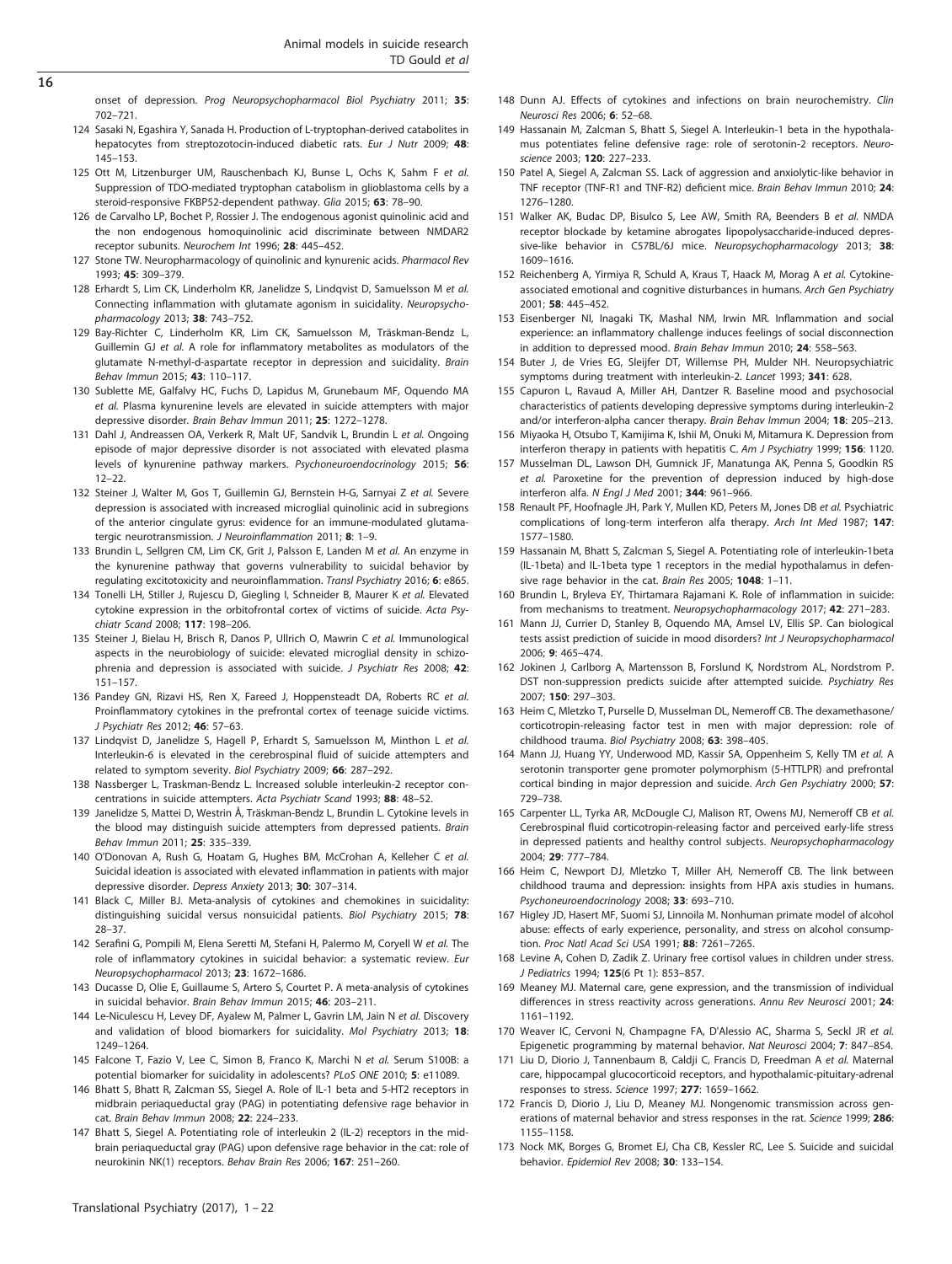- 175 Shores MM, Moceri VM, Sloan KL, Matsumoto AM, Kivlahan DR. Low testosterone levels predict incident depressive illness in older men: effects of age and medical morbidity. J Clin Psychiatry 2005; 66: 7-14.
- 176 Shores MM, Sloan KL, Matsumoto AM, Moceri VM, Felker B, Kivlahan DR. Increased incidence of diagnosed depressive illness in hypogonadal older men. Arch Gen Psychiatry 2004; 61: 162–167.
- 177 McIntyre RS, Mancini D, Eisfeld BS, Soczynska JK, Grupp L, Konarski JZ et al. Calculated bioavailable testosterone levels and depression in middle-aged men. Psychoneuroendocrinology 2006; 31: 1029–1035.
- 178 Markianos M, Tripodianakis J, Istikoglou C, Rouvali O, Christopoulos M, Papageorgopoulos P et al. Suicide attempt by jumping: a study of gonadal axis hormones in male suicide attempters versus men who fell by accident. Psychiatry Res 2009; 170: 82–85.
- 179 Tripodianakis J, Markianos M, Rouvali O, Istikoglou C. Gonadal axis hormones in psychiatric male patients after a suicide attempt. Eur Arch Psychiatry Clin Neurosci 2007; 257: 135–139.
- 180 Kiraly DD, Sher L. Low testosterone in a young combat veteran with dual diagnosis and suicidal behavior: a case study. Int J Adolesc Med Health 2015; 27: 235–237.
- 181 Sher L. Testosterone and suicidal behavior. Expert Rev Neurother 2012; 12: 257–259.
- 182 Archer J. Testosterone and human aggression: an evaluation of the challenge hypothesis. Neurosci Biobehav Rev 2006; 30: 319–345.
- 183 Baca-Garcia E, Diaz-Sastre C, Ceverino A, Perez-Rodriguez MM, Navarro-Jimenez R, Lopez-Castroman J et al. Suicide attempts among women during low estradiol/low progesterone states. J Psychiatr Res 2010; 44: 209–214.
- 184 Usall J, Pinto-Meza A, Fernandez A, de Graaf R, Demyttenaere K, Alonso J et al. Suicide ideation across reproductive life cycle of women. Results from a European epidemiological study. J Affect Disord 2009; 116: 144–147.
- 185 Martin CA, Mainous AG 3rd, Mainous RO, Oler MJ, Curry T, Vore M. Progesterone and adolescent suicidality. Biol Psychiatry 1997; 42: 956–958.
- 186 Sein Anand J, Chodorowski Z, Ciechanowicz R, Wisniewski M, Pankiewicz P. The relationship between suicidal attempts and menstrual cycle in women. Przegl Lek 2005; 62: 431–433.
- 187 Targum SD, Caputo KP, Ball SK. Menstrual cycle phase and psychiatric admissions. J Affect Disord 1991; 22: 49–53.
- 188 Baca-Garcia E, Diaz-Sastre C, de Leon J, Saiz-Ruiz J. The relationship between menstrual cycle phases and suicide attempts. Psychosom Med 2000; 62: 50–60.
- 189 Friedmann E, Katcher A, Brightman V. A prospective study of the distribution of illness within the menstrual cycle. Motiv Emot 1978; 2: 355–368.
- 190 Fourestie V, de Lignieres B, Roudot-Thoraval F, Fulli-Lemaire I, Cremniter D, Nahoul K et al. Suicide attempts in hypo-oestrogenic phases of the menstrual cycle. Lancet 1986; 2: 1357–1360.
- 191 Glass GS, Heninger GR, Lansky M, Talan K. Psychiatric emergency related to the menstrual cycle. Am J Psychiatry 1971; 128: 705–711.
- 192 Tonks CM, Rack PH, Rose MJ. Attempted suicide and the menstrual cycle. J Psychosom Res 1968; 11: 319–323.
- 193 Baca-Garcia E, Diaz-Sastre C, Ceverino A, Garcia Resa E, Oquendo MA, Saiz-Ruiz J et al. Premenstrual symptoms and luteal suicide attempts. Eur Arch Psychiatry Clin Neurosci 2004; 254: 326–329.
- 194 Caykoylu A, Capoglu I, Ozturk I. The possible factors affecting suicide attempts in the different phases of the menstrual cycle. Psychiatry Clin Neurosci 2004; 58: 460-464.
- 195 Tseng W-S. 22 Suicidal behavior. In: Tseng W-S (ed). Handbook of Cultural Psychiatry. Academic Press: San Diego, CA, USA, 2001, pp 375–396.
- 196 Llaneza DC, Frye CA. Progestogens and estrogen influence impulsive burying and avoidant freezing behavior of naturally cycling and ovariectomized rats. Pharmacol Biochem Behav 2009; 93: 337–342.
- 197 Jentsch JD, Taylor JR. Sex-related differences in spatial divided attention and motor impulsivity in rats. Behav Neurosci 2003; 117: 76–83.
- 198 Buddenberg TE, Komorowski M, Ruocco LA, Silva MA, Topic B. Attenuating effects of testosterone on depressive-like behavior in the forced swim test in healthy male rats. Brain Res Bull 2009; 79: 182–186.
- 199 Frye CA, Walf AA. Depression-like behavior of aged male and female mice is ameliorated with administration of testosterone or its metabolites. Physiol Behav 2009; 97: 266–269.
- 200 Martinez-Mota L, Contreras CM, Saavedra M. Progesterone reduces immobility in rats forced to swim. Arch Med Res 1999; 30: 286–289.
- 201 Carrier N, Saland SK, Duclot F, He H, Mercer R, Kabbaj M. The anxiolytic and antidepressant-like effects of testosterone and estrogen in gonadectomized male rats. Biol Psychiatry 2015; 78: 259–269.
- 202 Keleta YB, Lumia AR, Anderson GM, McGinnis MY. Behavioral effects of pubertal anabolic androgenic steroid exposure in male rats with low serotonin. Brain Res 2007; 1132: 129–138.
- 203 Cologer-Clifford A, Simon NG, Richter ML, Smoluk SA, Lu S. Androgens and estrogens modulate 5-HT1A and 5-HT1B agonist effects on aggression. Physiol Behav 1999; 65: 823–828.
- 204 Zumpe D, Bonsall RW, Kutner MH, Michael RP. Medroxyprogesterone acetate, aggression, and sexual behavior in male cynomolgus monkeys (Macaca fascicularis). Horm Behav 1991; 25: 394–409.
- 205 Ogawa S, Lubahn DB, Korach KS, Pfaff DW. Behavioral effects of estrogen receptor gene disruption in male mice. Proc Natl Acad Sci USA 1997; 94: 1476-1481.
- 206 Nomura M, Durbak L, Chan J, Smithies O, Gustafsson JA, Korach KS et al. Genotype/age interactions on aggressive behavior in gonadally intact estrogen receptor beta knockout (betaERKO) male mice. Horm Behav 2002; 41: 288–296.
- 207 Kranz GS, Wadsak W, Kaufmann U, Savli M, Baldinger P, Gryglewski G et al. Highdose testosterone treatment increases serotonin transporter binding in transgender people. Biol Psychiatry 2015; 78: 525–533.
- 208 McQueen JK, Wilson H, Sumner BE, Fink G. Serotonin transporter (SERT) mRNA and binding site densities in male rat brain affected by sex steroids. Brain Res Mol Brain Res 1999; 63: 241–247.
- 209 Robichaud M, Debonnel G. Oestrogen and testosterone modulate the firing activity of dorsal raphe nucleus serotonergic neurones in both male and female rats. J Neuroendocrinol 2005; 17: 179–185.
- 210 Turecki G. Dissecting the suicide phenotype: the role of impulsive-aggressive behaviours. J Psychiatry Neurosci 2005; 30: 398–408.
- 211 Melhem NM, Brent DA, Ziegler M, Iyengar S, Kolko D, Oquendo M et al. Familial pathways to early-onset suicidal behavior: familial and individual antecedents of suicidal behavior. Am J Psychiatry 2007; 164: 1364-1370.
- 212 Cantor PC. Personality characteristics found among youthful female suicide attempters. J Abnorm Psychol 1976; 85: 324–329.
- 213 Mann JJ, Waternaux C, Haas GL, Malone KM. Toward a clinical model of suicidal behavior in psychiatric patients. Am J Psychiatry 1999; 156: 181–189.
- 214 Brodsky BS, Oquendo M, Ellis SP, Haas GL, Malone KM, Mann JJ. The relationship of childhood abuse to impulsivity and suicidal behavior in adults with major depression. Am J Psychiatry 2001; 158: 1871–1877.
- 215 Coccaro EF, Fanning JR, Phan KL, Lee R. Serotonin and impulsive aggression. CNS Spectr 2015; 20: 295–302.
- 216 Brent DA, Johnson BA, Perper J, Connolly J, Bridge J, Bartle S et al. Personality disorder, personality traits, impulsive violence, and completed suicide in adolescents. J Am Acad Child Adolesc Psychiatry 1994; 33: 1080–1086.
- 217 Dumais A, Lesage AD, Alda M, Rouleau G, Dumont M, Chawky N et al. Risk factors for suicide completion in major depression: a case-control study of impulsive and aggressive behaviors in men. Am J Psychiatry 2005; 162: 2116–2124.
- 218 Oquendo MA, Galfalvy H, Russo S, Ellis SP, Grunebaum MF, Burke A et al. Prospective study of clinical predictors of suicidal acts after a major depressive episode in patients with major depressive disorder or bipolar disorder. Am J Psychiatry 2004; 161: 1433–1441.
- 219 McGirr A, Alda M, Seguin M, Cabot S, Lesage A, Turecki G. Familial aggregation of suicide explained by cluster B traits: a three-group family study of suicide controlling for major depressive disorder. Am J Psychiatry 2009; 166: 1124–1134.
- 220 Pfeffer CR, Normandin L, Kakuma T. Suicidal children grow up: suicidal behavior and psychiatric disorders among relatives. J Am Acad Child Adolesc Psychiatry 1994; 33: 1087–1097.
- 221 Johnson BA, Brent DA, Bridge J, Connolly J. The familial aggregation of adolescent suicide attempts. Acta Psychiatr Scand 1998; 97: 18–24.
- 222 Kim CD, Seguin M, Therrien N, Riopel G, Chawky N, Lesage AD et al. Familial aggregation of suicidal behavior: a family study of male suicide completers from the general population. Am J Psychiatry 2005; 162: 1017-1019.
- 223 Dalca IM, McGirr A, Renaud J, Turecki G. Gender-specific suicide risk factors: a case-control study of individuals with major depressive disorder. J Clin Psychiatry 2013; 74: 1209–1216.
- 224 McGirr A, Turecki G. The relationship of impulsive aggressiveness to suicidality and other depression-linked behaviors. Curr Psychiatry Rep 2007; 9: 460-466
- 225 McGirr A, Renaud J, Bureau A, Seguin M, Lesage A, Turecki G. Impulsiveaggressive behaviours and completed suicide across the life cycle: a predisposition for younger age of suicide. Psychol Med 2008; 38: 407–417.
- 226 Grunebaum MF, Ramsay SR, Galfalvy HC, Ellis SP, Burke AK, Sher L et al. Correlates of suicide attempt history in bipolar disorder: a stress-diathesis perspective. Bipolar Disord 2006; 8(5 Pt 2): 551–557.
- 227 Swann AC, Dougherty DM, Pazzaglia PJ, Pham M, Steinberg JL, Moeller FG. Increased impulsivity associated with severity of suicide attempt history in patients with bipolar disorder. Am J Psychiatry 2005; 162: 1680-1687.
- 228 Dougherty DM, Mathias CW, Marsh DM, Papageorgiou TD, Swann AC, Moeller FG. Laboratory measured behavioral impulsivity relates to suicide attempt history. Suicide Life Threat Behav 2004; 34: 374–385.
- 229 Caspi A, Moffitt TE, Newman DL, Silva PA. Behavioral observations at age 3 years predict adult psychiatric disorders. Longitudinal evidence from a birth cohort. Arch Gen Psychiatry 1996; 53: 1033–1039.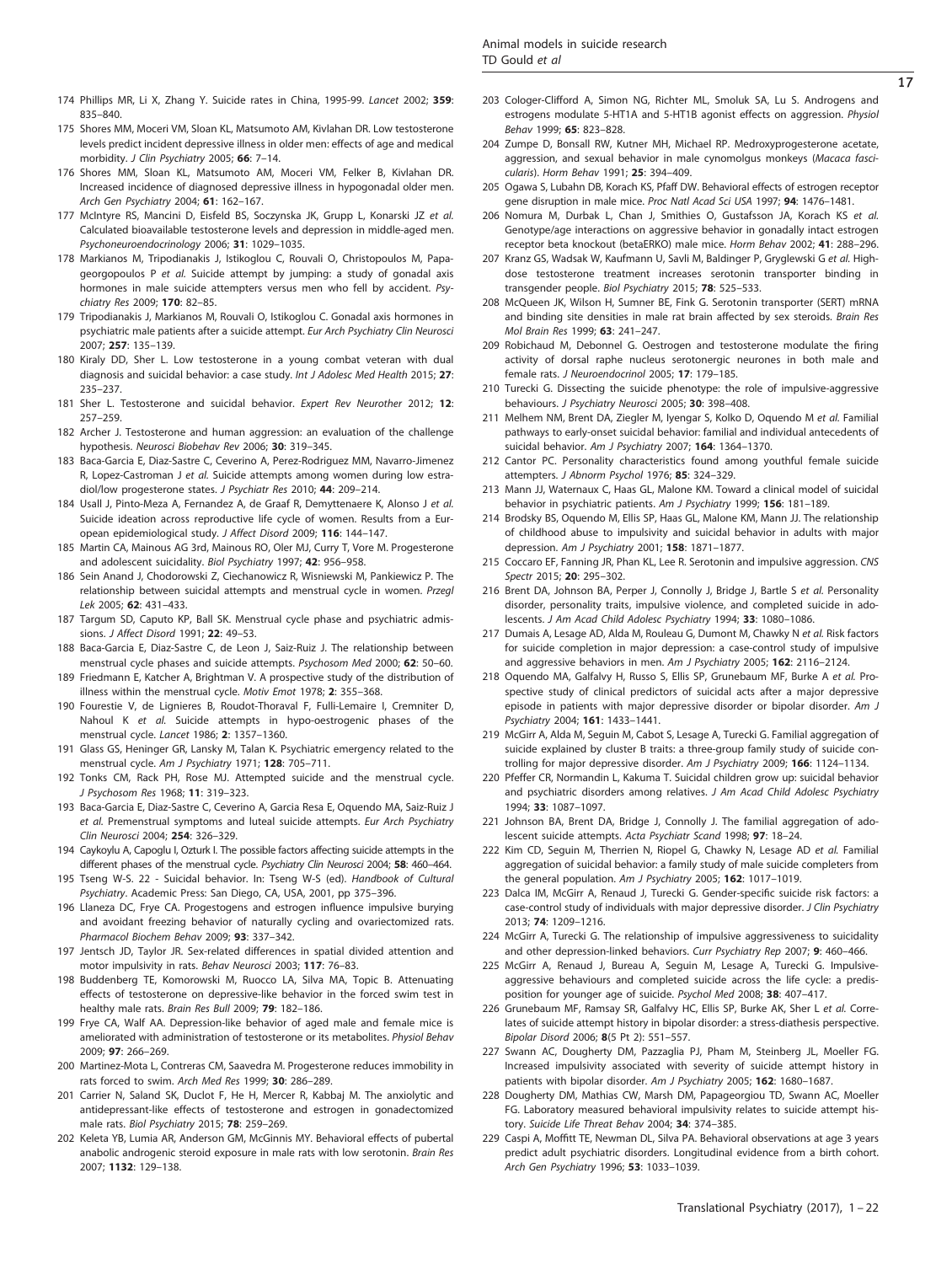- 230 Brent DA, Oquendo M, Birmaher B, Greenhill L, Kolko D, Stanley B et al. Peripubertal suicide attempts in offspring of suicide attempters with siblings concordant for suicidal behavior. Am J Psychiatry 2003; 160: 1486–1493.
- 231 Winstanley CA, Eagle DM, Robbins TW. Behavioral models of impulsivity in relation to ADHD: translation between clinical and preclinical studies. Clin Psychol Rev 2006; 26: 379–395.
- 232 Jollant F. Impaired decision-making in suicide attempters may increase the risk of problems in affective relationships. J Affect Disord 2007; 99: 59–62.
- 233 Jollant F, Lawrence NS, Olie E, O'Daly O, Malafosse A, Courtet P et al. Decreased activation of lateral orbitofrontal cortex during risky choices under uncertainty is associated with disadvantageous decision-making and suicidal behavior. Neuroimage 2010; 51: 1275–1281.
- 234 Jollant F, Bellivier F, Leboyer M, Astruc B, Torres S, Verdier R et al. Impaired decision making in suicide attempters. Am J Psychiatry 2005; 162: 304–310.
- 235 Richard-Devantoy S, Berlim MT, Jollant F. A meta-analysis of neuropsychological markers of vulnerability to suicidal behavior in mood disorders. Psychol Med 2014; 44: 1663–1673.
- 236 Rothkirch M, Schmack K, Schlagenhauf F, Sterzer P. Implicit motivational value and salience are processed in distinct areas of orbitofrontal cortex. Neuroimage 2012; 62: 1717–1725.
- 237 Jollant F, Lawrence NS, Giampietro V, Brammer MJ, Fullana MA, Drapier D et al. Orbitofrontal cortex response to angry faces in men with histories of suicide attempts. Am J Psychiatry 2008; 165: 740-748.
- 238 Bechara A, Damasio H, Damasio AR. Emotion, decision making and the orbitofrontal cortex. Cereb Cortex 2000; 10: 295–307.
- 239 Clark L, Bechara A, Damasio H, Aitken MR, Sahakian BJ, Robbins TW. Differential effects of insular and ventromedial prefrontal cortex lesions on risky decision- making. Brain 2008; 131(Pt 5): 1311–1322.
- 240 Hampton AN, Bossaerts P, O'Doherty JP. The role of the ventromedial prefrontal cortex in abstract state-based inference during decision making in humans. J Neurosci 2006; 26: 8360–8367.
- 241 Hare TA, O'Doherty J, Camerer CF, Schultz W, Rangel A. Dissociating the role of the orbitofrontal cortex and the striatum in the computation of goal values and prediction errors. J Neurosci 2008; 28: 5623–5630.
- 242 Chan TW, Ahn WY, Bates JE, Busemever JR, Guillaume S, Redgrave GW et al. Differential impairments underlying decision making in anorexia nervosa and bulimia nervosa: a cognitive modeling analysis. Int J Eat Disord 2014; 47: 157–167.
- 243 Walton ME, Behrens TE, Buckley MJ, Rudebeck PH, Rushworth MF. Separable learning systems in the macaque brain and the role of orbitofrontal cortex in contingent learning. Neuron 2010; 65: 927–939.
- 244 Richard-Devantoy S, Jollant F, Kefi Z, Turecki G, Olie JP, Annweiler C et al. Deficit of cognitive inhibition in depressed elderly: a neurocognitive marker of suicidal risk. J Affect Disord 2012; 140: 193–199.
- 245 Glascher J, Adolphs R, Damasio H, Bechara A, Rudrauf D, Calamia M et al. Lesion mapping of cognitive control and value-based decision making in the prefrontal cortex. Proc Natl Acad Sci USA 2012; 109: 14681–14686.
- 246 Hoehne A, Richard-Devantoy S, Ding Y, Turecki G, Jollant F. First-degree relatives of suicide completers may have impaired decision-making but functional cognitive control. J Psychiatr Res 2015; 68: 192–197.
- 247 Jollant F. The influence of four serotonin-related genes on decision-making in suicide attempters. Am J Med Genet B Neuropsychiatr Genet 2007; 144B: 615–624.
- 248 Guillaume S, Perroud N, Jollant F, Jaussent I, Olie E, Malafosse A et al. HPA axis genes may modulate the effect of childhood adversities on decision-making in suicide attempters. J Psychiatr Res 2013; 47: 259-265.
- 249 van den Bos R, Lasthuis W, den Heijer E, van der Harst J, Spruijt B. Toward a rodent model of the Iowa gambling task. Behav Res Methods 2006; 38: 470–478.
- 250 Rivalan M, Ahmed SH, Dellu-Hagedorn F. Risk-prone individuals prefer the wrong options on a rat version of the Iowa Gambling Task. Biol Psychiatry 2009; 66: 743–749.
- 251 Homberg JR, van den Bos R, den Heijer E, Suer R, Cuppen E. Serotonin transporter dosage modulates long-term decision-making in rat and human. Neuropharmacology 2008; 55: 80–84.
- 252 Pais-Vieira M, Mendes-Pinto MM, Lima D, Galhardo V. Cognitive impairment of prefrontal-dependent decision-making in rats after the onset of chronic pain. Neuroscience 2009; 161: 671–679.
- 253 van den Bos R, Koot S, de Visser L. A rodent version of the Iowa Gambling Task: 7 years of progress. Front Psychol 2014; 5: 203.
- 254 Zeeb FD, Wong AC, Winstanley CA. Differential effects of environmental enrichment, social-housing, and isolation-rearing on a rat gambling task: dissociations between impulsive action and risky decision-making. Psychopharmacology (Berl) 2013; 225: 381–395.
- 255 Zeeb FD, Robbins TW, Winstanley CA. Serotonergic and dopaminergic modulation of gambling behavior as assessed using a novel rat gambling task. Neuropsychopharmacology 2009; 34: 2329–2343.
- 256 Ouellet J, McGirr A, Van den Eynde F, Jollant F, Lepage M, Berlim MT. Enhancing decision-making and cognitive impulse control with transcranial direct current stimulation (tDCS) applied over the orbitofrontal cortex (OFC): a randomized and sham-controlled exploratory study. J Psychiatr Res 2015; 69: 27–34.
- 257 Knoch D, Gianotti LR, Pascual-Leone A, Treyer V, Regard M, Hohmann M et al. Disruption of right prefrontal cortex by low-frequency repetitive transcranial magnetic stimulation induces risk-taking behavior. J Neurosci 2006; 26: 6469–6472.
- 258 Schutter DJ, van Honk J. Increased positive emotional memory after repetitive transcranial magnetic stimulation over the orbitofrontal cortex. J Psychiatry Neurosci 2006; 31: 101–104.
- 259 van Honk J, Schutter DJ, d'Alfonso A, Kessels RP, Postma A, de Haan EH. Repetitive transcranial magnetic stimulation at the frontopolar cortex reduces skin conductance but not heart rate: reduced gray matter excitability in orbitofrontal regions. Arch Gen Psychiatry 2001; 58: 973–974.
- 260 Levasseur-Moreau J, Fecteau S. Translational application of neuromodulation of decision-making. Brain Stimul 2012; 5: 77–83.
- 261 Harmer CJ, Thilo KV, Rothwell JC, Goodwin GM. Transcranial magnetic stimulation of medial-frontal cortex impairs the processing of angry facial expressions. Nat Neurosci 2001; 4: 17–18.
- 262 van Rijn S, Aleman A, van Diessen E, Berckmoes C, Vingerhoets G, Kahn RS. What is said or how it is said makes a difference: role of the right fronto-parietal operculum in emotional prosody as revealed by repetitive TMS. Eur J Neurosci 2005; 21: 3195–3200.
- 263 Pedron S, Monnin J, Haffen E, Sechter D, Van Waes V. Repeated transcranial direct current stimulation prevents abnormal behaviors associated with abstinence from chronic nicotine consumption. Neuropsychopharmacology 2014; 39: 981–988.
- 264 Parthoens J, Verhaeghe J, Wyckhuys T, Stroobants S, Staelens S. Small-animal repetitive transcranial magnetic stimulation combined with [(1)(8)F]-FDG microPET to quantify the neuromodulation effect in the rat brain. Neuroscience 2014; 275: 436–443.
- 265 Qin P, Mortensen PB, Waltoft BL, Postolache TT. Allergy is associated with suicide completion with a possible mediating role of mood disorder - a populationbased study. Allergy 2011; 66: 658–664.
- 266 Postolache TT, Mortensen PB, Tonelli LH, Jiao X, Frangakis C, Soriano JJ et al. Seasonal spring peaks of suicide in victims with and without prior history of hospitalization for mood disorders. J Affect Disord 2010; 121: 88–93.
- 267 Postolache TT, Stiller JW, Herrell R, Goldstein MA, Shreeram SS, Zebrak R et al. Tree pollen peaks are associated with increased nonviolent suicide in women. Mol Psychiatry 2005; 10: 232–235.
- 268 Woo JM, Gibbons RD, Rogers CA, Qin P, Kim JB, Roberts DW et al. Pollen counts and suicide rates. Association not replicated. Acta Psychiatr Scand 2012; 125: 168–175.
- 269 Qin P, Waltoft BL, Mortensen PB, Postolache TT. Suicide risk in relation to air pollen counts: a study based on data from Danish registers. BMJ Open 2013; 3: e002462.
- 270 Tonelli LH, Katz M, Kovacsics CE, Gould TD, Joppy B, Hoshino A et al. Allergic rhinitis induces anxiety-like behavior and altered social interaction in rodents. Brain Behav Immun 2009; 23: 784–793.
- 271 Davidson CL, Wingate LR, Grant DM, Judah MR, Mills AC. Interpersonal suicide risk and ideation: the influence of depression and social anxiety. J Soc Clin Psychol 2011; 30: 842–855.
- 272 Beautrais AL. Suicides and serious suicide attempts: two populations or one? Psychol Med 2001; 31: 837–845.
- 273 Kolves K, Barker E, De Leo D. Allergies and suicidal behaviors: a systematic literature review. Allergy Asthma Proc 2015; 36: 433–438.
- 274 Jeon-Slaughter H, Claassen CA, Khan DA, Mihalakos P, Lee KB, Brown ES. Temporal association between nonfatal self-directed violence and tree and grass pollen counts. J Clin Psychiatry 2016; 77: 1160-1167.
- 275 Woo JM, Gibbons RD, Qin P, Komarow H, Kim JB, Rogers CA et al. Suicide and prescription rates of intranasal corticosteroids and nonsedating antihistamines for allergic rhinitis: an ecological study. J Clin Psychiatry 2011; 72: 1423–1428.
- 276 Lund-Sorensen H, Benros ME, Madsen T, Sorensen HJ, Eaton WW, Postolache TT et al. A nationwide cohort study of the association between hospitalization with infection and risk of death by suicide. JAMA Psychiatry 2016; 73: 912–919.
- 277 Okusaga O, Yolken RH, Langenberg P, Lapidus M, Arling TA, Dickerson FB et al. Association of seropositivity for influenza and coronaviruses with history of mood disorders and suicide attempts. J Affect Disord 2011; 130: 220–225.
- 278 Pappas G, Roussos N, Falagas ME. Toxoplasmosis snapshots: global status of Toxoplasma gondii seroprevalence and implications for pregnancy and congenital toxoplasmosis. Int J Parasitol 2009; 39: 1385–1394.

18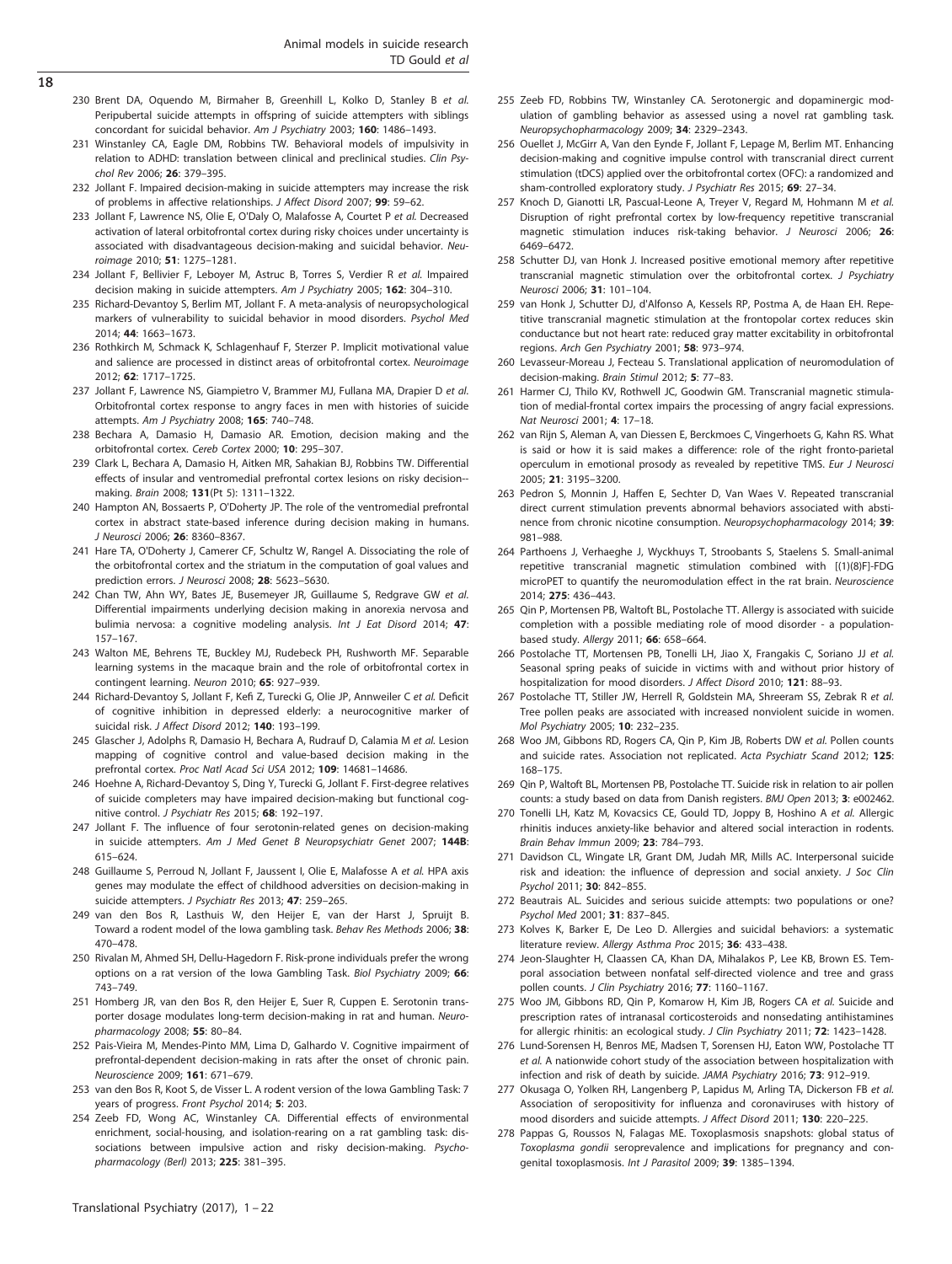#### 279 Pedersen MG, Mortensen PB, Norgaard-Pedersen B, Postolache TT. Toxoplasma gondii infection and self-directed violence in mothers. Arch Gen Psychiatry 2012; 69: 1123–1130.

- 280 Zhang Y, Traskman-Bendz L, Janelidze S, Langenberg P, Saleh A, Constantine N et al. Toxoplasma gondii immunoglobulin G antibodies and nonfatal suicidal selfdirected violence. J Clin Psychiatry 2012; 73: 1069–1076.
- 281 Yagmur F, Yazar S, Temel HO, Cavusoglu M. May Toxoplasma gondii increase suicide attempt-preliminary results in Turkish subjects? Forensic Sci Int 2010; 199: 15–17.
- 282 Samojlowicz D, Borowska-Solonynko A, Golab E. Prevalence of Toxoplasma gondii parasite infection among people who died due to sudden death in the capital city of Warsaw and its vicinity. Przeglad epidemiologiczny 2013; 6729–6733.
- 283 Cook TB, Brenner LA, Cloninger CR, Langenberg P, Igbide A, Giegling I et al. "Latent" infection with Toxoplasma gondii: association with trait aggression and impulsivity in healthy adults. J Psychiatr Res 2015; 60: 87-94.
- 284 Coccaro EF, Lee R, Groer M, Can A, Coussons-Read M, Postolache TT. Toxoplasma Gondii Infection: Relationship with other-directed and self-directed aggression in psychiatric subjects. J Clin Psychiatry 2016; 77: 334–341.
- 285 Arling TA, Yolken RH, Lapidus M, Langenberg P, Dickerson FB, Zimmerman SA et al. Toxoplasma gondii antibody titers and history of suicide attempts in patients with recurrent mood disorders. J Nerv Ment Dis 2009; 197: 905-908.
- 286 Okusaga O, Langenberg P, Sleemi A, Vaswani D, Giegling I, Hartmann AM et al. Toxoplasma gondii antibody titers and history of suicide attempts in patients with schizophrenia. Schizophr Res 2011; 133: 150–155.
- 287 Sugden K, Moffitt TE, Pinto L, Poulton R, Williams BS, Caspi A. Is Toxoplasma gondii infection related to brain and behavior impairments in humans? Evidence from a population-representative birth cohort. PLoS ONE 2016; 11: e0148435.
- 288 Coccaro EF, Lee R, Groer MW, Can A, Coussons-Read M, Postolache TT. Toxoplasma gondii infection: relationship with aggression in psychiatric subjects. J Clin Psychiatry 2016; 77: 334–341.
- 289 Vyas A, Kim SK, Giacomini N, Boothroyd JC, Sapolsky RM. Behavioral changes induced by Toxoplasma infection of rodents are highly specific to aversion of cat odors. Proc Natl Acad Sci USA 2007; 104: 6442–6447.
- 290 Mitra R, Sapolsky RM, Vyas A. Toxoplasma gondii infection induces dendritic retraction in basolateral amygdala accompanied by reduced corticosterone secretion. Dis Models Mech 2013; 6: 516–520.
- 291 Tan D, Vyas A. Infection of male rats with *Toxoplasma gondii* induces effortaversion in a T-maze decision-making task. Brain Behav Immun 2016; 53: 273–277.
- 292 Shi XF, Carlson PJ, Kim TS, Sung YH, Hellem TL, Fiedler KK et al. Effect of altitude on brain intracellular pH and inorganic phosphate levels. Psychiatry Res 2014; 222: 149–156.
- 293 Renshaw PPA, Ongur D, Huber R, Yurgelun-Todd D. Suicide and brain chemical changes with altitude. Int Soc Affect Disord Abstr 2012.
- 294 Haws CA, Gray DD, Yurgelun-Todd DA, Moskos M, Meyer LJ, Renshaw PF. The possible effect of altitude on regional variation in suicide rates. Med Hypotheses 2009; 73: 587–590.
- 295 Young SN. Elevated incidence of suicide in people living at altitude, smokers and patients with chronic obstructive pulmonary disease and asthma: possible role of hypoxia causing decreased serotonin synthesis. J Psychiatry Neurosci 2013; 38: 130002.
- 296 Betz ME, Valley MA, Lowenstein SR, Hedegaard H, Thomas D, Stallones L et al. Elevated suicide rates at high altitude: sociodemographic and health issues may be to blame. Suicide Life Threat Behav 2011; 41: 562–573.
- 297 Brenner B, Cheng D, Clark S, Camargo CA Jr. Positive association between altitude and suicide in 2584 U.S. counties. High Alt Med Biol 2011; 12: 31–35.
- 298 Kim N, Mickelson JB, Brenner BE, Haws CA, Yurgelun-Todd DA, Renshaw PF. Altitude, gun ownership, rural areas, and suicide. Am J Psychiatry 2011; 168: 49–54.
- 299 Helbich M, Bluml V, Leitner M, Kapusta ND. Does altitude moderate the impact of lithium on suicide? A spatial analysis of Austria. Geospat Health 2013; 7: 209–218.
- 300 Alameda-Palacios J, Ruiz-Ramos M, Garcia-Robredo B. [Suicide Mortality in Andalusia, Spain: geographical Distribution and Relationship with Antidepressants, Altitude and Socioeconomic Inequalities]. Rev Esp Salud Publica 2015; 89: 283–293.
- 301 DelMastro K, Hellem T, Kim N, Kondo D, Sung YH, Renshaw PF. Incidence of major depressive episode correlates with elevation of substate region of residence. J Affect Disord 2011; 129: 376–379.
- 302 Gamboa JL, Caceda R, Arregui A. Is depression the link between suicide and high altitude? High Alt Med Biol 2011; 12: 403-404, author reply 405.
- 303 Asiri SA. Suicidal ideation among patients with MDD living at high altitude. Med J Cairo Univ 2014; 82: 223–228.
- 304 Krishnan JA, Lindenauer PK, Au DH, Carson SS, Lee TA, McBurnie MA et al. Stakeholder priorities for comparative effectiveness research in chronic

obstructive pulmonary disease: a workshop report. Am J Respir Crit Care Med 2013; 187: 320–326.

- 305 Goodwin RD. Asthma and suicide: current knowledge and future directions. Curr Psychiatry Rep 2012; 14: 30–35.
- 306 Goodwin RD, Kroenke K, Hoven CW, Spitzer RL. Major depression, physical illness, and suicidal ideation in primary care. Psychosom Med 2003; 65: 501–505.
- 307 Katz IR. Is there a hypoxic affective syndrome? Psychosomatics 1982; 23: 846, 849–850, 852–853.
- 308 Schneider C, Jick SS, Bothner U, Meier CR. COPD and the risk of depression. Chest 2010; 137: 341–347.
- 309 van den Bemt L, Schermer T, Bor H, Smink R, van Weel-Baumgarten E, Lucassen P et al. The risk for depression comorbidity in patients with COPD. Chest 2009; 135: 108–114.
- 310 Webb RT, Kontopantelis E, Doran T, Qin P, Creed F, Kapur N. Suicide risk in primary care patients with major physical diseases: a case-control study. Arch Gen Psychiatry 2012; 69: 256–264.
- 311 Chung JH, Han CH, Park SC, Kim CJ. Suicidal ideation and suicide attempts in chronic obstructive pulmonary disease: the Korea National Health and Nutrition Examination Survey (KNHANES IV, V) from 2007-2012. NPJ Prim Care Respir Med 2014; 24: 14094.
- 312 Goodwin RD. Is COPD associated with suicide behavior? J Psychiatr Res 2011; 45: 1269–1271.
- 313 Goodwin RD, Demmer RT, Galea S, Lemeshow AR, Ortega AN, Beautrais A. Asthma and suicide behaviors: results from the Third National Health and Nutrition Examination Survey (NHANES III). J Psychiatr Res 2012; 46: 1002–1007.
- 314 Kuo CJ, Chen VC, Lee WC, Chen WJ, Ferri CP, Stewart R et al. Asthma and suicide mortality in young people: a 12-year follow-up study. Am J Psychiatry 2010; 167: 1092–1099.
- 315 Kanekar S, Bogdanova OV, Olson PR, Sung YH, D'Anci KE, Renshaw PF. Hypobaric hypoxia induces depression-like behavior in female Sprague-Dawley rats, but not in males. High Alt Med Biol 2015; 16: 52–60.
- 316 Prioux-Guyonneau M, Mocaer-Cretet E, Redjimi-Hafsi F, Jacquot C. Changes in brain 5-hydroxytryptamine metabolism induced by hypobaric hypoxia. Gen Pharmacol 1982; 13: 251–254.
- 317 Ray K, Dutta A, Panjwani U, Thakur L, Anand JP, Kumar S. Hypobaric hypoxia modulates brain biogenic amines and disturbs sleep architecture. Neurochem Int  $2011 \cdot 58 \cdot 112 - 118$
- 318 Bogdanova OV, Abdullah O, Kanekar S, Bogdanov VB, Prescot AP, Renshaw PF. Neurochemical alterations in frontal cortex of the rat after one week of hypobaric hypoxia. Behav Brain Res 2014; 263: 203–209.
- 319 Koundal S, Gandhi S, Kaur T, Khushu S. Neurometabolic and structural alterations in rat brain due to acute hypobaric hypoxia: in vivo 1H MRS at 7 T. NMR Biomed 2014; 27: 341–347.
- 320 Chopra K, Kumar B, Kuhad A. Pathobiological targets of depression. Expert Opin Ther Targets 2011; 15: 379–400.
- 321 Rezin GT, Amboni G, Zugno AI, Quevedo J, Streck EL. Mitochondrial dysfunction and psychiatric disorders. Neurochem Res 2009; 34: 1021–1029.
- 322 Joiner TE Jr, Brown JS, Wingate LR. The psychology and neurobiology of suicidal behavior. Annu Rev Psychol 2005; 56: 287–314.
- 323 Durkin S, Prendergast A, Harkin A. Reduced efficacy of fluoxetine following MDMA ("Ecstasy")-induced serotonin loss in rats. Prog Neuropsychopharmacol Biol Psychiatry 2008; 32: 1894–1901.
- 324 Kulikov AV, Tikhonova MA, Osipova DV, Kulikov VA, Popova NK. Association between tryptophan hydroxylase-2 genotype and the antidepressant effect of citalopram and paroxetine on immobility time in the forced swim test in mice. Pharmacol Biochem Behav 2011; 99: 683–687.
- 325 Kanekar S, Bogdanova OV, Olson PR, Renshaw CE, D'Anci KE, Sung YH et al. Antidepressant efficacy in a rodent model of hypoxia-related depression: do SSRIs lose efficacy at altitude?. Am College Neuropsychopharmacol meeting abstract 2015b.
- 326 Kumar GK. Hypoxia. 3. Hypoxia and neurotransmitter synthesis. Am J Physiol Cell Physiol 2011; 300: C743–C751.
- 327 Stefano GB, Kream RM. Hypoxia defined as a common culprit/initiation factor in mitochondrial-mediated proinflammatory processes. Med Sci Monit 2015; 21: 1478–1484.
- 328 Lin C, Wu CJ, Wei IH, Tsai MH, Chang NW, Yang TT et al. Chronic treadmill running protects hippocampal neurons from hypobaric hypoxia-induced apoptosis in rats. Neuroscience 2013; 231: 216–224.
- 329 Chen SJ, Yang JF, Kong FP, Ren JL, Hao K, Li M et al. Overactivation of corticotropin-releasing factor receptor type 1 and aquaporin-4 by hypoxia induces cerebral edema. Proc Natl Acad Sci USA 2014; 111: 13199–13204.
- 330 Li J, Qi Y, Liu H, Cui Y, Zhang L, Gong H et al. Acute high-altitude hypoxic brain injury: Identification of ten differential proteins. Neural Regen Res 2013; 8: 2932–2941.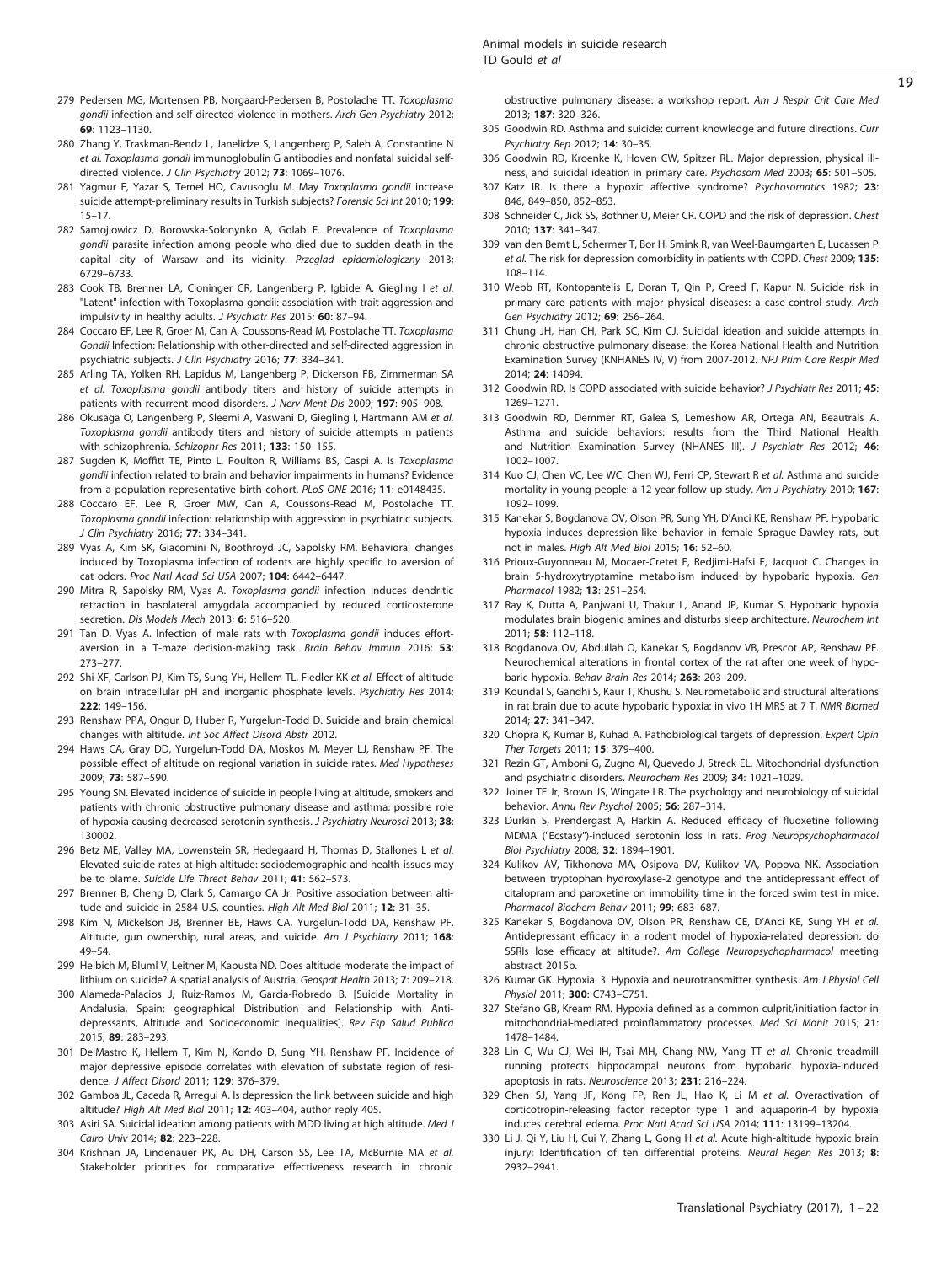- 331 Simpson G, Tate R. Suicidality in people surviving a traumatic brain injury: prevalence, risk factors and implications for clinical management. Brain Inj 2007; 21: 1335–1351.
- 332 Mackelprang JL, Bombardier CH, Fann JR, Temkin NR, Barber JK, Dikmen SS. Rates and predictors of suicidal ideation during the first year after traumatic brain injury. Am J Public Health 2014; 104: e100–e107.
- 333 Brenner LA, Ignacio RV, Blow FC. Suicide and traumatic brain injury among individuals seeking Veterans Health Administration services. J Head Trauma Rehabil 2011; 26: 257–264.
- 334 Teasdale TW, Engberg AW. Suicide after traumatic brain injury: a population study. J Neurol Neurosurg Psychiatry 2001; 71: 436–440.
- 335 Fazel S, Wolf A, Pillas D, Lichtenstein P, Langstrom N. Suicide, fatal injuries, and other causes of premature mortality in patients with traumatic brain injury: a 41-year Swedish population study. JAMA Psychiatry 2014; 71: 326–333.
- 336 Carroll LJ, Cassidy JD, Cancelliere C, Cote P, Hincapie CA, Kristman VL et al. Systematic review of the prognosis after mild traumatic brain injury in adults: cognitive, psychiatric, and mortality outcomes: results of the International Collaboration on Mild Traumatic Brain Injury Prognosis. Arch Phys Med Rehab 2014; 95: S152–S173.
- 337 Simpson G, Tate R. Suicidality after traumatic brain injury: demographic, injury and clinical correlates. Psychol Med 2002; 32: 687–697.
- 338 Fralick M, Thiruchelvam D, Tien HC, Redelmeier DA. Risk of suicide after a concussion. CMAJ 2016; 188: 497–504.
- 339 Tateno A, Jorge RE, Robinson RG. Clinical correlates of aggressive behavior after traumatic brain injury. J Neuropsychiatry Clin Neurosci 2003; 15: 155–160.
- 340 Brooke MM, Questad KA, Patterson DR, Bashak KJ. Agitation and restlessness after closed head injury: a prospective study of 100 consecutive admissions. Arch Phys Med Rehab 1992; 73: 320–323.
- 341 Rao V, Rosenberg P, Bertrand M, Salehinia S, Spiro J, Vaishnavi S et al. Aggression after traumatic brain injury: prevalence and correlates. J Neuropsychiatry Clin Neurosci 2009; 21: 420–429.
- 342 Rochat L, Beni C, Billieux J, Azouvi P, Annoni JM, Van der Linden M. Assessment of impulsivity after moderate to severe traumatic brain injury. Neuropsychol Rehabil 2010; 20: 778–797.
- 343 McAllister TW. Neurobehavioral sequelae of traumatic brain injury: evaluation and management. World Psychiatry 2008; 7: 3–10.
- 344 Levin H, Kraus MF. The frontal lobes and traumatic brain injury. J Neuropsychiatry Clin Neurosci 1994; 6: 443–454.
- 345 Kolitz BP, Vanderploeg RD, Curtiss G. Development of the Key Behaviors Change Inventory: a traumatic brain injury behavioral outcome assessment instrument. Arch Phys Med Rehab 2003; 84: 277–284.
- 346 Brenner LA, Bahraini N, Homaifar BY, Monteith LL, Nagamoto H, Dorsey-Holliman B et al. Executive functioning and suicidal behavior among veterans with and without a history of traumatic brain injury. Arch Phys Med Rehab 2015; 96: 1411–1418.
- 347 Newcombe VF, Outtrim JG, Chatfield DA, Manktelow A, Hutchinson PJ, Coles JP et al. Parcellating the neuroanatomical basis of impaired decision-making in traumatic brain injury. Brain 2011; 134(Pt 3): 759–768.
- 348 Lenzlinger PM, Morganti-Kossmann MC, Laurer HL, McIntosh TK. The duality of the inflammatory response to traumatic brain injury. Mol Neurobiol 2001; 24: 169–181.
- 349 Woodcock T, Morganti-Kossmann MC. The role of markers of inflammation in traumatic brain injury. Front Neurol 2013; 4: 18.
- 350 Town T, Nikolic V, Tan J. The microglial. J Neuroinflammation 2005; 2: 24.
- 351 Arand M, Melzner H, Kinzl L, Bruckner UB, Gebhard F. Early inflammatory mediator response following isolated traumatic brain injury and other major trauma in humans. Langenbecks Arch Surg 2001; 386: 241–248.
- 352 Hergenroeder GW, Moore AN, McCoy JP Jr, Samsel L, Ward NH 3rd, Clifton GL et al. Serum IL-6: a candidate biomarker for intracranial pressure elevation following isolated traumatic brain injury. J Neuroinflammation 2010; 7: 19.
- 353 Faden AI, Loane DJ. Chronic neurodegeneration after traumatic brain injury: Alzheimer disease, chronic traumatic encephalopathy, or persistent neuroinflammation? Neurotherapeutics 2015; 12: 143-150.
- 354 Morganti-Kossmann MC, Satgunaseelan L, Bye N, Kossmann T. Modulation of immune response by head injury. Injury 2007; 38: 1392–1400.
- 355 Kabadi SV, Faden AI. Neuroprotective strategies for traumatic brain injury: improving clinical translation. Int J Mol Sci 2014; 15: 1216–1236.
- 356 Mackay GM, Forrest CM, Stoy N, Christofides J, Egerton M, Stone TW et al. Tryptophan metabolism and oxidative stress in patients with chronic brain injury. Eur J Neurol 2006; 13: 30–42.
- 357 Yan EB, Frugier T, Lim CK, Heng B, Sundaram G, Tan M et al. Activation of the kynurenine pathway and increased production of the excitotoxin quinolinic acid following traumatic brain injury in humans. J Neuroinflammation 2015; 12: 110.
- 358 Xiong Y, Mahmood A, Chopp M. Animal models of traumatic brain injury. Nat Rev Neurosci 2013; 14: 128–142.
- 359 Rodgers KM, Bercum FM, McCallum DL, Rudy JW, Frey LC, Johnson KW et al. Acute neuroimmune modulation attenuates the development of anxiety-like freezing behavior in an animal model of traumatic brain injury. J Neurotrauma 2012; 29: 1886–1897.
- 360 Rodgers KM, Deming YK, Bercum FM, Chumachenko SY, Wieseler JL, Johnson KW et al. Reversal of established traumatic brain injury-induced, anxiety-like behavior in rats after delayed, post-injury neuroimmune suppression. J Neurotrauma 2014; 31: 487–497.
- 361 Cope EC, Morris DR, Scrimgeour AG, Levenson CW. Use of zinc as a treatment for traumatic brain injury in the rat: effects on cognitive and behavioral outcomes. Neurorehabil Neural Repair 2012; 26: 907–913.
- 362 Tweedie D, Milman A, Holloway HW, Li Y, Harvey BK, Shen H et al. Apoptotic and behavioral sequelae of mild brain trauma in mice. J Neurosci Res 2007; 85: 805–815.
- 363 Milman A, Rosenberg A, Weizman R, Pick CG. Mild traumatic brain injury induces persistent cognitive deficits and behavioral disturbances in mice. J Neurotrauma 2005; 22: 1003–1010.
- 364 Washington PM, Forcelli PA, Wilkins T, Zapple DN, Parsadanian M, Burns MP. The effect of injury severity on behavior: a phenotypic study of cognitive and emotional deficits after mild, moderate, and severe controlled cortical impact injury in mice. J Neurotrauma 2012; 29: 2283–2296.
- 365 Taylor AN, Rahman SU, Tio DL, Sanders MJ, Bando JK, Truong AH et al. Lasting neuroendocrine-immune effects of traumatic brain injury in rats. J Neurotrauma 2006; 23: 1802–1813.
- 366 Shultz SR, Bao F, Omana V, Chiu C, Brown A, Cain DP. Repeated mild lateral fluid percussion brain injury in the rat causes cumulative long-term behavioral impairments, neuroinflammation, and cortical loss in an animal model of repeated concussion. J Neurotrauma 2012; 29: 281–294.
- 367 Kimbler DE, Shields J, Yanasak N, Vender JR, Dhandapani KM. Activation of P2X7 promotes cerebral edema and neurological injury after traumatic brain injury in mice. PLoS ONE 2012; 7: e41229.
- 368 Wang Y, Neumann M, Hansen K, Hong SM, Kim S, Noble-Haeusslein LJ et al. Fluoxetine increases hippocampal neurogenesis and induces epigenetic factors but does not improve functional recovery after traumatic brain injury. J Neurotrauma 2011; 28: 259–268.
- 369 Jones NC, Cardamone L, Williams JP, Salzberg MR, Myers D, O'Brien TJ. Experimental traumatic brain injury induces a pervasive hyperanxious phenotype in rats. J Neurotrauma 2008; 25: 1367–1374.
- 370 Schwarzbold ML, Rial D, De Bem T, Machado DG, Cunha MP, dos Santos AA et al. Effects of traumatic brain injury of different severities on emotional, cognitive, and oxidative stress-related parameters in mice. J Neurotrauma 2010; 27: 1883–1893.
- 371 Malkesman O, Pine DS, Tragon T, Austin DR, Henter ID, Chen G et al. Animal models of suicide-trait-related behaviors. Trends Pharmacol Sci 2009; 30: 165–173.
- 372 Vonder Haar C, Lam FC, Adams WK, Riparip LK, Kaur S, Muthukrishna M et al. Frontal traumatic brain injury in rats causes long-lasting impairments in impulse control that are differentially sensitive to pharmacotherapeutics and associated with chronic neuroinflammation. ACS Chem Neurosci 2016; 7: 1531–1542.
- 373 Prudic J, Sackeim HA. Electroconvulsive therapy and suicide risk. J Clin Psychiatry 1999; 60: 104–110.
- 374 Duman RS, Vaidya VA. Molecular and cellular actions of chronic electroconvulsive seizures. J ECT 1998; 14: 181–193.
- 375 Hammond WA. A Treatise on Diseases of the Nervous System. D. Appleton: New York, NY, USA, 1871.
- 376 Mitchell PB, Hadzi-Pavlovic D. Lithium treatment for bipolar disorder. Bull World Health Organ 2000; 78: 515–517.
- 377 Can A, Schulze TG, Gould TD. Molecular actions and clinical pharmacogenetics of lithium therapy. Pharmacol Biochem Behav 2014; 123: 3–16.
- 378 Kovacsics CE, Goyal HK, Thomas KJ, Gould TD. The antisuicidal efficacy of lithium: a review of the clinical literature and underlying pharmacology. Int J Child Health Hum Dev 2008; 1: 225–244.
- 379 Cipriani A, Hawton K, Stockton S, Geddes JR. Lithium in the prevention of suicide in mood disorders: updated systematic review and meta-analysis. BMJ 2013; 346: f3646.
- 380 Baldessarini RJ, Tondo L, Davis P, Pompili M, Goodwin FK, Hennen J. Decreased risk of suicides and attempts during long-term lithium treatment: a metaanalytic review. Bipolar Disord 2006; 8(5 Pt 2): 625–639.
- 381 Baldessarini RJ, Tondo L. Lithium and suicidal risk. Bipolar Disord 2008; 10: 114–115.
- 382 Bagary M. Epilepsy, antiepileptic drugs and suicidality. Curr Opin Neurol 2011; 24: 177–182.
- 383 Friedman RA, Leon AC. Expanding the black box depression, antidepressants, and the risk of suicide. N Engl J Med 2007; 356: 2343–2346.
- 384 Muller-Oerlinghausen B. Arguments for the specificity of the antisuicidal effect of lithium. Eur Arch Psychiatry Clin Neurosci 2001; 251: II72–II75.

 $\overline{20}$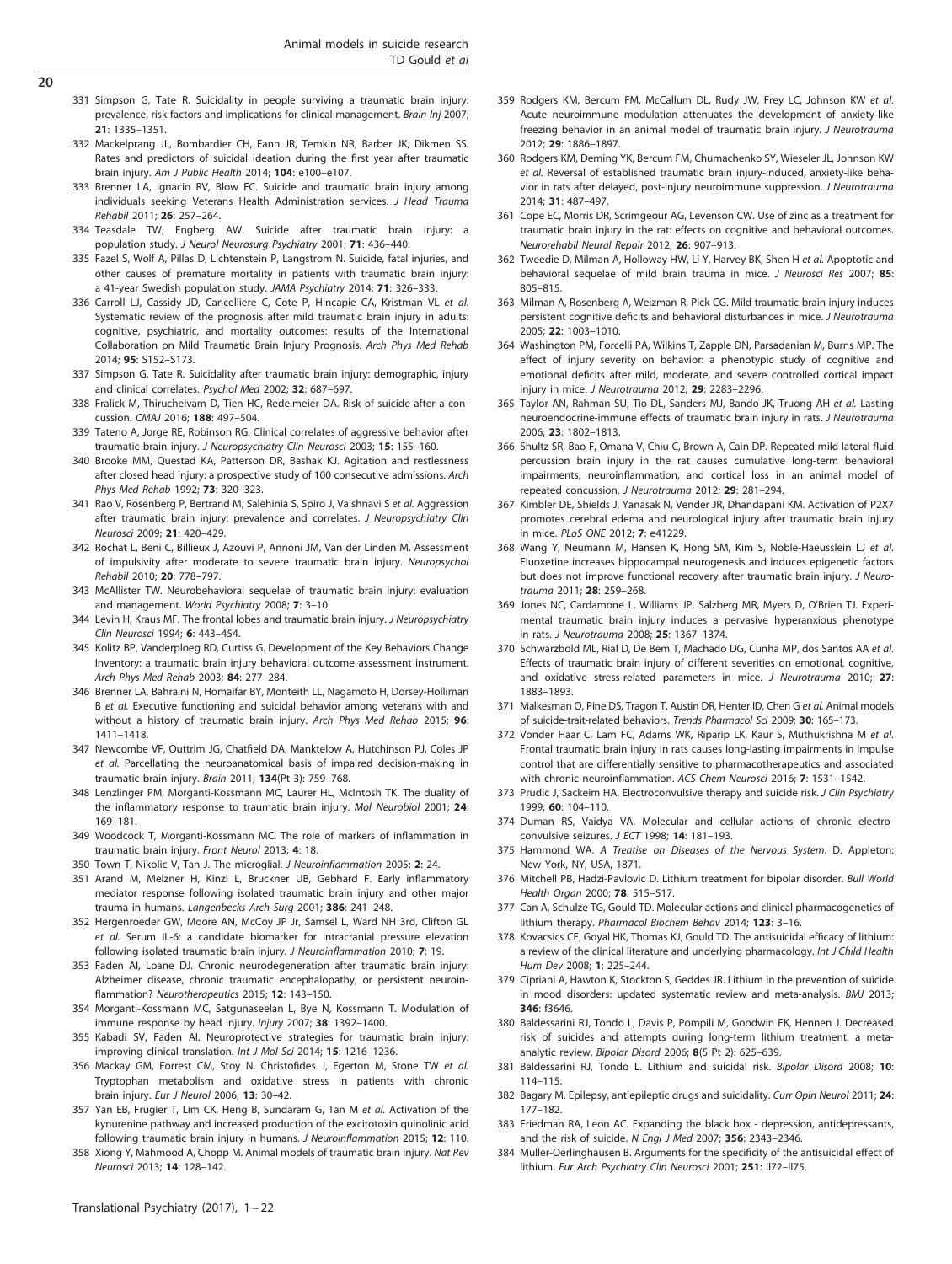- 385 Ishii N, Terao T, Araki Y, Kohno K, Mizokami Y, Shiotsuki I et al. Low risk of male suicide and lithium in drinking water. J Clin Psychiatry 2015; 76: 319–326.
- 386 Sugawara N, Yasui-Furukori N, Ishii N, Iwata N, Terao T. Lithium in tap water and suicide mortality in Japan. Int J Environ Res Public Health 2013; 10: 6044–6048.
- 387 Bluml V, Regier MD, Hlavin G, Rockett IR, Konig F, Vyssoki B et al. Lithium in the public water supply and suicide mortality in Texas. J Psychiatr Res 2013; 47: 407–411.
- 388 Giotakos O, Nisianakis P, Tsouvelas G, Giakalou VV. Lithium in the public water supply and suicide mortality in Greece. Biol Trace Elem Res 2013; 156: 376-379.
- 389 Kapusta ND, Mossaheb N, Etzersdorfer E, Hlavin G, Thau K, Willeit M et al. Lithium in drinking water and suicide mortality. Br J Psychiatry 2011; 198: 346-350.
- 390 Ohgami H, Terao T, Shiotsuki I, Ishii N, Iwata N. Lithium levels in drinking water and risk of suicide. Br J Psychiatry 2009; 194: 464–465.
- 391 Kabacs N, Memon A, Obinwa T, Stochl J, Perez J. Lithium in drinking water and suicide rates across the East of England. Br J Psychiatry 2011; 198: 406-407.
- 392 Kapusta ND, Konig D. Naturally occurring low-dose lithium in drinking water. J Clin Psychiatry 2015; 76: e373–e374.
- 393 Can A, Schulze TG, Gould TD. Molecular actions and clinical pharmacogenetics of lithium therapy. Pharmacol Biochem Behav 2014; 123: 3–16.
- 394 Zarse K, Terao T, Tian J, Iwata N, Ishii N, Ristow M. Low-dose lithium uptake promotes longevity in humans and metazoans. Eur J Nutr 2011; 50: 387–389.
- 395 Gould TD, Quiroz JA, Singh J, Zarate CA, Manji HK. Emerging experimental therapeutics for bipolar disorder: insights from the molecular and cellular actions of current mood stabilizers. Mol Psychiatry 2004; 9: 734–755.
- 396 Gould TD, Chen G, Manji HK. Mood stabilizer psychopharmacology. Clin Neurosci Res 2002; 2: 193–212.
- 397 Sheard MH, Marini JL, Bridges CI, Wagner E. The effect of lithium on impulsive aggressive behavior in man. Am J Psychiatry 1976; 133: 1409–1413.
- 398 Kovacsics CE, Gottesman II, Gould TD. Lithium's antisuicidal efficacy: elucidation of neurobiological targets using endophenotype strategies. Annu Rev Pharmacol Toxicol 2009; 49: 175–198.
- 399 Craft M, Ismail IA, Krishnamurti D, Mathews J, Regan A, Seth RV et al. Lithium in the treatment of aggression in mentally handicapped patients. A doubleblind trial. Br J Psychiatry 1987; 150: 685–689.
- 400 Campbell M, Adams PB, Small AM, Kafantaris V, Silva RR, Shell J et al. Lithium in hospitalized aggressive children with conduct disorder: a double-blind and placebo-controlled study. J Am Acad Child Adolesc Psychiatry 1995; 34: 445–453.
- 401 Hollander E, Pallanti S, Allen A, Sood E, Baldini Rossi N. Does sustained-release lithium reduce impulsive gambling and affective instability versus placebo in pathological gamblers with bipolar spectrum disorders? Am J Psychiatry 2005; 162: 137–145.
- 402 Dorrego MF, Canevaro L, Kuzis G, Sabe L, Starkstein SE. A randomized, double-blind, crossover study of methylphenidate and lithium in adults with attention-deficit/hyperactivity disorder: preliminary findings. J Neuropsychiatry Clin Neurosci 2002; 14: 289–295.
- 403 Kovacsics CE, Gould TD. Shock-induced aggression in mice is modified by lithium. Pharmacol Biochem Behav 2010; 94: 380–386.
- 404 Halcomb ME, Gould TD, Grahame NJ. Lithium, but not Valproate, Reduces Impulsive Choice in the Delay-Discounting Task in Mice. Neuropsychopharmacology 2013; 38: 1937–1944.
- 405 Ohmura Y, Tsutsui-Kimura I, Kumamoto H, Minami M, Izumi T, Yamaguchi T et al. Lithium, but not valproic acid or carbamazepine, suppresses impulsive-like action in rats. Psychopharmacology (Berl) 2012; 219: 421-432.
- 406 Einat H. Establishment of a battery of simple models for facets of bipolar disorder: a practical approach to achieve increased validity, better screening and possible insights into endophenotypes of disease. Behav Genet 2006; 37: 244–255.
- 407 Simler S, Puglisi-Allegra S, Mandel P. Effects of n-di-propylacetate on aggressive behavior and brain GABA level in isolated mice. Pharmacol Biochem Behav 1983; 18: 717–720.
- 408 Maksimovic M, Vekovischeva OY, Aitta-aho T, Korpi ER. Chronic treatment with mood-stabilizers attenuates abnormal hyperlocomotion of GluA1-subunit deficient mice. PLoS ONE 2014; 9: e100188.
- 409 Can A, Piantadosi S, Gould T. Differential antidepressant-like response to lithium treatment between mouse strains: effects of sex, maternal care, and mixed genetic background. Psychopharmacology 2013; 228: 1–8.
- 410 Can A, Blackwell RA, Piantadosi SC, Dao DT, O'Donnell KC, Gould TD. Antidepressant-like responses to lithium in genetically diverse mouse strains. Genes Brain Behav 2011; 10: 434–443.
- 411 Ahrens B, Grof P, Moller HJ, Muller-Oerlinghausen B, Wolf T. Extended survival of patients on long-term lithium treatment. Can J Psychiatry 1995; 40: 241-246.
- 412 Ahrens B, Muller-Oerlinghausen B, Grof P. Length of lithium treatment needed to eliminate the high mortality of affective disorders. Br J Psychiatry Suppl 1993; 21: 27–29.
- 413 Adida M, Jollant F, Clark L, Guillaume S, Goodwin GM, Azorin JM et al. Lithium might be associated with better decision-making performance in euthymic bipolar patients. Eur Neuropsychopharmacol 2015; 25: 788–797.
- 414 Shine B, McKnight RF, Leaver L, Geddes JR. Long-term effects of lithium on renal, thyroid, and parathyroid function: a retrospective analysis of laboratory data. Lancet 2015; 386: 461–468.
- 415 Smith EG, Austin KL, Kim HM, Miller DR, Eisen SV, Christiansen CL et al. Suicide risk in Veterans Health Administration patients with mental health diagnoses initiating lithium or valproate: a historical prospective cohort study. BMC Psychiatry 2014; 14: 357.
- 416 Meltzer HY, Alphs L, Green AI, Altamura AC, Anand R, Bertoldi A et al. Clozapine treatment for suicidality in schizophrenia: International Suicide Prevention Trial (InterSePT). Arch Gen Psychiatry 2003; 60: 82–91.
- 417 Ashby CR Jr, Wang RY. Pharmacological actions of the atypical antipsychotic drug clozapine: a review. Synapse 1996; 24: 349–394.
- 418 Kim DH, Maneen MJ, Stahl SM. Building a better antipsychotic: receptor targets for the treatment of multiple symptom dimensions of schizophrenia. Neurotherapeutics 2009; 6: 78–85.
- 419 Saunders KE, Hawton K. The role of psychopharmacology in suicide prevention. Epidemiol Psichiatr Soc 2009; 18: 172–178.
- 420 Yang CR, Bai YY, Ruan CS, Zhou HF, Liu D, Wang XF et al. Enhanced aggressive behaviour in a mouse model of depression. Neurotox Res 2015; 27: 129–142.
- 421 Stone M, Laughren T, Jones ML, Levenson M, Holland PC, Hughes A et al. Risk of suicidality in clinical trials of antidepressants in adults: analysis of proprietary data submitted to US Food and Drug Administration. BMJ 2009; 339: b2880.
- 422 Hammad TA, Laughren T, Racoosin J. Suicidality in pediatric patients treated with antidepressant drugs. Arch Gen Psychiatry 2006; 63: 332–339.
- 423 Murrough JW, Soleimani L, DeWilde KE, Collins KA, Lapidus KA, Iacoviello BM et al. Ketamine for rapid reduction of suicidal ideation: a randomized controlled trial. Psychol Med 2015; 45: 3571–3580.
- 424 Price RB, Iosifescu DV, Murrough JW, Chang LC, Al Jurdi RK, Iqbal SZ et al. Effects of ketamine on explicit and implicit suicidal cognition: a randomized controlled trial in treatment-resistant depression. Depress Anxiety 2014; 31: 335–343.
- 425 DiazGranados N, Ibrahim LA, Brutsche NE, Ameli R, Henter ID, Luckenbaugh DA et al. Rapid resolution of suicidal ideation after a single infusion of an N-methyl-D-aspartate antagonist in patients with treatment-resistant major depressive disorder. J Clin Psychiatry 2010; 71: 1605–1611.
- 426 Niciu MJ, Mathews DC, Nugent AC, Ionescu DF, Furey ML, Richards EM et al. Developing biomarkers in mood disorders research through the use of rapidacting antidepressants. Depress Anxiety 2014; 31: 297–307.
- 427 Zarate CA Jr, Mathews DC, Furey ML. Human biomarkers of rapid antidepressant effects. Biol Psychiatry 2013; 73: 1142–1155.
- 428 Ballard ED, Lally N, Nugent AC, Furey ML, Luckenbaugh DA, Zarate CA Jr. Neural correlates of suicidal ideation and its reduction in depression. Int J Neuropsychopharmacol 2015; 18: pyu069.
- 429 DiazGranados N, Ibrahim L, Brutsche N, Ameli R, Henter ID, Luckenbaugh DA et al. Rapid resolution of suicidal ideation after a single infusion of an NMDA antagonist in patients with treatment-resistant major depressive disorder. J Clin Psychiatry 2010; 71: 1605–1611.
- 430 Zarate CA Jr, Brutsche NE, Ibrahim L, Franco-Chaves J, Diazgranados N, Cravchik A et al. Replication of ketamine's antidepressant efficacy in bipolar depression: a randomized controlled add-on trial. Biol Psychiatry 2012; 71: 939–946.
- 431 Machado-Vieira R, Salvadore G, Luckenbaugh DA, Manji HK, Zarate CA Jr. Rapid onset of antidepressant action: a new paradigm in the research and treatment of major depression. J Clin Psychiatry 2008; 69: 946.
- 432 Takahashi RN, Morato GS, Monteiro-de-Lima TC. Effects of ketamine on experimental animal models of aggression. Braz J Med Biol Res 1984; 17: 171–178.
- 433 Zanos P, Moaddel R, Morris PJ, Georgiou P, Fischell J, Elmer GI et al. NMDAR inhibition-independent antidepressant actions of ketamine metabolites. Nature 2016; 533: 481–486.
- 434 Christopoulou FD, Kiortsis DN. An overview of the metabolic effects of rimonabant in randomized controlled trials: potential for other cannabinoid 1 receptor blockers in obesity. J Clin Pharm Ther 2011; 36: 10–18.
- 435 Topol EJ, Bousser MG, Fox KA, Creager MA, Despres JP, Easton JD et al. Rimonabant for prevention of cardiovascular events (CRESCENDO): a randomised, multicentre, placebo-controlled trial. Lancet 2010; 376: 517–523.
- 436 Beyer CE, Dwyer JM, Piesla MJ, Platt BJ, Shen R, Rahman Z et al. Depression-like phenotype following chronic CB1 receptor antagonism. Neurobiol Dis 2010; 39: 148–155.
- 437 Pattij T, Janssen MW, Schepers I, González-Cuevas G, de Vries T, Schoffelmeer AM. Effects of the cannabinoid CB1 receptor antagonist rimonabant on distinct measures of impulsive behavior in rats. Psychopharmacology 2007; 193: 85–96.